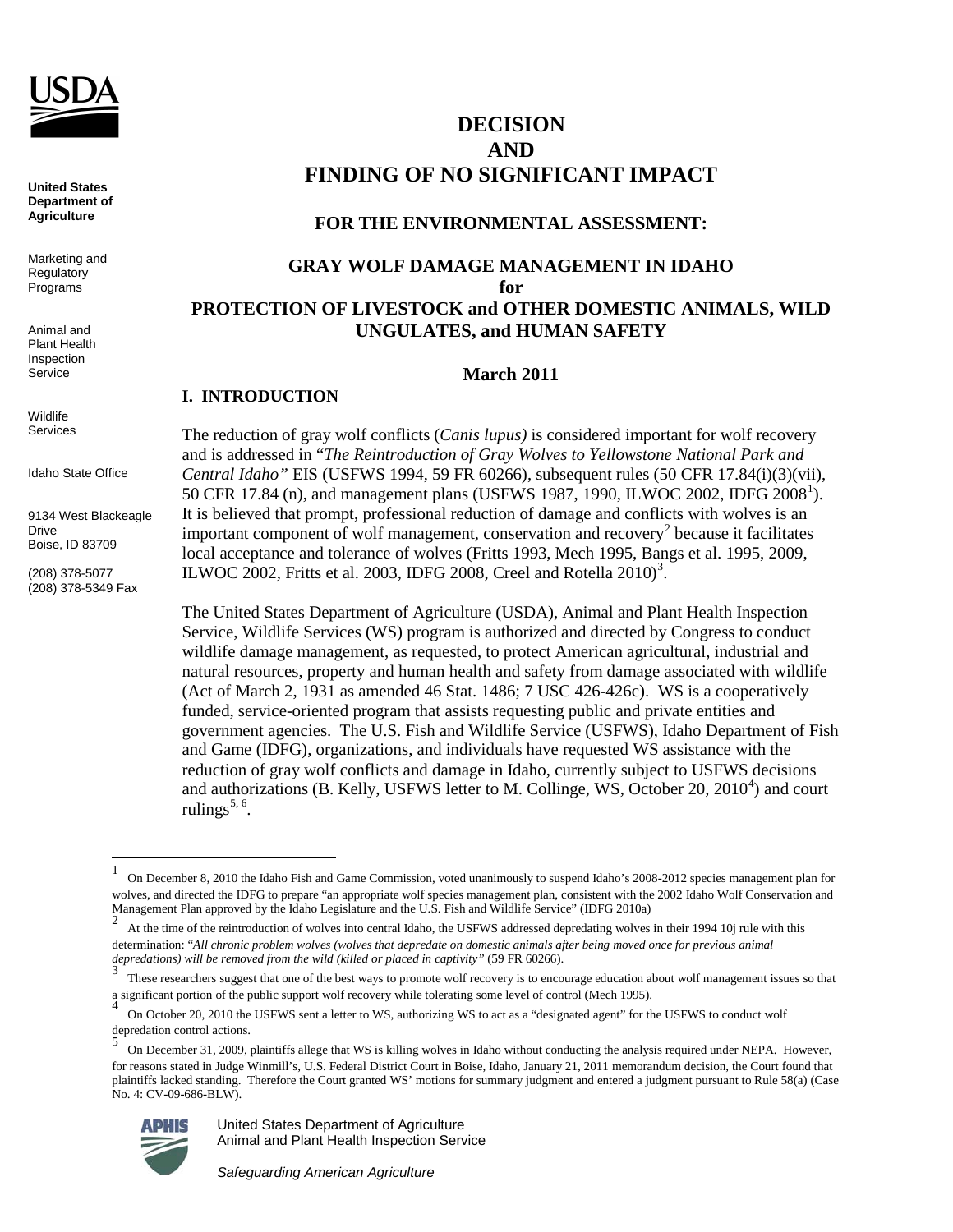In August, 2010, while wolves were federally delisted from the protections of the Endangered Species Act (ESA) of 1973, WS, and the IDFG released an Environmental Assessment (EA) evaluating ways by which the agencies could cooperatively work together to resolve human-wolf conflicts in Idaho. The EA documented the need for wolf damage management in Idaho and assessed and analyzed the potential environmental and social effects from the various alternatives for resolving wolf damage. Comments made during the public involvement processes for the EA were reviewed for substantive issues and new alternatives. However several events occurred during the comment period and shortly thereafter related to the wolf management in Idaho and the Northern Rocky Mountains (NRM) whereby the agencies believed a revised EA (REA) with an updated analysis would be appropriate<sup>[6](#page-1-0)</sup>. If the legal status or classification of wolves in Idaho changes as a result of delisting, current or future litigation, legislation, or other actions outside of WS' control, wolf management activities would be conducted under the appropriate management strategy or guidance as authorized by the USFWS, IDFG or the courts, as appropriate<sup>[7](#page-1-1)</sup>.

In December 2010, WS, in consultation with the USFWS, IDFG, Bureau of Land Management (BLM), US Forest Service (USFS), Idaho State Department of Agriculture, Idaho Department of Lands, and Nez Perce Tribe<sup>[8](#page-1-2)</sup> released a REA for public comment which analyzed wolf damage and conflict management in Idaho. The analysis documented the need for wolf damage management in Idaho and compared potential environmental and social effects from the various alternatives for responding to wolf damage conflicts; the REA also took into account the changes in wolf management in Idaho and the NRM and public comments from the public review of the draft EA (Appendix C of the REA). This Finding of No Significant Impact (FONSI) provides the rationale and notification of WS' selection of a management alternative to reduce human-wolf conflicts while wolves are listed under the protections of the ESA and after the delisting of wolves in Idaho or the NRM, and a response to public comments on the REA.

The REA only evaluated alternatives for WS involvement in wolf damage management in Idaho and cannot change the USFWS wolf management policies (USFWS 1994, 50 CFR 17.84(n)) or IDFG wolf management policies (ILWOC 2002) or court decisions. WS has selected Alternative 2, "Continue the Current Program, Plus Assist IDFG with Ungulate Protection (Proposed Action/Preferred Alternative)," to reduce wolf damage and conflicts on public and private lands<sup>[9](#page-1-3)</sup> in Idaho, as authorized by the USFWS

<span id="page-1-0"></span> 6 1) On August 5, 2010, the U.S. Federal District Court in Missoula, Montana issued an order vacating the delisting of the Northern Rocky Mountains (NRM) Distinct Population Segment (DPS) of the gray wolf (Defenders of Wildlife et al. v. Salazar, CV 09-77-M-DWM, and Greater Yellowstone Coalition v. Salazar, CV 09-82-M-DWM). In compliance with that court order, wolves were once again considered endangered throughout the NRM DPS, except where they are classified as experimental nonessential (XN) populations (southern Montana, Idaho south of Interstate 90, and all of Wyoming). For a summary of relevant delisting and litigation activities, go to [http://www.fws.gov/mountain](http://www.fws.gov/mountain-prairie/species/mammals/wolf/)[prairie/species/mammals/wolf/](http://www.fws.gov/mountain-prairie/species/mammals/wolf/) 

 <sup>2)</sup> The same Montana District Court is considering a challenge to the USFWS 2008 10j rule (Defenders of Wildlife et al. v. H. Dale Hall et al., CV 08-14-M-DWM). That challenge had been rendered moot by the USFWS' March 2008 delisting of wolves from the provisions of the ESA, but with the delisting decision vacated by the court, the 2008 10j rule is now once again being litigated.

 <sup>3)</sup> On October 18, 2010, the Governor of Idaho sent a letter to the Secretary of Interior, informing the Secretary that the State of Idaho would no longer continue to act as a "designated agent" of the USFWS for conducting wolf management in Idaho

[<sup>\(</sup>http://fishandgame.idaho.gov/cms/wildlife/wolves/esa/govOtterLetter10\\_18\\_10.pdf\)](http://fishandgame.idaho.gov/cms/wildlife/wolves/esa/govOtterLetter10_18_10.pdf). This means that the IDFG, for the time being, will no longer be involved in the day-to-day decision-making or conducting routine wolf management in Idaho. On October 20, the USFWS sent a letter to WS, authorizing WS to act as a "designated agent" for the USFWS to conduct wolf depredation management actions.

 <sup>4)</sup> Idaho officials and Montana Fish, Wildlife and Parks have asked the 9th U.S. Circuit Court of Appeals to reverse the Montana District Court ruling which put gray wolves back onto the endangered species list in the NRM and which blocked Montana and Idaho's wolf management plans and the fall hunting season. A second appeal was filed by the Idaho Farm Bureau Federation and Montana Farm Bureau Federation.

 <sup>5)</sup> In addition, the U. S. Representative from Montana drafted legislation in Congress which advocates state control of wolves and is backing legislation in the U.S. House of Representatives that would remove wolves from consideration under the ESA. Similar legislation has been introduced by U.S. Senators from Montana, Wyoming, Idaho and Utah.

<span id="page-1-1"></span><sup>7</sup> On January 28, 2011, Judge Molloy, U.S. Federal District Court in Missoula, Montana ordered each party to the "10(j) lawsuit" to file a brief showing cause as to why this case should not be dismissed as moot due to the absence of a population meeting the statutory requirements for 10(j) status; briefs shall be submitted by February 22, 2011 (CV-08-14-M-DWM).

The American Indian Tribes found in Idaho retain the right to manage wolves within reservation boundaries.

<span id="page-1-3"></span><span id="page-1-2"></span><sup>9</sup> The wolf damage and conflict management methods used by WS are not based on punishing offending animals, but are components of damage management strategies developed and implemented using the WS Decision Model thought process (Slate et al. 1992, USDA 1994, WS Directive 2.201).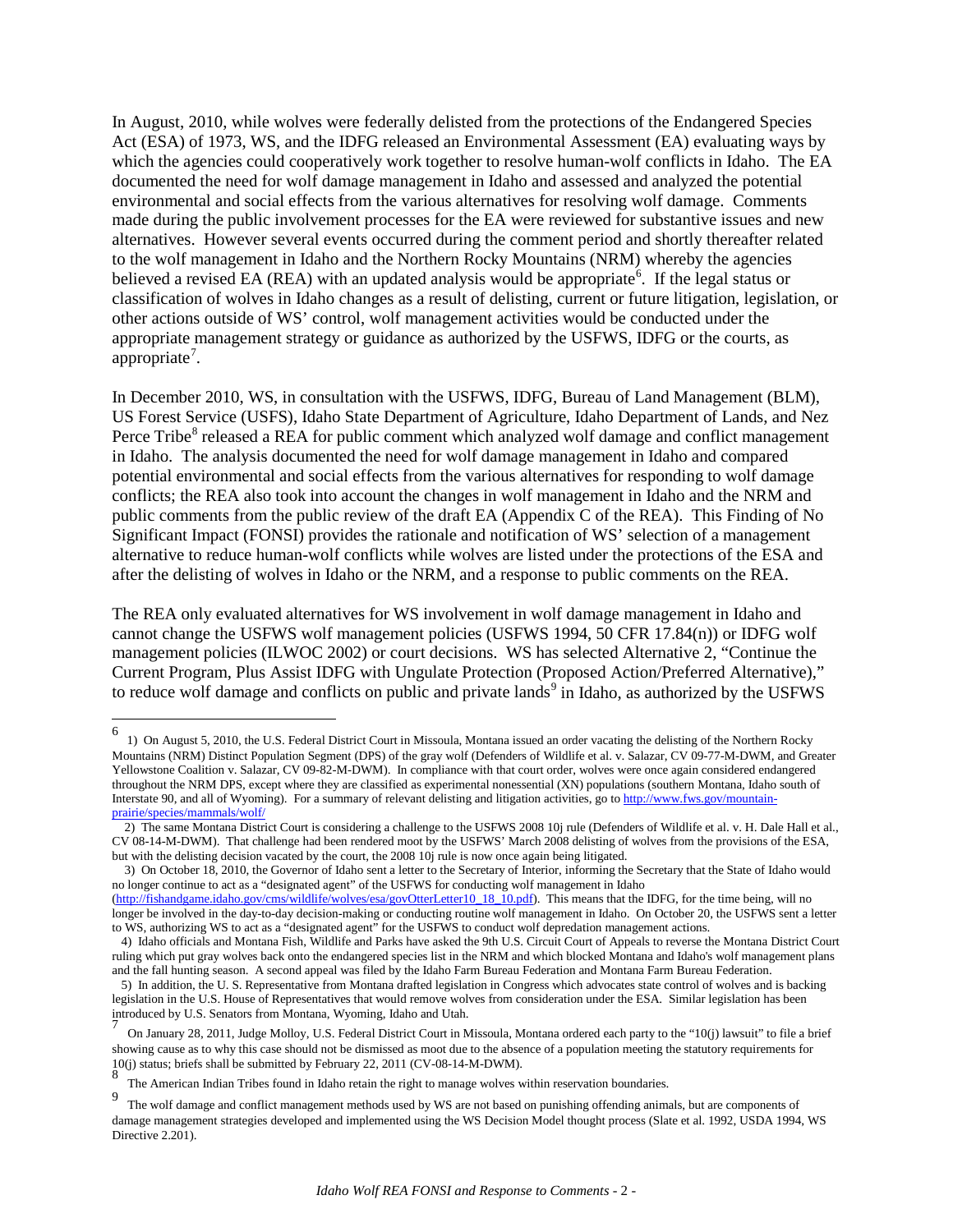or IDFG (which ever agency is responsible for wolf management in Idaho at the time) and in compliance with court rulings. This alternative includes implementation of the recent court rulings, the Governor of Idaho's recent decision about the State's role in wolf management in Idaho, recent drafted legislation, and the USFWS's request to WS as their designated agent to assist in wolf management in Idaho (B. Kelly, USFWS letter to M. Collinge, WS, October 20, 2010). WS' wolf damage management approach, commonly known as Integrated Pest Management (WS Directive 2.105), involves the simultaneous or sequential use or recommendation of a combination of nonlethal and lethal methods to reduce damage, however preference is given to non-lethal methods if they are deemed effective and practical (WS Directive 2.101), depending on the decisions made by the USFWS or IDFG for wolf conflict resolution.

#### **II. BACKGROUND**

Gray wolf populations in North America, specifically the wolf population in Idaho, have undergone dramatic population increases in recent years (Mack et al. 2010, USFWS et al. 2010). In the NRM, wolf population growth was hastened by the release of wolves by the USFWS into central Idaho and Yellowstone National Park (YNP) in the mid-1990s and Idaho and the NRM wolf population has far surpassed the biological recovery goals set by the USFWS<sup>[10](#page-2-0)</sup> (USFWS 1994, Nadeau et al. 2009, Mack et al. 2010, USFWS et al. 2010). As a result of this recovery, the USFWS announced a final decision to remove (delist) gray wolves from the list of federally-protected threatened and endangered (T/E) species<sup>[11](#page-2-1)</sup> on February 8, 2007 (73 FR 10514). The expansion of the wolf population from backcountry areas into areas of greater human use has increased conflicts between wolves and humans in Idaho (USDA 2010). The primary conflicts with wolves involve injury and predation on livestock and pets. In addition, in parts of Idaho wolf predation has also been implicated in the decline or continued suppression of ungulate (*e.g.*, elk (*Cervus canadensis*)) populations below IDFG wildlife management goals (IDFG 2010b, 2010c).

Following the issuance of the 1994 10j rules for management of the experimental, nonessential (XN) gray wolf population in the NRM<sup>12</sup>, subsequent 10j rules (issued in 2005 and 2008) allowed for greater wolf management flexibility and provided for more assertive management actions to reduce wolf depredations on livestock and other domestic animals (59 FR 60266, 70 FR 1286, 73 FR 4720, 50 CFR 17.84 (n))<sup>[13](#page-2-3)</sup>. At the time of the reintroduction of XN wolves into central Idaho, the USFWS addressed depredating

<span id="page-2-0"></span> $10\,$ The 1987 Recovery Plan for Gray Wolves in the Northern Rocky Mountains stated (USFWS 1987): The primary objective was, "To remove the northern Rocky Mountain wolf from the Endangered Species List by securing and maintaining a minimum of 10 breeding pairs in each of three recovery areas for a minimum of 3 consecutive years." The secondary objective was, "To reclassify the NRM wolf to threatened status over its entire range by securing and maintaining a minimum of ten breeding pairs in each of two recovery areas for a minimum of three consecutive years." The USFWS conducted another review of what constitutes a recovered wolf population in 2001 and 2002 (USFWS et al. 2002, 2003) to re-evaluate and update USFWS (1994). A majority (78%) of a panel of wolf experts supported USFWS (1994) conclusions and agreed that wolf population viability was enhanced by higher (500 or more wolves) rather than lower population levels (300) and longer (more than 3 years) rather than shorter demonstrated time frames.

<span id="page-2-1"></span><sup>11</sup> On August 5, 2010, the U.S. Federal District Court in Missoula, Montana issued an order vacating the delisting of the Northern Rocky Mountains (NRM) Distinct Population Segment (DPS) of the gray wolf (Defenders of Wildlife et al. v. Salazar, CV 09-77-M-DWM, and Greater Yellowstone Coalition v. Salazar, CV 09-82-M-DWM). In compliance with that court order, wolves were once again considered endangered throughout the NRM DPS, except where they are classified as experimental nonessential (XN) populations (southern Montana, Idaho south of Interstate 90, and all of Wyoming). For a summary of relevant delisting and litigatio Interstate 90, and all of Wyoming). For a summary of relevant delisting and litigation activities, go t[o http://www.fws.gov/mountain-](http://www.fws.gov/mountain-prairie/species/mammals/wolf/)

<span id="page-2-2"></span>In October 1990, Congress directed the Secretary of Interior to appoint a 10-member Wolf Management Committee to develop a wolf reintroduction and management plan for central Idaho and YNP. The Wolf Management Committee consisted of representatives of the; USFWS; USFS; U.S. National Park Service Game and Fish Departments of Idaho, Montana, and Wyoming; two conservation groups; the livestock and hunting communities. The Wolf Management Committee's report recommended that Congress designate wolves in Idaho, Wyoming, and Montana (with the exception of the Glacier National Park area) as an XN population (WMC 1991).

<span id="page-2-3"></span><sup>13</sup> On January 28, 2008, there was a challenge to the 2008 revisions of the 10(j) regulations that govern management of the wolf population of the NRM. In April 2009 the court stayed the proceedings while multiple groups challenged the USFWS's decision to designate and partially remove protections from the NRM gray wolf DPS under the ESA. On August 5, 2010 the court resolved the challenges to the wolf listing. On January 28, 2011, Judge Molloy ordered that each party to the "10(j) lawsuit" file a brief showing cause as to why this case should not be dismissed as moot due to the absence of a population meeting the statutory requirements for 10(j) status; briefs shall be submitted by February 22, 2011 (CV-08-14-M-DWM).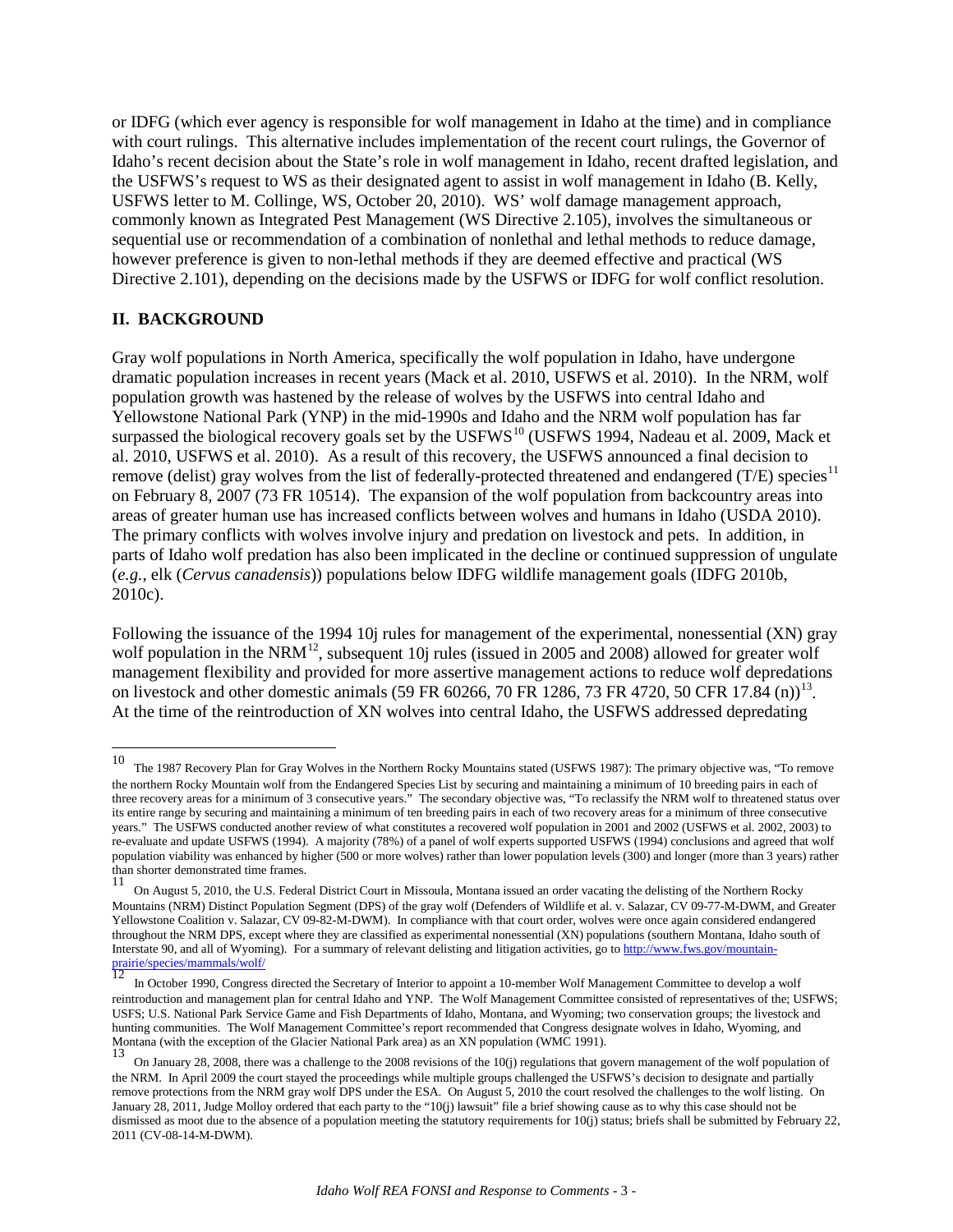wolves in their 1994 10j rule (59 FR 60266, 50 CFR 17.84(i)(3)(vii)) by stating, "*All chronic problem wolves (wolves that depredate on domestic animals after being moved once for previous animal depredations) will be removed from the wild (killed or placed in captivity)."* This means that the WS program has limited ability to affect the environmental outcome (*status quo*) of wolf damage management in the NRM wolf population, except that the WS program is likely to have lower risks to non-target species and less impact on wildlife populations than actions that may be taken by others. Despite the limits to WS' influence on the environmental *status quo* and associated limits to federal decision-making, this National Environmental Policy Act (NEPA) process is valuable to inform the public and decisionmakers of the substantive environmental issues and alternatives for reducing wolf damage and conflicts in Idaho and WS' wolf conservation assistance to the management agency(ies).

# **III. AGENCY AUTHORITIES**

Wolf reintroduction and current management is led by the USFWS to provide a uniform and consistent policy for wolf recovery with sufficient management to reduce depredations on livestock, including removing wolves seen killing or harassing livestock (USFWS 1994, 59 FR 60266, 50 CFR 17.84(i)(3)(vii)). In addition, other federal and state agencies, and local cooperation is considered essential for wolf conservation and in compliance with the ESA. Following completion of USFWS approved state management plans, States could assume primary management authority throughout the XN population area except in national parks and national wildlife refuges. If the legal status or classification of wolves in Idaho changes as a result of delisting, current or future litigation, legislation, or other actions outside of WS' control, wolf management activities would be conducted under the appropriate management strategy or guidance as authorized by the USFWS, IDFG, or court rulings, as appropriate.

# **Wildlife Services**

WS is a non-regulatory agency authorized and directed by Congress to conduct wildlife damage management to protect American agricultural, industrial and natural resources, property and human health and safety from damage associated with wildlife (Act of March 2, 1931 as amended 46 Stat. 1486; 7 USC 426-426c). WS is a cooperatively funded, service-oriented program that assists requesting public and private entities and government agencies. Before WS responds to or conducts any wildlife damage management, a request must be received and an *Agreement for Control* must be signed by the landowner/administrator for private lands or other comparable documents for public lands must be in place. WS responds to requests for assistance when valued resources are damaged or threatened by wildlife and responses can be technical assistance or operational damage management, depending on the complexity of the problem and if funding is available. WS activities are conducted in accordance with applicable federal, state and local laws, Cooperative Service Agreements, "Agreements for Control," Memoranda of Understanding (MOUs) with other state and federal management agencies, and other applicable documents (WS Directive 2.210). These documents establish the need for the requested work, legal authorities and regulations allowing the requested work, and the responsibilities of WS and its cooperators.

The mission of the WS program is to provide federal leadership in managing conflicts with wildlife. WS' mission, developed through its strategic planning process, is: 1) *"to provide leadership in wildlife damage management in the protection of America's agricultural, industrial and natural resources, and 2)*  to safeguard public health and safety." Idaho WS is authorized as a designated agent of the USFWS<sup>[14](#page-3-0)</sup> to assist in wolf monitoring, research and to reduce damages from depredating wolves under the authority of the USFWS, IDFG or court rulings depending on circumstances beyond WS' control. WS recognizes that

<span id="page-3-0"></span> $14$ 14 WS acts as an agent for USFWS, at their request, in conducting wolf damage management activities (B. Kelly, USFWS letter to M. Collinge, WS, October 20, 2010), but in the absence of WS involvement, USFWS or other responsible management agency would be responsible for conducting wolf damage management.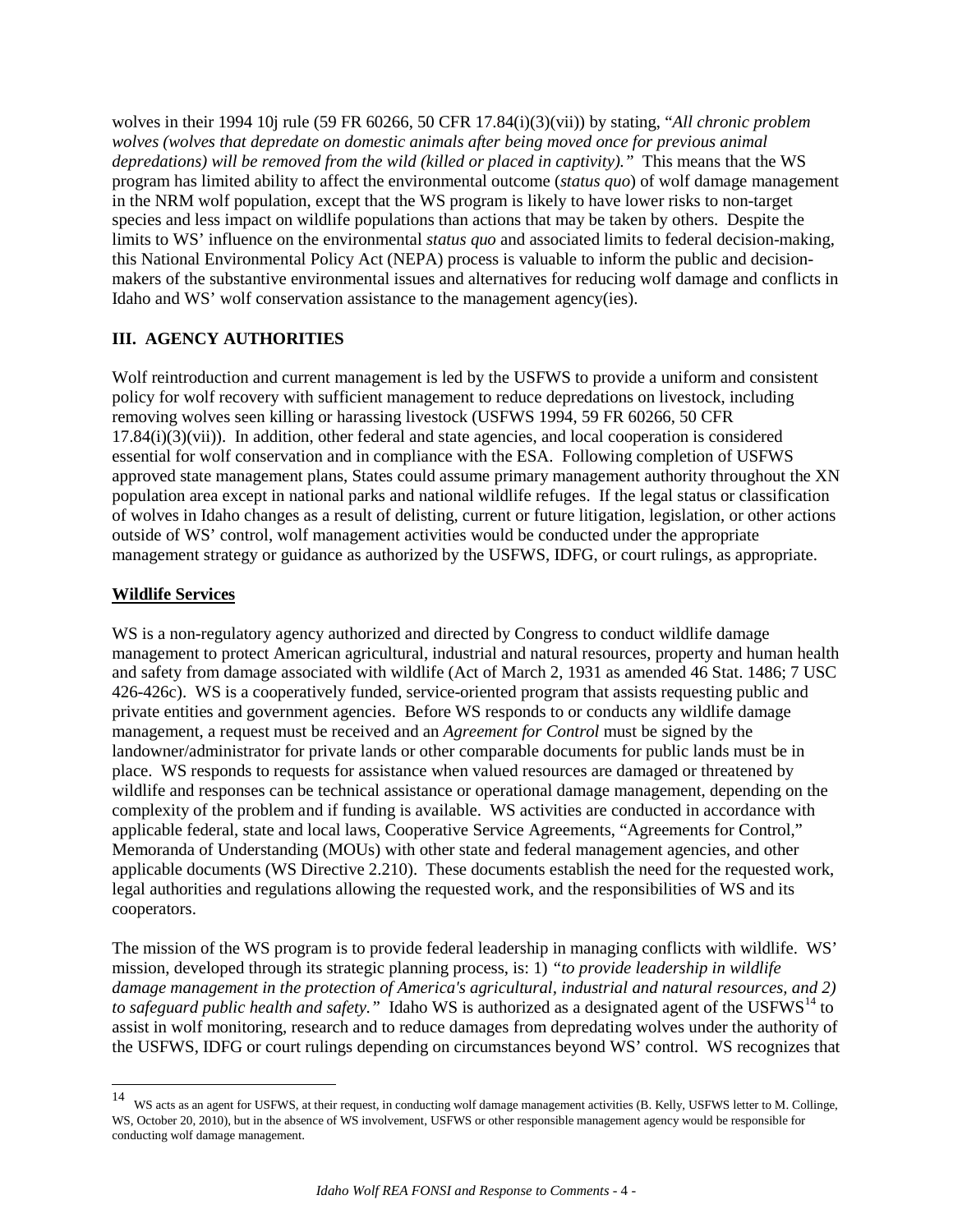wildlife is an important public resource greatly valued by the American people. By its very nature, however, wildlife is a highly dynamic and mobile resource that can cause damage to agriculture and property, pose risks to human health and safety, and affect industrial and natural resources. WS conducts research programs and conducts technical assistance and applied management to resolve problems that occur when human activity and wildlife conflict.

### **U.S. Fish and Wildlife Service**

The USFWS is a federal agency within the U.S. Department of the Interior authorized to manage fish, wildlife, and habitats. USFWS mission reads, "working with others to conserve, protect, and enhance fish, wildlife, plants and their habitats for the continuing benefit of the American people." As the principal federal agency responsible for administering the ESA, the USFWS takes the lead in recovering and conserving imperiled species by fostering partnerships, employing scientific excellence, and developing a workforce of conservation leaders.

Currently wolves in the NRM are managed by the USFWS with cooperation from the other agencies and tribes. While all federal agencies have the responsibility to "utilize their authorities in furtherance of the purposes of the ESA . . . pursuant to section 4" of the ESA, the USFWS has primary authority for endangered species recovery. Currently, the USFWS has legal responsibilities for wolf recovery however, the USFWS can, through cooperative agreements and other documents permit the states and tribes to lead implementation of wolf restoration efforts, as long as those programs are within the authorities of the ESA and within the provisions of each XN population rule.

### **U.S. Forest Service (USFS) and Bureau of Land Management (BLM)**

The USFS and BLM have the responsibility for managing the resources on federal lands for multiple uses including livestock grazing, timber production, recreation and wildlife habitat, while recognizing the state's authority to manage wildlife. The USFS and BLM recognize the importance of reducing wildlife damage on lands and resources under their jurisdiction, as integrated with their multiple use responsibilities. These uses are outlined in their Land and Resource Management Plans and Resource Management Plans, respectively, and wildlife damage management actions may be taken on National Forest System and BLM administered lands to protect resources on adjacent properties. For these reasons, the USFS and BLM have entered into a national MOU with WS to facilitate a cooperative relationship regarding the reduction of wildlife damage and conflicts.

# **State of Idaho**

# **Idaho Wolf Conservation and Management Plan (ILWOC 2002)**

IDFG is charged by statute with the management of Idaho's wildlife (Idaho Code §36-103(a) and ILWOC (2002) enabled the management transition of the gray wolf to the IDFG<sup>[15](#page-4-0)</sup>. ILWOC (2002) and the resultant classification of wolves as a big game animal in Idaho allowed IDFG to provide protection for wolves as well as consider the impacts of wolves on other big game species. The goal of ILWOC (2002) is to ensure the long-term survival and conservation of wolves in Idaho while minimizing wolf-human conflicts (Table 1). Conservation of wolves requires management and "management for wolves means ensuring adequate numbers for long-term persistence of the species as well as ensuring that landowners, land managers, other citizens, and their property are protected." The State of Idaho seeks delisting and to

<span id="page-4-0"></span> 15 On October 18, 2010, the Governor of Idaho sent a letter to the Secretary of Interior, informing the Secretary that the State of Idaho would no longer continue to act as a "designated agent" of the USFWS for conducting wolf management in Idaho

<sup>(</sup> [http://fishandgame.idaho.gov/cms/wildlife/wolves/esa/govOtterLetter10\\_18\\_10.pdf\)](http://fishandgame.idaho.gov/cms/wildlife/wolves/esa/govOtterLetter10_18_10.pdf). This means that the IDFG, for the time being, is no longer involved in the day-to-day decision-making or conducting routine wolf management in Idaho. On October 20, the USFWS sent a letter to WS, authorizing WS to act as a "designated agent" for the USFWS to conduct wolf depredation management actions.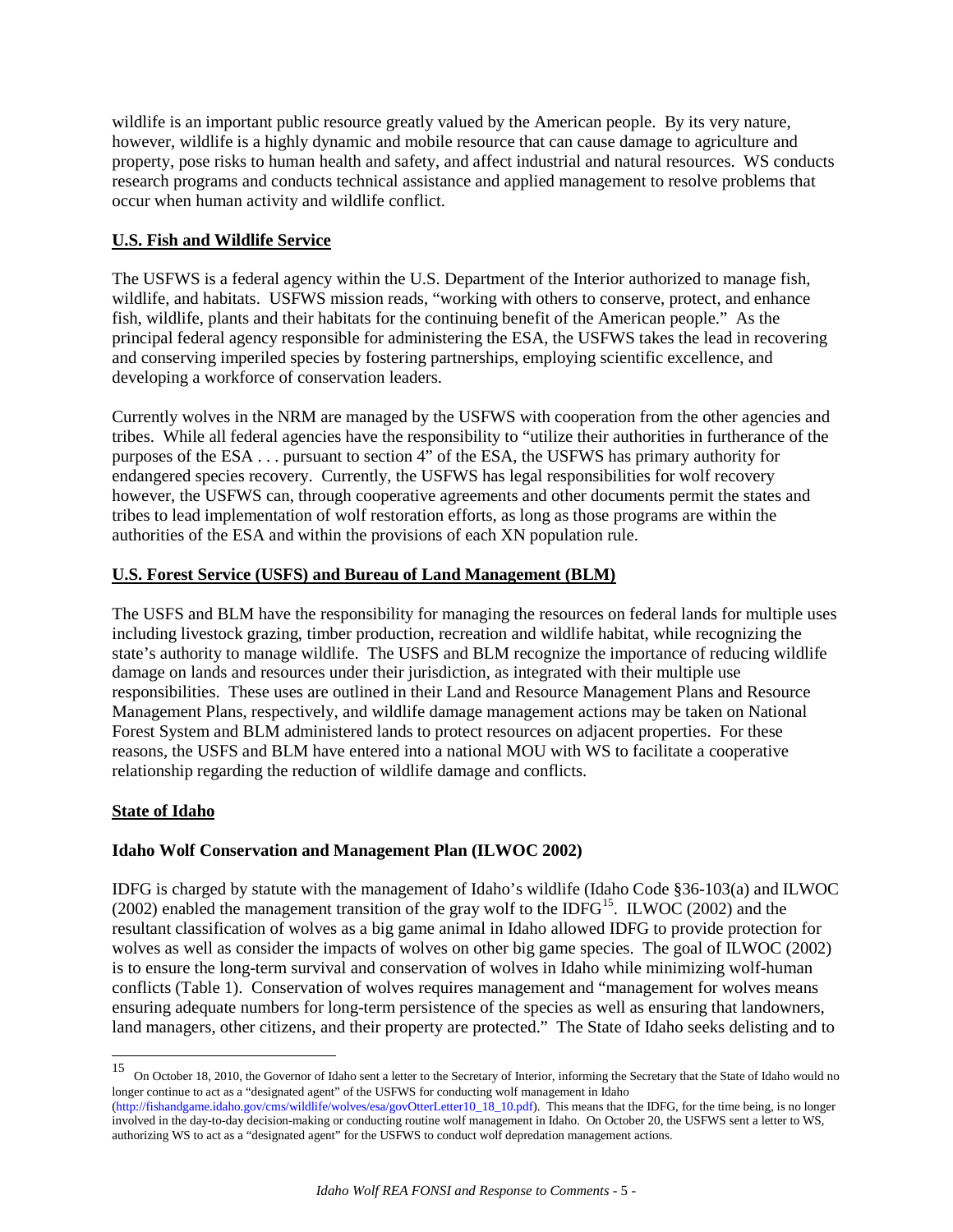manage wolves at recovery levels that will ensure viable, selfsustaining populations.

# **IV. MONITORING**

W<sub>S</sub> will continue to coordinate with the USFWS $16$  or IDFG. depending on which agency is responsible for wolf management, to monitor wolf take, recovery, and non-target species that could be affected by wolf damage management. This will primarily be done by reporting, closely coordinating and conducting activities under the direction and authority of the responsible management agency (*i.e*., USFWS or IDFG, as appropriate) to ensure that cumulative impacts of WS' actions in combination with all other wolf management activities are not having an adverse affect on the wolf population and recovery. The REA will also be reviewed each year to ensure that there are no new needs, issues or affects meriting additional analysis.

# **V. PUBLIC INVOLVEMENT**

Issues related to the proposed action were initially developed by

| Table 1: Wolf Management Actions to Ensure Long-term Survival                                            |                                     |
|----------------------------------------------------------------------------------------------------------|-------------------------------------|
| and Conservation of Wolves in Idaho <sup>1</sup> (ILWOC 2002).                                           |                                     |
| <b>Less than 15 Packs</b>                                                                                | <b>More than 15 Packs</b>           |
| <b>Management</b>                                                                                        | <b>Management</b>                   |
| IDFG will conduct a review of                                                                            | Wolves managed under IDFG           |
| management policy to determine if                                                                        | Commission regulations, similar to  |
| changes are needed to maintain                                                                           | black bears and mountain lions.     |
| wolf population.                                                                                         | Wolf plan updated in the same       |
|                                                                                                          | process as all other species plans. |
| <b>Control</b>                                                                                           | Control                             |
| Depredation control becomes                                                                              | Depredation control is treated like |
| increasingly stringent until at $<$ 10                                                                   | all other large mammalian           |
| packs it reverts to the control plan                                                                     | predators.                          |
| specified in the final rule (50 CFR                                                                      |                                     |
| Part 17, page 80270). In the                                                                             |                                     |
| unlikely event the number of packs                                                                       |                                     |
| in Idaho falls below 10,                                                                                 |                                     |
| depredations will be addressed                                                                           |                                     |
| with nonlethal control unless                                                                            |                                     |
| unusual circumstances absolutely                                                                         |                                     |
| necessitate the use of lethal control                                                                    |                                     |
| to end the depredation problem.                                                                          |                                     |
| <b>Monitoring</b>                                                                                        | <b>Monitoring</b>                   |
| Monitoring becomes increasingly                                                                          | Monitoring is done primarily by     |
| intensive to the point that each                                                                         | indicators such as wolf             |
| pack contains some radio-collared                                                                        | depredation complaints, autumn      |
| individuals and reproduction and                                                                         | scent station surveys, telemetry,   |
| survival in each pack is monitored                                                                       | winter track surveys, and other     |
| on a regular basis.                                                                                      | observations of field personnel.    |
| <b>Listing under ESA</b>                                                                                 |                                     |
| Listing remains a possibility for wolves if they are likely to become                                    |                                     |
| endangered as determined by Section 4 of the ESA (16 USC 1533).                                          |                                     |
| ILWOC (2002) would be implemented if or when the State of Idaho resumes wolf                             |                                     |
| management and "when wolves are delisted, then the state will redesign its wolf plan                     |                                     |
| and conduct monitoring" (J. Gould, IDFG Wildlife Bureau Chief;                                           |                                     |
| http://www.magicvalley.com/news/local/twin-falls/article_161bcebd-d6b4-5b33-aea8-<br>d2e2503c6aeb.html). |                                     |

WS, based on an awareness of issues that were raised regarding predator damage management in general, and wolf damage management in particular. The draft EA on "Gray Wolf Damage Management in Idaho" was released for public comment on August 2, 2010. A Notice of Availability (NOA) was emailed to 89 persons and organizations who had expressed interest in WS wolf damage management, or who were presumed to be interested, and a NOA was also posted in the Idaho Statesman, the newspaper of state record for public notices (72 FR 13237), for 3 consecutive days (August 2-5, 2010). The NOA and the EA were also posted on the WS website at:

[http://www.aphis.usda.gov/wildlife\\_damage/nepa.shtml.](http://www.aphis.usda.gov/wildlife_damage/nepa.shtml) WS received more than 115,000 e-mailed comment letters from across the U.S. and a number of foreign countries during the 30-day public comment period, most of which (more than 99.9%) were variations of form letters that were substantially similar and expressed opposition to the killing of wolves, sent as part of an organized campaign by two environmental organizations. Several substantive comment letters were also received, and most substantive comments had already been addressed in the draft EA or have additionally been addressed in

<span id="page-5-0"></span> 16 ESA, Section 4(g)(1) "requires the USFWS to implement a system, in cooperation with the States, to monitor for not less than 5 years the status of all species that have recovered and been removed from the Lists of Endangered and Threatened Wildlife and Plants" (50 CFR 17.11 and 17.12). The purpose of this post-delisting monitoring is to verify that a recovered species remains secure from risk of extinction after it no longer has the protections of the ESA. The status of the NRM wolf population will be assessed by estimating the numbers of packs, breeding pairs, and total numbers of wolves in mid-winter by State and by recovery area throughout the post-delisting monitoring period (73 FR 10514).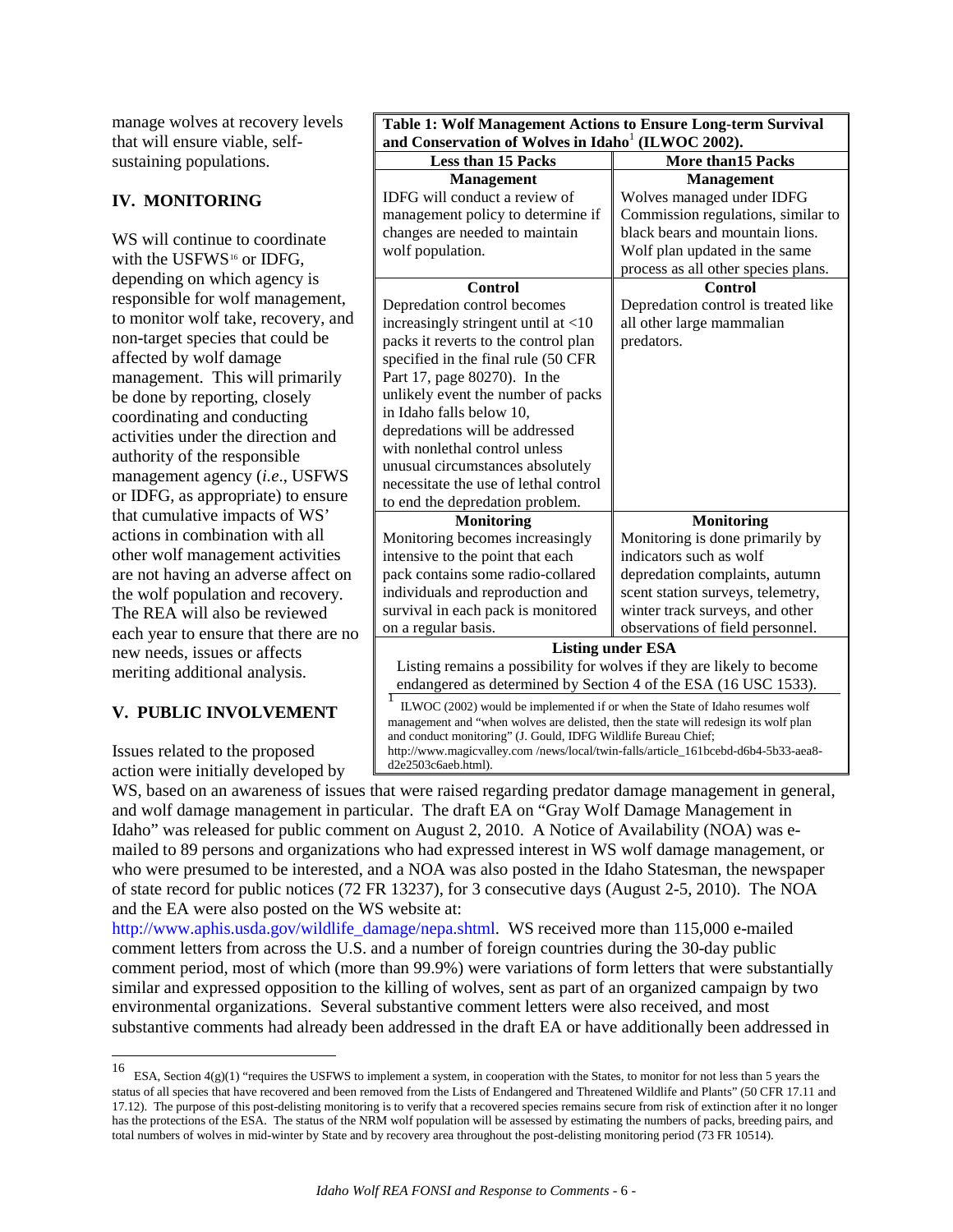Appendix C of the REA. The REA was announced to the public using the same procedure and available at: [\(http://www.aphis.usda.gov/regulations/ws/ws\\_environmental\\_idaho.shtml\)](http://www.aphis.usda.gov/regulations/ws/ws_environmental_idaho.shtml); more than 45,000 comment letters were received. Any new issues or alternatives identified during a 30-day public comment period for the REA were fully considered to determine whether the REA should be modified prior to issuance of a decision. As part of WS' environmental analysis process, and as required by the Council on Environmental Quality (CEQ 1981) and APHIS-NEPA implementing regulations, this FONSI will be made available to the public through "NOA" published in the Idaho Statesman and on the APHIS website and through direct mailings of NOA to parties that have specifically requested to be notified.

# **VI. AFFECTED ENVIRONMENT**

Idaho has a diverse landscape containing large expanses of high quality wolf habitat (IDFG 2010a). Central Idaho includes three contiguous Wilderness Areas; the Selway-Bitterroot, Frank Church River-of-No-Return, and Gospel Hump encompassing almost 4 million acres, which represent the largest block of federally-designated wilderness in the lower 48 states. Outside of Wilderness Areas, land ownership and human use patterns result in varying levels of potential human conflicts with wolves.

The proposed action could include wolf damage management activities by WS on private, tribal<sup>[17](#page-6-0)</sup> or public lands<sup>[18](#page-6-1)</sup> in Idaho where wolf damage is occurring or could occur when: 1) resource owners/managers request assistance to alleviate damage, 2) management is authorized by the USFWS, IDFG or other responsible agency(ies), or court rulings, 3) wolf damage or threats are verified, and 4) agreements or work plans have been completed specifying the details of the damage management action to be conducted. Most wolf damage management activities to protect livestock have been conducted on private land and that pattern is expected to continue.

### **VII. MAJOR ISSUES**

The REA analyzed a range of management alternatives with regard to the issues relevant to the scope of the analysis, including:

- Effects on the wolf population in Idaho
- Effectiveness of lethal and nonlethal control efforts in reducing wolf predation on livestock and/or wild ungulates
- Effects on public and pet health and safety
- Animal welfare and humanness of methods to be used
- Impacts to stakeholders, including aesthetics of wildlife

# **VIII. ALTERNATIVES THAT WERE FULLY EVALUATED**

The following five alternatives were developed and analyzed in detail (REA at Section 3.2) and seven additional alternatives were considered but not analyzed in detail (REA at Section 3.5). If the legal status or classification of wolves in Idaho changes as a result of delisting, current or future litigation, legislation, court rulings or other actions outside of WS' control, wolf management activities would be conducted under the appropriate strategy or guidance as authorized by the USFWS, IDFG or court rulings, as appropriate. A detailed discussion of the effects of the alternatives on the issues is described in Chapter 4 of the REA. The following is a summary of the alternatives analyzed in detail.

<span id="page-6-0"></span><sup>17</sup> 17 WS will notify the Nez Perce tribe if it plans to conduct wolf damage management activities on tribal lands. Additionally, WS will contact the tribe if a wolf complaint is verified on tribal lands and will attempt to co-investigate; WS will consult with the tribe on wolf damage management activities on tribal lands. WS wolf damage management would only be conducted on tribal lands with the Tribes request/consent and only after appropriate documents had been signed by WS and the respective Tribe.

<span id="page-6-1"></span>and only after appropriate and between the USFWS or IDFG, as appropriate, and the appropriate public land manager if wolf damage management Consultation will occur between the USFWS or IDFG, as appropriate, and the appropr is going to be conducted on public land.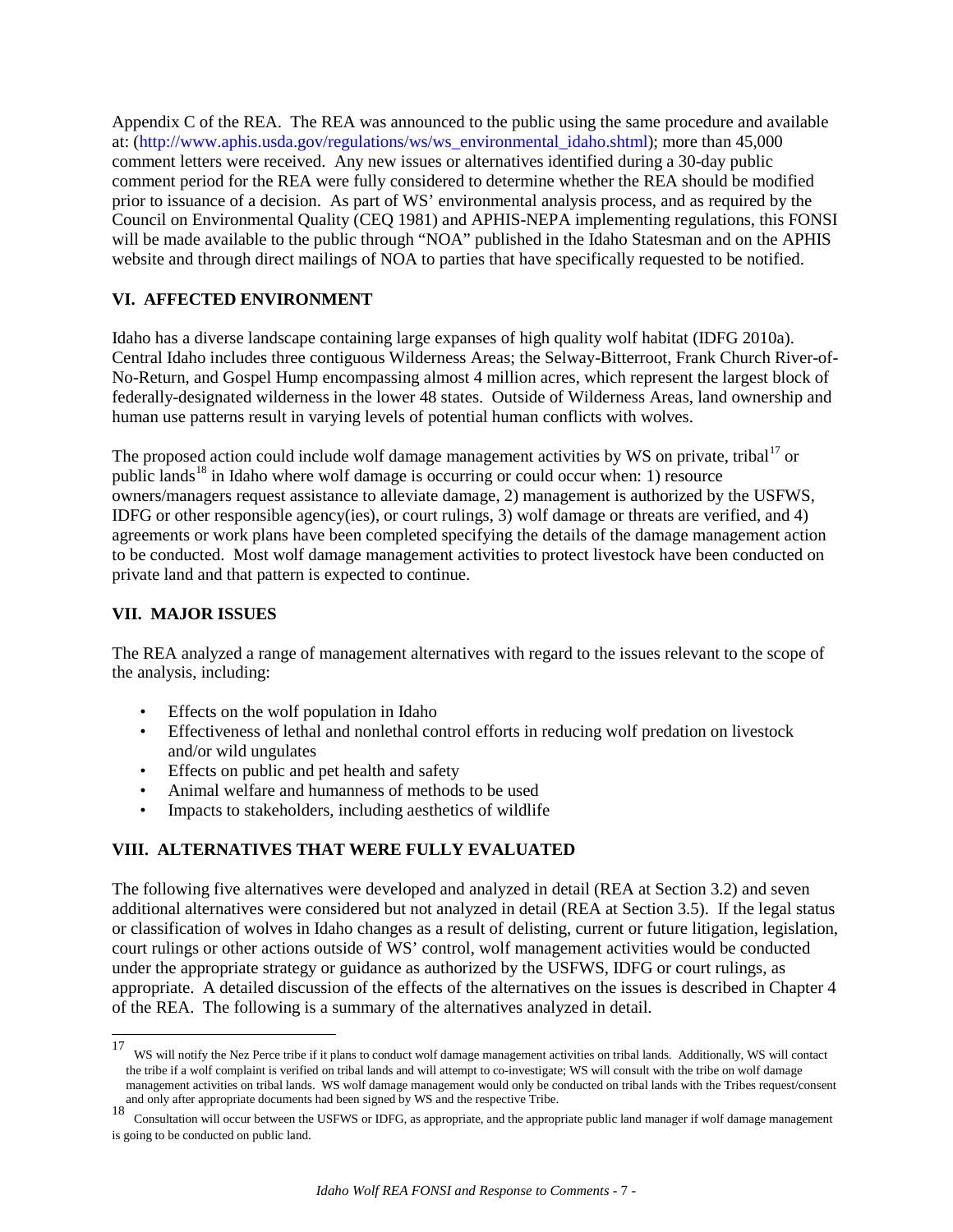#### **Alternative 1 - Continue the Current Wolf Damage Management Program (No Action[19](#page-7-0))**

Alternative 1 would continue the current WS wolf damage management program as provided for under applicable agreements, rules and plans (USFWS 1994, ILWOC 2002, IDFG and ISADCB 2006, 71 FR 43410, 73 FR 10514, 74 FR 15123). Under Alternative 1, wolf damage management would continue to be conducted on private and public lands<sup>[20](#page-7-1)</sup> in Idaho as currently authorized by the USWFS when the resource owners/managers request assistance to alleviate wolf damage, wolf damage is verified by WS, and an *Agreement for Control* or other work authorization has been completed. WS would provide technical assistance and operational wolf damage management using or recommending nonlethal and lethal management methods after applying the WS Decision Model (Slate et al. 1992). WS would be able to assist with wolf monitoring<sup>[21](#page-7-2)</sup> and research, and wolf or wolf-dog hybrid removal when requested and authorized by the USFWS and IDFG, as appropriate. Nonlethal methods recommended to landowners could include, but would not be limited to, changes in ranch management practices and pet and livestock care/supervision, proper carcass disposal, frightening devices, exclusion, guarding animals, habitat modification, and behavior modification of problem wolves. Nonlethal methods used operationally by WS may include foot-hold traps and snares with "stops" (used to live capture wolves for attaching radiocollars), frightening devices (*e.g.,* electronic guard, Radio-activated Guard (RAG)), aversive conditioning (*e.g.,* modified dog training collars) and nonlethal projectiles (*e.g.,* rubber bullets, bean bag rounds). Aversive conditioning and other experimental damage management techniques would only be used by WS after consultation and authorized by the USFWS or IDFG, as appropriate.

In determining the most appropriate damage management strategy, preference is given to nonlethal methods when they are deemed practical and effective (WS Directive 2.101). Lethal methods would be used to reduce damage after practical nonlethal methods have been considered and determined to be ineffective or inappropriate to reduce damage to acceptable levels, or used and failed to reduce or stop the damage. In some instances, however, the most appropriate response to a wolf damage problem could involve concurrent use of a combination of nonlethal and lethal methods, or there could be instances where application of lethal methods alone would be the most appropriate strategy (*e.g*., instances of risk to human safety from bold wolves or situations where the landowner has already implemented practical nonlethal methods prior to contacting WS and is still experiencing damage problems). Lethal methods could include shooting, calling and shooting, aerial shooting, and euthanasia of wolves live-captured in foot-hold traps, snares or other live-capture devices.

#### **Alternative 2 – Continue the Current Program, Plus Assist IDFG with Ungulate Protection (Proposed Action/Preferred Alternative)**

Under the Proposed Action**/**Preferred Alternative, WS would be able to employ all the methods included in the Current Program for protection of domestic animals when authorized by the USFWS, IDFG, or court rulings, as appropriate. WS could additionally assist the State to protect ungulates, primarily elk, in situations where the State has requested WS assistance after determining that wolves are impacting ungulate populations in a specific management area(s) and the wolf management actions are approved

<span id="page-7-0"></span><sup>19</sup> 19 The No Action Alternative serves as the baseline against which the impacts of management alternatives can be compared and can be defined as a continuation of current management practices (CEQ 1981).

<span id="page-7-1"></span><sup>20</sup> WS could use lethal wolf damage management methods on public land to reduce depredation when authorized by the USFWS or IDFG and coordinated with the public land management agency.<br>  $21 \frac{W_{L} + W_{L}}{W_{L} + W_{L}}$ 

<span id="page-7-2"></span><sup>21</sup> Wolf trapping and radio-collaring for wolf population monitoring purposes is usually conducted on public land and authorized by the USFWS or IDFG and coordinated with the public land management agency.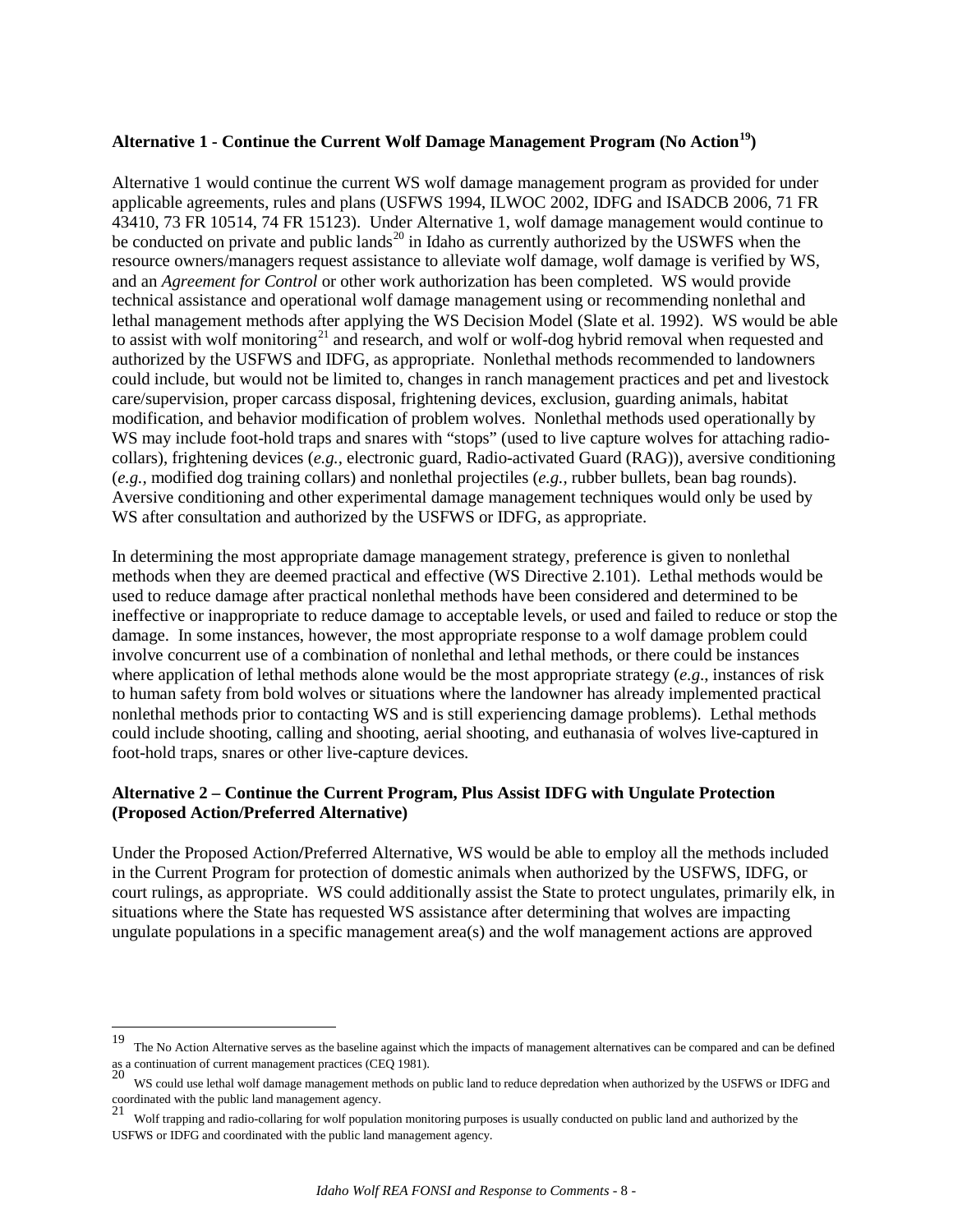and authorized by the USFWS (73 FR 4720)<sup>[22](#page-8-0)</sup>, as appropriate. As the NRM wolves are currently listed under the ESA, USFWS would have to approve any ungulate protection wolf management actions as allowed by 10j rules. If wolves are delisted again, then IDFG would utilize their authorities under State law to conduct or request WS assistance in conducting wolf removals for ungulate protection. If court decisions change the status of wolves or management rules<sup>[23](#page-8-1)</sup>, WS would comply with those decisions.

### **Alternative 3 - Continue the Current Program, Plus Assist IDFG with Ungulate Protection and Include Use of Gas Cartridges and Breeding Wolf Sterilization as Potential Additional Control Methods**

Under Alternative 3, WS would be able to use all the methods included under the Current Program for protection of livestock and other domestic animals and could provide assistance to the State to protect ungulates when the USFWS or IDFG has authorized the removal of wolves to protect ungulates, as appropriate.

Additionally, under Alternative 3, if USFWS or IDFG, as appropriate, authorize the removal of a pack of wolves when the pack has been implicated in repeated depredations on livestock, there may be infrequent situations in the spring involving a pack with dependent pups in a den. If the USFWS or IDFG, as appropriate, determines that the entire pack is to be removed, this could include the pups. Excavating the den to retrieve the pups could involve unnecessary health and safety risks to personnel, and the most practical, humane approach to this infrequent scenario would be to employ the use of an Environmental Protection Agency registered den fumigant to euthanize the pups in the den.

An additional management strategy under this Alternative could be the infrequent use of sterilization<sup>[24](#page-8-2)</sup> of one or both breeding wolves from packs implicated in chronic depredations on livestock, or from packs targeted for removal. For protection of livestock, this option would be considered on a case-by-case basis when the USFWS or IDFG, as appropriate, has authorized removal of a chronic depredating wolf pack<sup>[25](#page-8-3)</sup>. In these cases, if the responsible management agency and the affected livestock producers' concur, all of the wolves except the breeding pair could be lethally removed, while the breeding pair would concurrently be live-captured, surgically sterilized, radio-collared and released to maintain and defend their territory against other wolves. Comparison of livestock losses prior to and after employing this strategy would provide data to determine whether this experimental management approach would be useful to reduce conflicts.

<span id="page-8-0"></span> $22\,$ 22 To ensure that wolf removals are necessary for a specific ungulate population or herd and before the USFWS would authorize wolf removals to protect ungulates, and before WS would conduct any removals, if requested, the State or Tribes must prepare a science-based document that: 1) describes the ungulate population or herd management objectives, 2) what data indicate that the population or herd is below management objectives, 3) what data indicate that wolves are a major cause of the unacceptable impact to the population or herd, 4) why wolf removal is warranted to help restore the population or herd to management objectives, 5) the level and duration of wolf removal being proposed, 6) how the ungulate population or herd responses to wolf removal will be measured and management actions adjusted for effectiveness. The proposal must also disclose what attempts were and are being made to address other identified major causes of herd or population declines, or the State or Tribe commits to implement possible remedies or conservation measures in addition to wolf removals. In addition, after the proposal is prepared, the State or Tribe must provide an opportunity for peer review and public comment prior to submitting it to the USFWS for approval. The agencies believe that by preparing a science-based proposal, providing for public review and USFWS reviews, it will enable the USFWS and responsible agencies to make sound science-based decisions on whether wolf removal is appropriate to protect a specific ungulate population or herd. Before the USFWS would authorize lethal removal, they also must determine that an unacceptable impact to the specific ungulate populations or herds has occurred based on sound science, will not contribute to reducing the wolf population in the State below 20 breeding pairs and 200 wolves, and will not impede wolf recovery  $(73 \text{ FR } 4720)$ .

<span id="page-8-1"></span>On January 28, 2011, Judge Molloy ordered that each party to the "10(j) lawsuit" file a brief showing cause as to why this case should not be dismissed as moot due to the absence of a population meeting the statutory requirements for 10(j) status; briefs shall be submitted by February 22, 2011 (CV-08-14-M-DWM).<br> $^{24}$  ENG', B, E. C. C. C. C. C. C. C. C. C. C. C

<span id="page-8-3"></span><span id="page-8-2"></span><sup>&</sup>lt;sup>24</sup> IDFG's Policy for Avian and Mammalian Predation Management would ordinarily preclude consideration of birth control or sterilization as a management tool, but the IDFG Director has concurred with exploring this appro

A scientific study design would be developed and implemented if this approach would be employed beyond an initial 1-2 breeding pairs.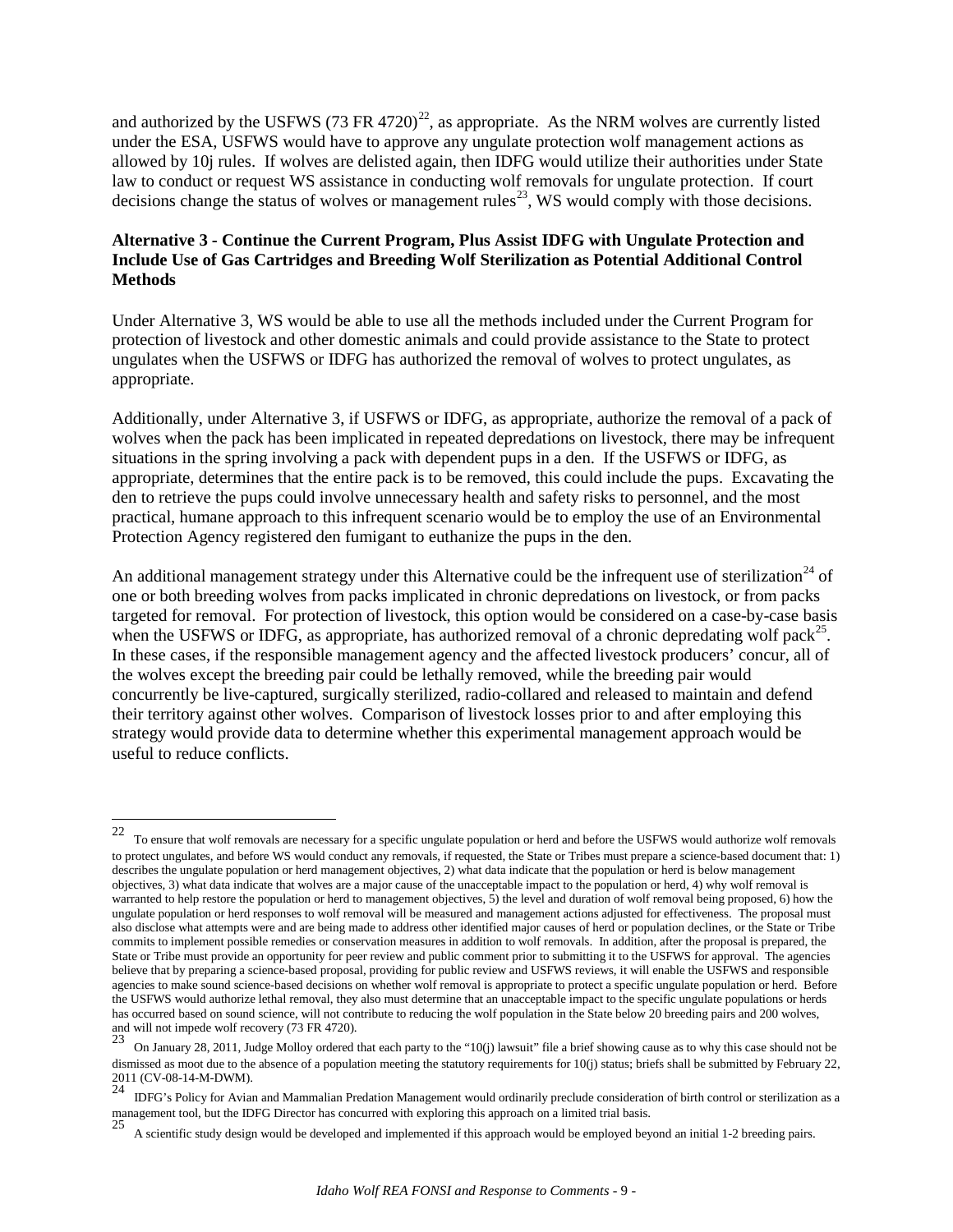#### **Alternative 4 – WS Nonlethal Wolf Damage Management Only**

This Alternative would work similarly to the Current Program Alternative except Idaho WS would only use and provide advice on nonlethal wolf damage management methods. The USFWS or IDFG, as appropriate, and property owners would still be able to use lethal methods in accordance with federal regulations, State laws, as authorized by the USFWS or IDFG, whichever agency has management responsibilities at the time.

Nonlethal methods used or recommended by WS could include, but would not be limited to animal husbandry practices, installation of fencing, electronic guards, fladry and turbo-fladry, aversive conditioning, nonlethal projectiles, use of livestock guarding animals, and/or other nonlethal methods as appropriate. WS would still investigate wolf depredation complaints to determine if the loss meets the criteria for wolf damage compensation, and could assist USFWS or IDFG with radio-collaring wolves for monitoring purposes or to enhance effectiveness of nonlethal deterrents such as the RAG. WS could livecapture wolves or wolf-dog hybrids, but the responsible management agency would determine the disposition of any animals captured.

#### **Alternative 5 – No Wolf Damage Management by WS in Idaho**

Under Alternative 5, WS would not provide any wolf conflict management assistance in Idaho, but the USFWS or IDFG and property owners would still be able to use lethal and nonlethal methods in accordance with federal regulations or State laws, as authorized by the USFWS or IDFG, whichever agency has management responsibility at the time. All requests for wolf damage management assistance received by WS would be referred to the USFWS, IDFG, the Nez Perce Tribe, or other responsible management agency, as appropriate.

# **IX. DECISION AND FINDING OF NO SIGNIFICANT IMPACT**

I have carefully reviewed the REA prepared for wolf damage management in Idaho and the input from the public involvement process and adopt the REA as final. I believe that the issues identified in the REA are best addressed by selecting Alternative 2, "Continue the Current Program, Plus Assist IDFG with Ungulate Protection," and applying the associated Standard Operating Procedures discussed in Chapter 3 of the EA. I am selecting Alternative 2 because: 1) it best enables the management agencies provide prompt, professional assistance with human-wolf conflicts and will help maintain local tolerance for wolf recovery in Idaho; 2) it offers the greatest chance of maximizing effectiveness and benefits to resource owners and managers while minimizing cumulative impacts on the quality of the human environment that might result from the program's effect on wolf and non-target species populations; 3) it has the greatest chance of maximizing net benefits while minimizing adverse impacts to public health and safety; and 4) it offers a balanced approach to the issues of humaneness and aesthetics when all facets of these issues are considered. WS' decision to adhere to the Standard Operating Procedures detailed in the REA and annual monitoring insures that environmental impacts, including WS approved and authorized take of wolves and impacts on the wolf population, risks to non-target species, impacts on public and pet health and safety, humaneness of methods to be used and sociological issues, will remain as described in the REA.

The analysis indicates that this proposed action does not constitute a major federal action significantly affecting, individually or cumulatively, the quality of the human and natural environment under the meaning of NEPA Section 102(2)(c). I agree with this conclusion and therefore find that an EIS need not be prepared. This determination is based on the following factors:

1. Wolf damage management as proposed in the REA is not regional or national in scope; WS activities are limited to the State of Idaho and WS actions will only be conducted after approval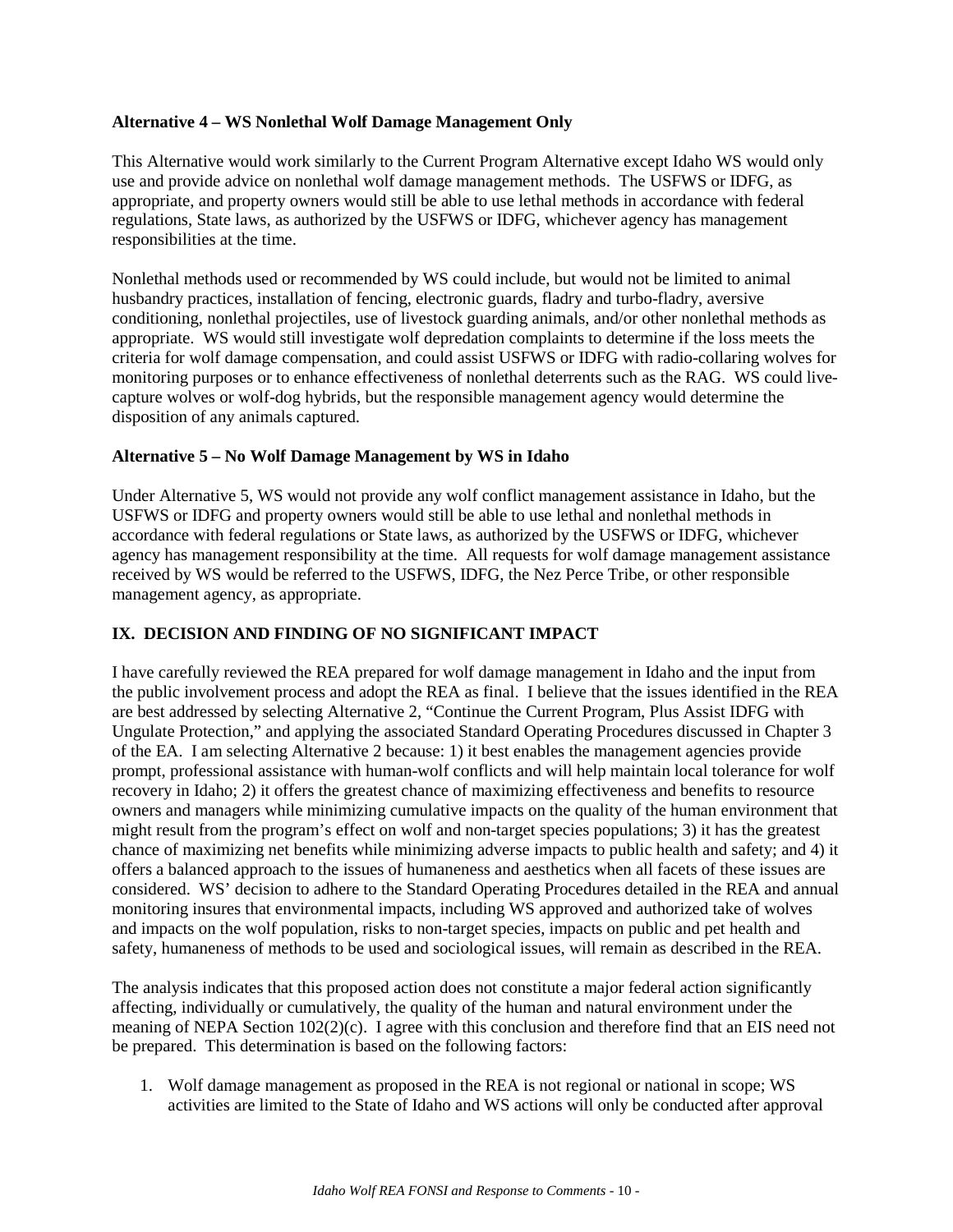and authorization is received from the USFWS or IDFG, as appropriate and in compliance with court rulings.

- 2. Analysis of the cumulative impacts for this or other anticipated actions within the State or other NRM states indicate that the proposed action would not threaten the continued existence of the wolf population. Based on increases in the NRM wolf populations, the wolf population is large enough and healthy enough that even while the proposed action and all other mortality factors have adverse affects on individuals, they are not likely to adversely impact the viability of any state or NRM wolf population.
- 3. The proposed action would pose minimal risk to public health and safety. Risks to the public from WS' wolf damage management methods were determined to be low in a formal risk assessment (USDA 1994, Appendix P).
- 4. There are no unique characteristics such as park lands, prime farm lands, wetlands, wild and scenic areas, or ecologically critical areas that would be significantly affected. Built-in measures that are part of WS' Standard Operating Procedures and adherence to laws and regulations will further ensure that WS' activities do not harm the environment.
- 5. The effects on the quality of the human environment are not highly controversial. Although there is opposition to wolf conflict management as proposed, this action is not highly controversial in terms of size, nature, or effect. Support and opposition over wolf management has been acknowledged and analyzed in the REA.
- 6. Based on the analysis in the REA and the accompanying administrative file, the effects of the proposed damage management program on the human environment would not be significant. The effects of the proposed activities are not highly uncertain and do not involve unique or unknown risks.
- 7. The proposed action would not establish a precedent for any future action with significant effects. Authorizations and approvals are issued by the USFWS or IDFG, as appropriate, for all Idaho wolf damage management activities.
- 8. No significant cumulative effects were identified through this assessment. The REA discussed cumulative effects on the Idaho wolf population, effectiveness of efforts to reduce wolf predation on domestic animals and/or wild ungulates, effects on public and pet health and safety, animal welfare and humanness of methods to be used, and impacts to stakeholders, including aesthetics of wildlife and concluded that such impacts were not significant for this or other anticipated actions to be implemented or planned within the State.
- 9. WS proposed activities would not affect districts, sites, highways, structures, or objects listed in or eligible for listing in the National Register of Historic Places, nor would they likely cause any loss or destruction of significant scientific, cultural, or historical resources. If an individual activity with the potential to affect historic resources is planned under the selected alternative, then site-specific consultation, as required by Section 106 of the NHPA, would be conducted as necessary (REA Section 4.3.3).
- 10. The USFWS has previously determined that the proposed program would have no effect on or is not likely to adversely affect any federally listed threatened or endangered (T/E) species. This determination is based on Section 7 consultations completed by the USFWS for Idaho WS predator damage activities. To further insure no significant adverse effects to T/E species, WS has entered into a new Section 7 consultation/conference process with the USFWS to reassess and update previous consultations, if needed. Idaho WS will continue to abide by previously established reasonable and prudent measures and terms and conditions pending the conclusion of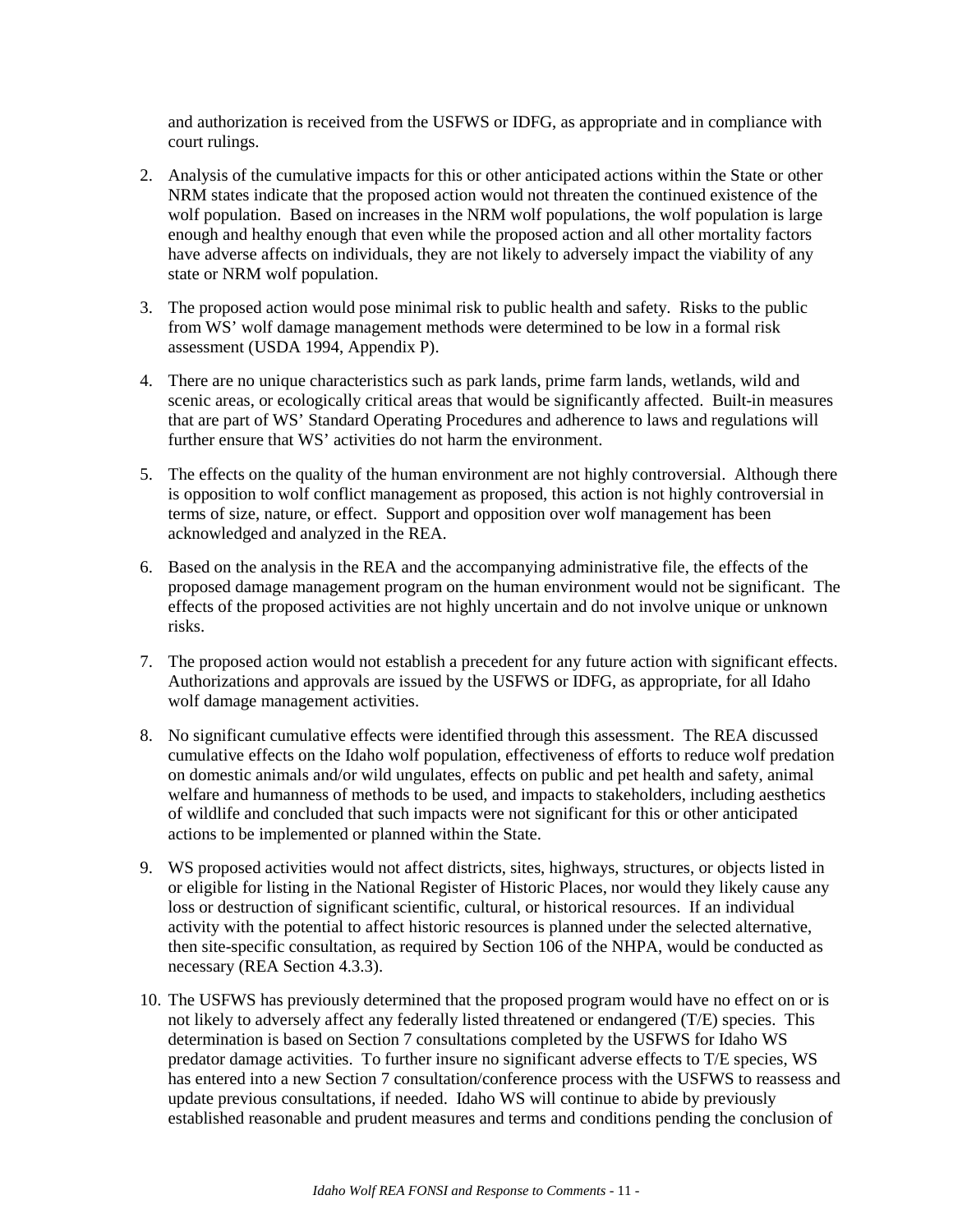the current consultation process. Further, WS will not conduct any wolf damage management in occupied grizzly bear habitat in Idaho until a new or revised Section 7 consultation addressing potential effects on grizzly bears is completed by the USFWS and will comply with any new reasonable and prudent alternatives that are identified in a new Biological Opinion.

11 . The proposed action will comply with all federal, state, and local laws, rules, regulations and court rulings.

Therefore, it is my decision to implement the proposed action (Alternative 2) as described in the REA. Copies of the revised REA are available upon request from the Idaho Wildlife Services State Office, 9134 W. Biackeagle Dr., Boise, 10, (208) 378-5077, or on the WS website at: http://www.aphis.usda.gov/wildlife damage/nepa.shtml.

ile

onal Director Jeffre USDA-APHIS-WS, Western Region Fort Collins, Colorado

 $3/29/11$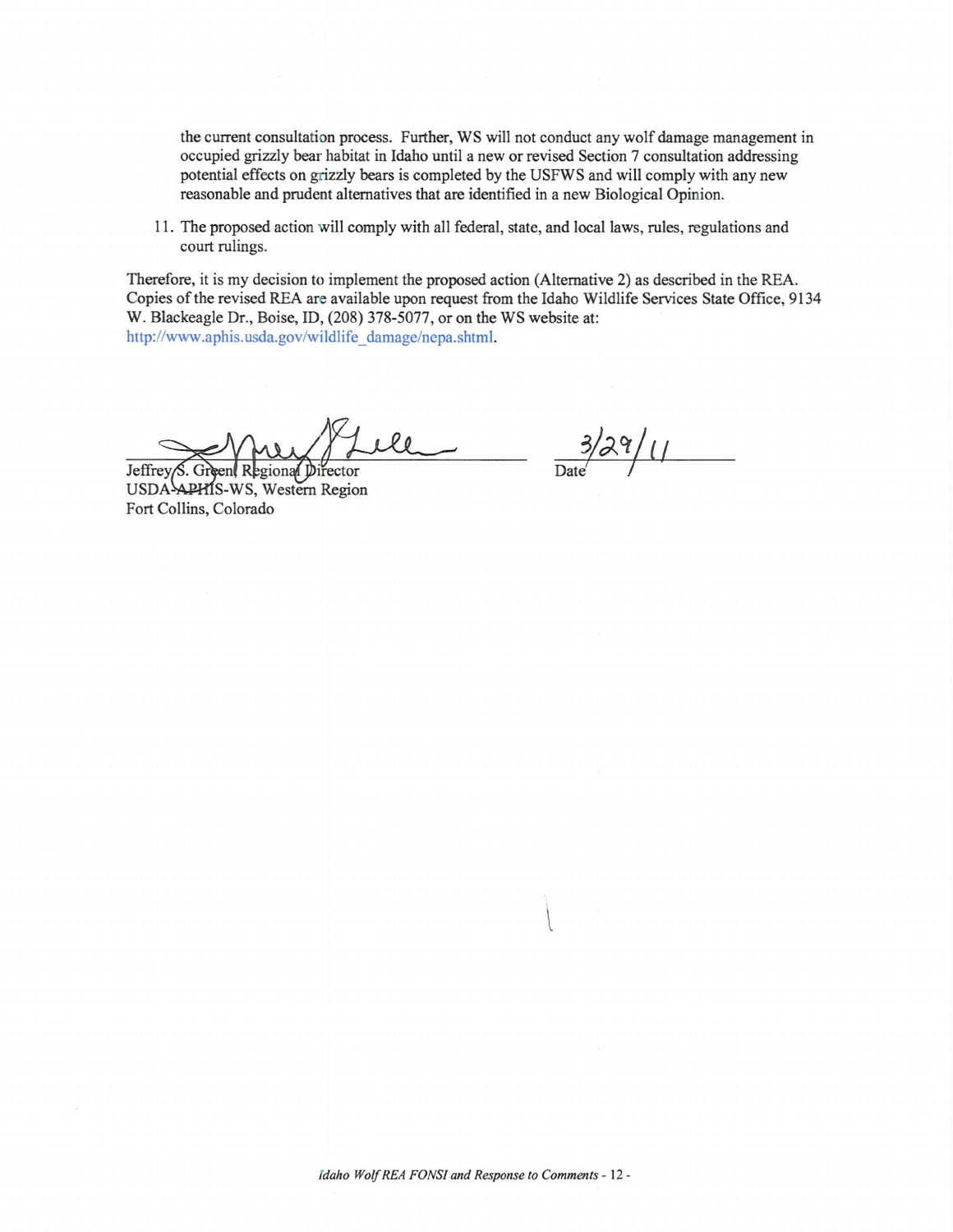#### **APPENDIX A**

### **COMMENTS AND WS' RESPONSES TO COMMENTS ON THE REVISED IDAHO WOLF DAMAGE MANAGEMENT EA (REA)**

More than 45,000 comment letters, most of which were a form letter, on the REA were received from organizations and the public. Many of the comments were addressed in the draft EA or REA and further addressed in this appendix which contains the comments from the public during the comment period for the REA and WS' responses. Comments from the public are numbered and are written in bold text. WS' response follows each comment and is written in standard text.

It should be noted that wolf management and wolf damage management plans for Idaho and the NRM have been established (USFWS 1987, 1988, 1990, 1994, ILWOC 2002, 59 FR 60266, 50 CFR  $17.84(i)(3)(vii)$ ). Idaho and the USFWS have committed to implementing these management decisions with or without the involvement of WS and the courts have upheld that decision (Case No. 4: CV-09-686-BLW). Therefore, the content and policies established in these documents are outside the scope of the REA. The purpose of the REA is to analyze the environmental impacts of WS involvement, if any, in the implementation of wolf damage management in Idaho as requested and authorized by the responsible management agency.

#### **Comment 1: WS uses a "sledgehammer" approach when assisting to resolve wolf conflicts.**

**Response:** We assume that the term "sledgehammer," as used by this commenter, means "nonselective broad scale removal of target species, and with broad unintended adverse effects to other wildlife or other environmental resources." WS does not engage in this sort of approach when resolving wildlife damage conflicts, including wolf damage management as described in the REA. As explained in Sections 1.3, 3.1, 3.2, 3.2.2., 3.2.3, 4.4.1.1, and 4.4.1.2, our proposal is to assist the USFWS or IDFG, depending on which agency is in charge of wolf management in Idaho at the time, to conduct out highly selective, specific and targeted wolf damage management actions, including removal of wolves as directed and authorized by the USFWS or IDFG. Our assistance would have little or no effect on wolf recovery or other management objectives that have not been identified by the USFWS or IDFG. As explained in the above mentioned Sections and in Section 2.4.4, our assistance and the wolf damage management methods we use would be authorized by the USFWS or IDFG, and the methods are highly selective for the target species and would thus have little or no effect on non-target wildlife species populations.

#### **Comment 2: Some commenters expressed opposition for lethal control of wolves and promoted the use of non-lethal methods.**

WS will continue to cooperate with the USFWS and IDFG, universities, and interest groups as appropriate, to investigate ways to reduce conflicts between people and wolves (USFWS et al. 2001- 2009, [http://www.aphis.usda.gov/ws/mission.html,](http://www.aphis.usda.gov/ws/mission.html) [http://www.aphis.usda.gov/wildlife\\_damage/nwrc/\)](http://www.aphis.usda.gov/wildlife_damage/nwrc/). For example, WS and the cooperating agencies have investigated and assisted in implementing the use of fencing; guard animals; extra herders; lights, sirens, and other scare devices, including those activated by wolf radio-collars (*i.e.*, RAG); shock aversion conditioning; flagging; less than-lethal munitions; offensive and repelling scents; supplemental feeding; harassing wolves at dens and rendezvous sites to move the center of wolf pack activity away from livestock; trapping and moving individual wolves or the entire pack; moving livestock and providing alternative pasture; investigating the characteristics of livestock operations that experience higher depredation rates; and research into the type of livestock and rate of livestock loss that are confirmed on public grazing allotments. WS also conducted research on non-lethal wolf management methods and corresponds with researchers and wildlife managers to learn of potentially better ways to deal with wolf conflicts (Shivik 2001, Bangs and Shivik 2001, Shivik and Martin 2001, Breck et al. 2002, Shivik et al. 2002a, 2002b, 2003, Shivik 2004, Bangs et al. 2005, 2006).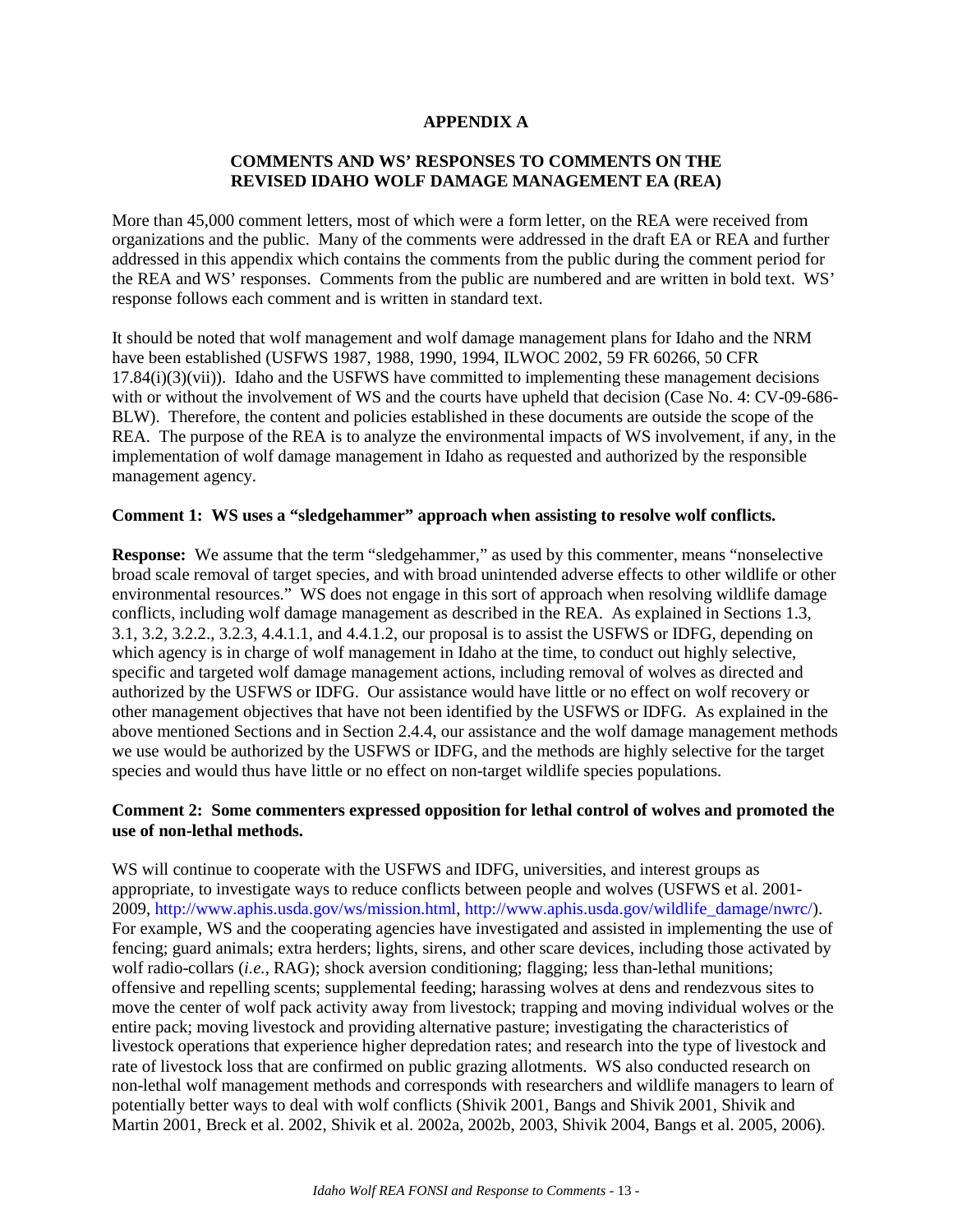While preventative and nonlethal wolf management methods are useful (see Section 4.4.1.2 of the REA), they have not been consistently reliable, and lethal removal remains an important tool to reduce wolf damage when depredations on livestock or other conflicts occur (Fritts 1993, Mech 1995, Bangs et al. 1995, 2009, ILWOC 2002, Fritts et al. 2003, IDFG 2008, Creel and Rotella 2010).

#### **Comment 3: Humaneness and lethally removing wolves**

**Response:** WS treats wolves as humanely as conditions allow and uses euthanasia methods recommended by the AVMA (2007) and Julien et al. (2010). We routinely assist the responsible wolf management agency (currently the USFWS, or possibly IDFG in the future) capture wolves for monitoring, research, and control; we train our employees in humane wildlife handling techniques. The USFWS reports that wolf mortalities resulting from wolf monitoring captures are below 2% of the animals handled (70 FR 1286). When problem wolves must be killed, we only do so under the authorization of the USFWS or IDFG, as appropriate, and use the most effective and humane techniques possible under field conditions (AVMA 2007, Julien et al. 2010). We also investigate and consider nonlethal ways to reduce wolf-livestock conflicts prior to implementing lethal methods (WS Directive 2.101). We work to reduce losses and prefer to prevent livestock depredations, if possible, rather than react to them by killing depredating wolves [\(http://www.aphis.usda.gov/ws/mission.html\)](http://www.aphis.usda.gov/ws/mission.html).

#### **Comment 4a: WS' proposed action to reduce wolf populations for the benefit of ungulates is supported by one agency that is in conflict with other agencies' broad approach to species conservation.**

**Response:** WS' proposed action is not to reduce the wolf population below recovery levels but to assist the IDFG and USFWS manage resources, possibly ungulates in this case, and only when authorized by the appropriate wolf management agency. Whether "one agency is in conflict with other agencies' broad approach to species conservation" is outside the scope of the  $REA^{26}$  $REA^{26}$  $REA^{26}$  and to the extent that lethal wolf management reduces the wolf population below recovery levels has not and will not occur (Bangs et al. 1995, 2004, 2005; ILWOC 2002, USFWS et al. 2007; Nadeau et al. 2007, 2008; Mack et al. 2010, 73 FR 4720, 73 FR 10514) and would not be permitted by the USFWS or IDFG (ILWOC 2002, 73 FR 10514). Under the preferred or any other alternative analyzed in the REA, the USFWS or IDFG would regulate human-caused mortality of wolves in a manner that reduces conflicts between wolves and people while maintaining a recovered wolf population (USFWS 1994, ILWOC 2002, 73 FR 10514). Currently wolf removals for ungulate protection would only occur after the USFWS approves a proposal put forth to them from the State wildlife management agency, IDFG in this case, or a Tribe  $(73 \text{ FR } 4720)^{27}$  $(73 \text{ FR } 4720)^{27}$  $(73 \text{ FR } 4720)^{27}$ . WS' role

<span id="page-13-0"></span><sup>26</sup> 26 The USFWS's purpose for authorizing lethal take of gray wolves by IDFG is to address an unacceptable impact of predation by wolves on wild elk in the Lolo Zone, as provided for in the NRM gray wolf ESA Section 10(j) rule (73 FR 4720). The IDFG proposal (IDFG 2010b) documents unacceptable impacts to the Lolo Zone elk herd and requests approval to implement wolf control for the benefit of the Lolo Zone elk herd. Based on long-term elk population data for the Lolo Zone, elk numbers within this Zone have fallen below IDFG management objective levels. Since 2002 high mortality rates of cow and calf elk between mid-December and June 1 was determined to be largely caused by wolf predation resulting in a continuing decline in the elk population. The 2010 elk population for the Lolo Zone is estimated to be 1,952 animals and the IDFG established objective is 7,400–11,000 elk (IDFG 1999). Even with reduced elk hunting permits, eliminating cow elk harvest, and decreasing the number of black bears and mountain lions, the Lolo Zone elk population has declined, and is expected to continue to decline at a rate of 14-16% annually. Wolf predation is considered one of the major causes of elk mortality that is preventing the Lolo Zone elk population from increasing. At the end of 2009, a minimum of 79 wolves in estimated 9-10 packs occupied the Lolo Zone. The need for the USFWS authorization of the lethal take of wolves is to relieve unacceptable impacts to the elk herd in IDFG GMUs 10 and 12 due to wolf predation in the Lolo Zone.<br>27

<span id="page-13-1"></span><sup>27</sup> To ensure that wolf removals are necessary for a specific ungulate population or herd and before the USFWS would authorize wolf removals to protect ungulates, and before WS would conduct any removals, if requested, the State or Tribes must prepare a science-based document that: 1) describes the ungulate population or herd management objectives, 2) what data indicate that the population or herd is below management objectives, 3) what data indicate that wolves are a major cause of the unacceptable impact to the population or herd, 4) why wolf removal is warranted to help restore the population or herd to management objectives, 5) the level and duration of wolf removal being proposed, 6) how the ungulate population or herd responses to wolf removal will be measured and management actions adjusted for effectiveness. The proposal must also disclose what attempts were and are being made to address other identified major causes of herd or population declines, or the State or Tribe commits to implement possible remedies or conservation measures in addition to wolf removals. In addition, after the proposal is prepared, the State or Tribe must provide an opportunity for peer review and public comment prior to submitting it to the USFWS for approval. The agencies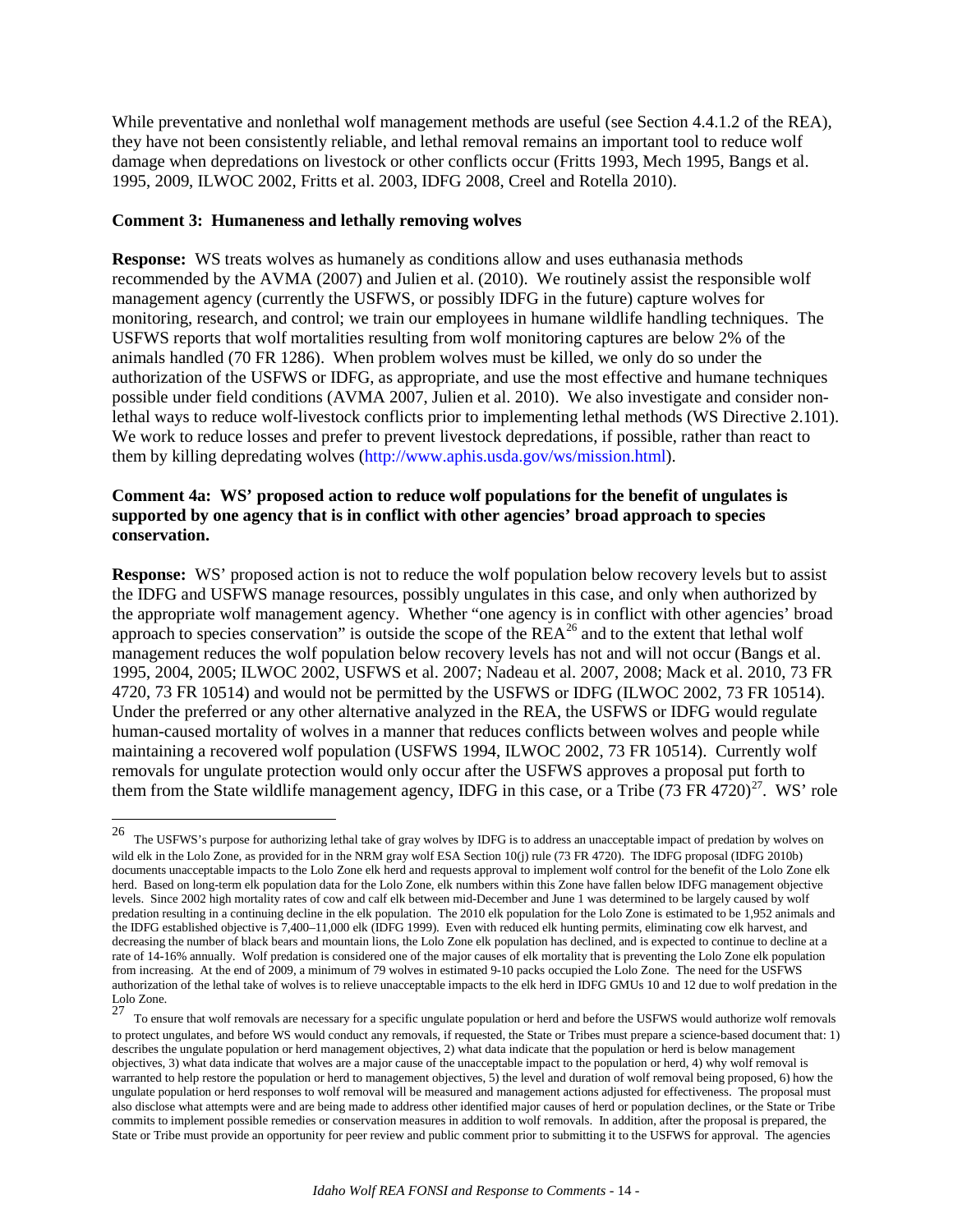in any wolf removals to protect ungulates would be to assist the responsible agencies, as they determine necessary, to maintain healthy ungulate and wolf populations after the USFWS reviews a proposal, the responsible agency authorizes the actions and a request is received. Only then would WS entertain a request to remove wolves to protect ungulates.

**Comment 4b: Wolves in Idaho have not been defined by the USFWS as "problem" animals in regard to ungulate protection. The USFWS conceded in its EA of the 2008 10(j) regulation that "most elk herds in Idaho, Montana, and Wyoming are at or above State management objectives." Thus, there is not a compelling need for WS lethal wolf control to protect or artificially increase Idaho elk or deer herds.** 

**Response:** To ensure that wolf removals are necessary for a specific ungulate population/herd, the USFWS requires the State or Tribal governments prepare a science-based proposal before wolf removals can be conducted (73 FR 4720). Before the USFWS would authorize wolf removals to protect ungulates and before WS would conduct any removals, if requested, the State or Tribes must demonstrate the need for such an action and provide an opportunity for peer review and public comment on their proposal prior to submitting it to the USFWS. After completion of the reviews, the USFWS could authorize lethal removal (73 FR 4720). Only then would WS consider a request to protect ungulates from wolf predation and only after the USFWS has approved and authorized wolf removals.

#### **Comment 5: The use of aerial gunning to reduce wolf numbers to bolster elk populations in Idaho violates the Airborne hunting Act (AHA) and would violate the Wilderness Act if conducted in Wilderness Area.**

**Response:** The preferred alternative in the REA would allow WS to remove wolves, if authorized (see above responses), including by the use of aircraft. This type of agency activity is not a violation of the AHA. The AHA does make it unlawful<sup>[28](#page-14-0)</sup> for "any person" to use aircraft to "shoot or attempt to shoot for the purpose of capturing or killing any bird, fish, or other animal," and it also prohibits the use of aircraft "to harass any bird, fish, or other animal" (16 U.S.C. §742j-1). However, the AHA also provides "if such person is employed by, or is an authorized agent of or is operating under a license or permit of, any State or the United States to administer or protect or aid in the administration or protection of land, water, wildlife, livestock, domesticated animals, human life, or crops, and each such person so operating under a license or permit shall report to the applicable issuing authority each calendar quarter the number and type of animals so taken" (16 U.S.C. §7421(b)). WS is a federal agency and conducts aerial activities in compliance with the AHA to protect valued resources, and therefore, it is not a violation of the AHA for WS to protect livestock, ungulates or human life from wildlife predation; WS wolf management actions are approved and authorized by the USFWS or IDFG, as appropriate. To ensure that wolf removals are necessary for a specific ungulate population, the USFWS requires the State or Tribal governments to prepare a science-based proposal before wolf control can be conducted (see above responses).

With regards to the Wilderness Act, WS would only conduct activities in compliance with the Wilderness Act and in cooperation with the land management agency.

 believe that by preparing a science-based proposal, providing for public review and USFWS reviews, it will enable the USFWS and responsible agencies to make sound science-based decisions on whether wolf removal is appropriate to protect a specific ungulate population or herd. Before the USFWS would authorize lethal removal, they also must determine that an unacceptable impact to the specific ungulate populations or herds has occurred based on sound science, will not contribute to reducing the wolf population in the State below 20 breeding pairs and 200 wolves, and will not impede wolf recovery (73 FR 4720).

<span id="page-14-0"></span> $\frac{28}{28}$  These prohibitions do not apply to state or federal employees, authorized agents, or persons acting under a license or permit, who are authorized to administer or protect land, water, wildlife, livestock, domesticated animals, human life or crops. Each state that issues permits must file with the Secretary of Interior an annual report listing permit holders, animals authorized to be taken, the animals actually taken and the reason for issuing the permits (§ 742j-1(a) and (b)).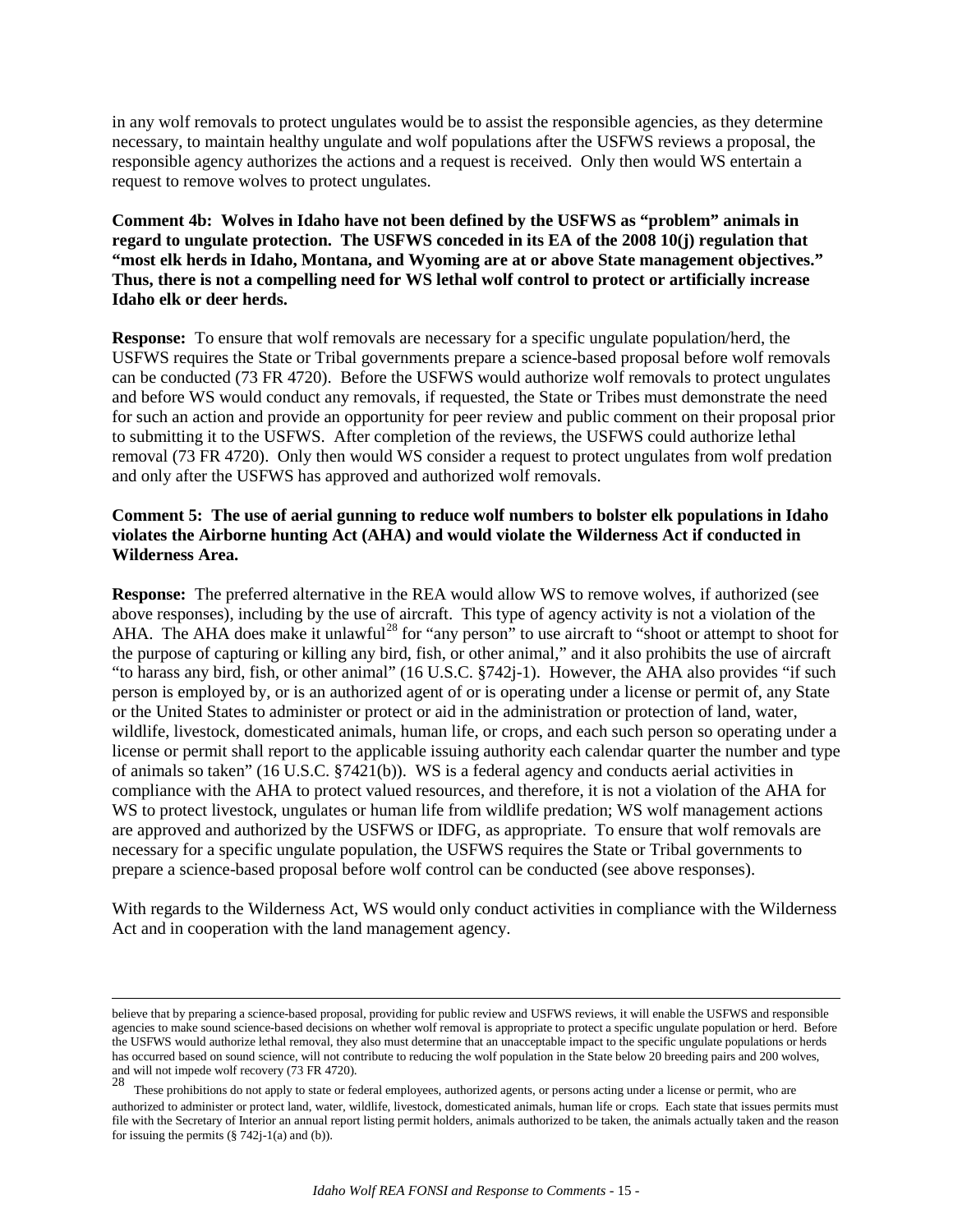#### **Comment 6a: WS should teach tolerance of wolves.**

**Response:** An adequate understanding of both biological and sociological factors in human wildlife conflict is essential for successful predator conservation and management; to optimize coexistence, behavioral modifications of both predators and humans are required (Treves and Karanth 2003). Social attitudes influence tolerance of predators and predator management techniques, and the success of predator conservation and management will come from a balance of biological, economic, and sociological factors (Lance 2009). When managers are deciding on a course of action to alleviate a wildlife problem, an important factor is public perception of damage and how the problem should be managed (Reiter et al. 1999). While biological factors are the easiest to manipulate, economic loss and social perceptions of predators and their management are the most common cause of predator-livestock conflicts and perhaps the most difficult to manage (Lance 2009).

WS' mission is to provide Federal leadership and expertise to resolve wildlife conflicts and create a balance that allows people to coexist peacefully with wildlife (see Section 2.3.5.1 and Appendix C of the REA). During the last 130 years, with the introduction of domestic livestock, urbanization, and other modern agricultural and cultural practices, wildlife management has also changed. Management of wolves should not be absolute protection or total elimination, but a discretionary management action where conflicts are minimized in an environmentally sensitive manner for multiple-use needs. Thus, it should be recognized that responsible management requires active management, not passive preservation when managing agricultural and natural resource, or protecting property and human health and safety. WS' vision is to improve the coexistence of people and wildlife, and those involved in management activities must consider a wide range of interests that can conflict with one another. We strive to develop and use wildlife damage management strategies that are biologically sound, environmentally safe, and socially acceptable while attempting to reduce damage caused by wildlife all while attempting to reduce wildlife mortality. WS also attempts to improve and modify management strategies that are constrained by technologies, knowledge, or resources [\(http://www.aphis.usda.gov/ws/mission.html\)](http://www.aphis.usda.gov/ws/mission.html).

WS operates in accordance with state and federal laws and wolf management plans intend to balance the level of wolf mortality, primarily human-caused mortality, with the wolf population growth rate to achieve desired management objectives. The 1980 and 1987 NRM wolf recovery plans (USFWS 1980, 1987) and wolf control plans (USFW 1988, 1990) recognize that conflict with livestock was the reason that wolves were extirpated, and the reduction of conflicts is a necessary component of wolf recovery. These plans and others also acknowledged that control of problem wolves is important to maintain local public tolerance of wolves and that removal of some wolves did not prevent the wolf population from achieving recovery (Bath 1987, McNaught 1987, Fritts 1993, Pate et al. 1996, Mech 1995, Bangs et al. 1995, Wolstenholmer 1996, Bjerke et al. 1998, Fritts et al. 2003, Bangs et al. 2009, Creel and Rotella 2010, Bruskotter 2010, 74 FR 15123). The USFWS analyzed the effectiveness of those plans in 1999, and revised their guidelines for management of problem wolves (USFWS 1999). The USFWS plans have proven successful, as wolf depredation on livestock and subsequent agency management actions have remained compatible with recovery; the wolf population expanded and its distribution and numbers went far beyond, and more quickly than, earlier predictions (USFWS 1994, USFWS et al. 2007, 2008, 2009, 2010). Despite agency wolf removal, nearly all suitable areas for wolves are being occupied by resident packs (Oakleaf et al. 2006, USFWS et al. 2008). The NRM wolf pack distribution has remained largely unchanged since 2000, indicating that wolf packs are occupying areas with suitable habitat, thus as the USFWS explained, the NRM wolf population is likely at or above long-term carrying capacity (74 FR 15123).

Rapid, effective assistance to human-wolf conflicts is critical to maintaining support for wolf populations, not just among affected stakeholder groups but the public in general (Bath 1987, McNaught 1987, Pate et al. 1996, Mech 1995, Wolstenholme 1996, Bjerke et al. 1998, Naughton et al. 2005, Bruskotter 2010, 74 FR 15123). The purpose of the proposed action is not to limit the size of the Idaho or NRM wolf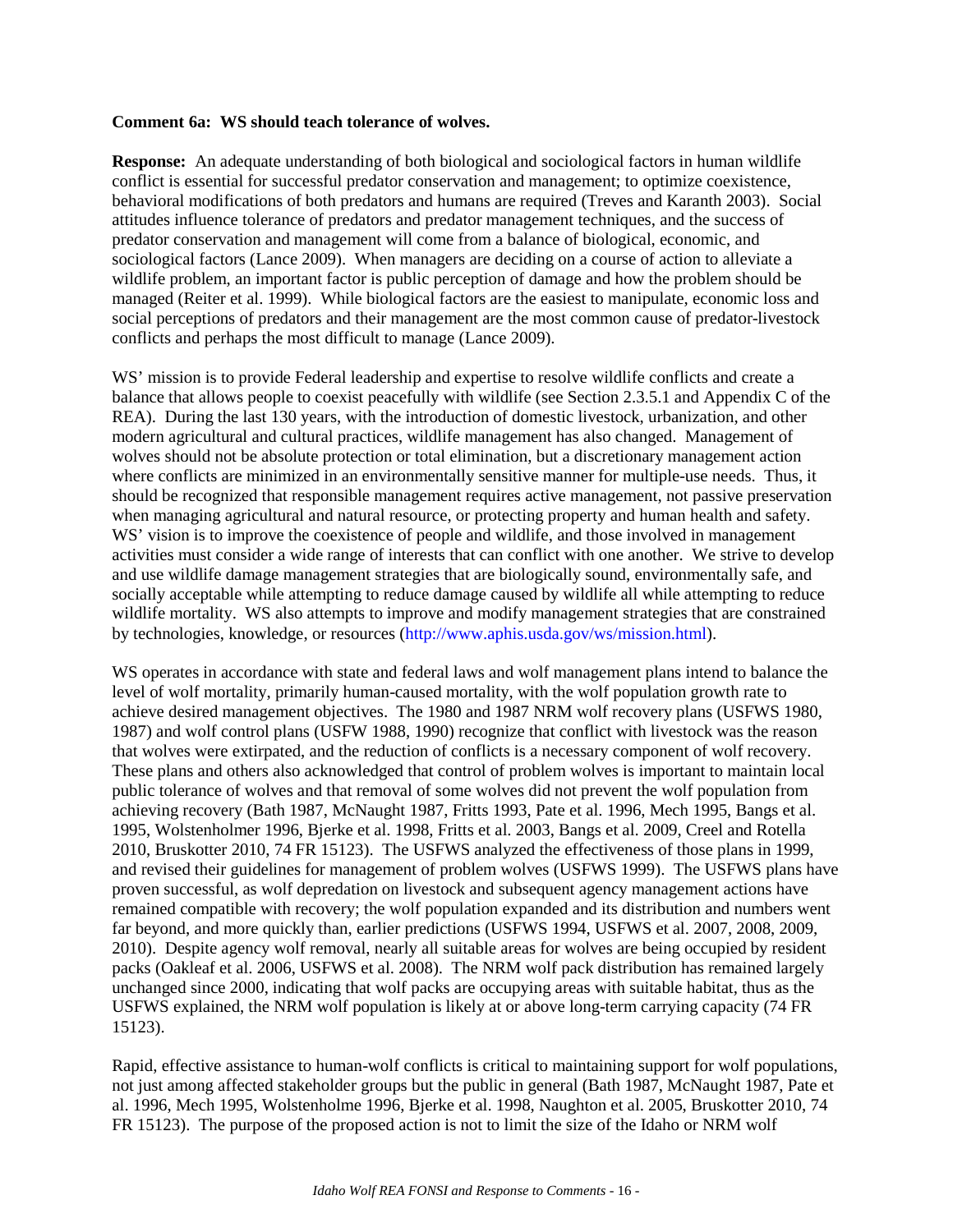population and based upon data from Nadeau et al. (2008, 2009), Mack et al. (2010), and USFWS et al. (2008, 2009, 2010), there is no evidence supporting the concept that the Idaho or NRM wolf population will be limited by the proposed action.

### **Comment 6b: WS is misconstruing the need for maintenance of public tolerance without supporting science.**

**Response:** We disagree with this comment and recognize that public tolerance or attitudes towards wolves are varied among the different segments of society (Biggs 1988, Bath 1991, Lohr et al. 1996). With the reintroduction and recovery of wolves, researchers have paid special attention to stakeholders' perceptions of wolves and management (Tucker and Pletscher 1989, Williams et al. 2002, Ericsson and Heberlein 2003, Naughton-Treves et al. 2003). Wolf predation on livestock can cause economic adversity for livestock producers and can increase animosity towards wolves, thus complicating the balance of wolf conservation and other human interests (Lance 2009). The benefits of improved social tolerance are not just measured in terms of an increase in cultural carrying capacity. Improved social tolerance also impacts the fate of individual wolves and risks to the environment from inappropriate wolf removal efforts. Considerable information from prominent social theory and research shows that tolerance toward a wildlife species is influenced by the value of losses attributable to that species, the benefits attributable to the species by the affected individual, and by the perception of the risk of losses as controlled or voluntary (Slovic 1987). Risks/threats considered involuntary by an individual are less likely to be viewed as acceptable whereas risks that can be controlled are generally considered to be more acceptable. In this context, the availability of prompt and effective wolf damage management has value (Fritts 1993, Mech 1995, Bangs et al. 1995, 2009, ILWOC 2002, Fritts et al. 2003, IDFG 2008, Creel and Rotella 2010, 50 CFR 17.84(n)). Improving social tolerance can result in an increase in the number of animals that can be supported without provoking increases in inappropriate behavior towards wolves (*e.g*., poaching). Social tolerance is a relevant issue for wolf population management at any level when wolf damage and conflicts occur.

Further, Houston et al. (2010) concluded an increase in negative discourse about wolves. Williams et al. (2002) found that 51% of survey respondents had positive attitudes toward wolf reintroduction and 60% supported wolf restoration. However, their review concluded that wolf reintroduction and recovery was viewed more favorable among urban residents than rural residents (Hook and Robinson 1982, Bath 1987). Rural residents generally had more negative attitudes toward wolves which may have correlated with age<sup>[29](#page-16-0)</sup> (McNaught 1987, Pate et al. 1996, Bjerke et al. 1998), ranching and farming occupations (Bath 1987, Wolstenholmer 1996, Bjerke et al. 1998), and hunters (Bruskotter 2010). Said another way, ranchers, farmers and hunters, more than urban residents, believed they needed to deal with wolves on a more personal, day-to-day basis<sup>[30](#page-16-1)</sup>, and believed they have more at risk than urban residents<sup>[31](#page-16-2)</sup> (Bruskotter 2010, Houston et al. 2010). Houston et al. (2010), in a review of news media, reported "aggregated results indicate that roughly 72% (21,518) of all expressions were negative, while 28% (8,471) were positive over the ten year analysis time period. They further state that relative to the year, the belief that wolves positively impact human activities and the judgment that wolves should be protected both decreased significantly from 1999 to 2008, while the belief that wolves negatively impact ecosystems increased over this time period." Another example of more negative attitudes were from Scandinavia and Western Europe, where a majority of people did not support wolves and positive attitudes among all respondent toward wolves did not appear to be increasing over time (Ericsson and Heberlein 2003).

<span id="page-16-0"></span><sup>29</sup> 29 Groups that anticipate negative impacts (*e.g*., livestock producers, big game hunters) have exhibited increased negative attitudes and support for more aggressive control of wolf populations (Kellert 1999, Enck and Brown 2002, Ericsson and Heberlein 2003).<br>30 Traditionally, people with the most positive attitudes toward wolves have been those with the least exper

<span id="page-16-1"></span>

<span id="page-16-2"></span><sup>31</sup> Hunters, ranchers, and other rural residents have direct access to wolves, and are thus more likely to have an opportunity to influence wolf populations (Williams et al. 2002, Bruskotter 2010).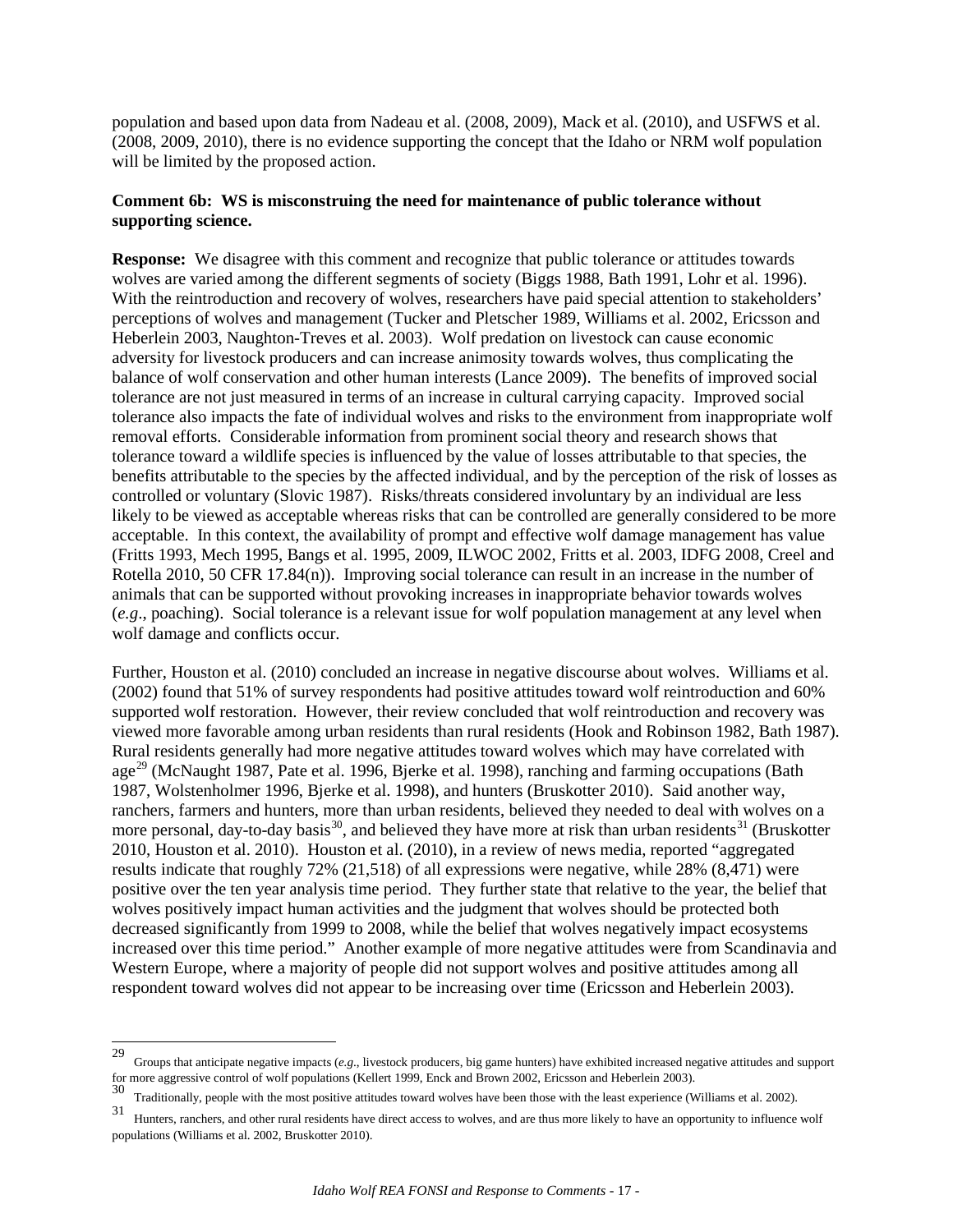As wolf populations in the U.S. rebound through legal protections and recovery efforts, local resistance and negative attitudes seems likely to increase (Kellert 1985, Ericsson and Heberlein 2003). Specifically, Houston et al. (2010) suggested "that attitudes may actually be increasingly negative toward wolves, at least in regions with new wolf populations and in recovery zone regions where the public has little familiarity with the species." Kellert (2000) suggested that people had an increased "affection for...wolves" in Minnesota, but he also found increased support for the control of wolf damage to livestock. Ericsson and Heberlein (2003) found similar results when comparing two Swedish surveys conducted over a 25-year period. Duda et al. (1998) found Adirondack area residents' support for wolf reintroduction decreased from 76% in 1996 to 46% in 1997, and a subsequent study found just 42% of those surveyed supported wolf reintroduction (Enck and Brown 2002).

Thus, WS responding to wolf conflicts and administering a responsible, responsive wolf management program is considered very important for wolf recovery and beneficial for building tolerance for wolves (Fritts 1993, Mech 1995, Bangs et al. 1995, 2009, ILWOC 2002, Fritts et al. 2003, IDFG 2008, Creel and Rotella 2010, 50 CFR 17.84(n)).

#### **Comment: 6c. Agencies must continue education efforts to resource owners about ways to prevent conflicts with wolves. Problems with social tolerance can be addressed with educational programs and it is not acceptable to use unnecessary lethal control.**

We agree. Education is an important component of maintaining support for wolf populations and recovery, and is discussed in Sections 1.1, 1.3.4, 3.3.2 of the REA and ILWOC (2002). IDFG, WS and the other NRM states have produced publications to educate ranchers and others, as well as numerous news releases, and other reports with information on "Living with Wolves" (http://fishandgame. idaho.gov/cms/wildlife/wolves/, [http://fwp.mt.gov/tmc/vignettes/wolf.html,](http://fwp.mt.gov/tmc/vignettes/wolf.html)

http://gf.state.wy.us/services/education/wolvesindex.asp). However, education alone is not sufficient to prevent the development of negative public attitudes among stakeholders, especially livestock producers experiencing actual depredation problems. Maintenance of public support demands effective resolution of problems at whatever frequency they occur (Fritts 1993, Mech 1995, Bangs et al. 1995, 2009, ILWOC 2002, Fritts et al. 2003, IDFG 2008, Creel and Rotella 2010, 50 CFR 17.84(n)).

### **Comment 7: There are inadequate regulatory mechanisms within Idaho and the NRM DPS for the management of wolves.**

**Response:** As the principal federal agency responsible for administering the ESA, the USFWS takes the lead in recovering and conserving listed species, and the USFWS has primary authority and legal responsibilities for gray wolf recovery. Currently wolves in Idaho and the NRM are managed by the USFWS with cooperation from the other agencies and tribes.

In 1999, the Governors of Montana, Idaho, and Wyoming agreed that regional coordination of wolf management among the States, Tribes, and other jurisdictions was important, implemented approved management plans and signed a Memorandum of Understanding (MOU) to facilitate cooperation among the three States in developing adequate State wolf management plans<sup>[32](#page-17-0)</sup>. The Montana (Montana Wolf Management Advisory Council 2003), Idaho (ILWOC 2002), and Wyoming (WDGF 2007) all commit to maintaining the meta-population structure in the NRM DPS and maintaining sufficient genetic diversity, by various methods including relocation if necessary, to ensure the long-term viability of the wolf population of the NRM DPS $^{33}$  $^{33}$  $^{33}$ .

<span id="page-17-0"></span><sup>32</sup> Several issues were key to USFWS approval of State plans including: consistency between State laws, management plans, and regulations; regulations that prevent excessive take; methods used to measure wolf population status; the organizational ability and skill to successfully monitor and manage State wolf populations; and commitments to manage wolves safely above minimum recovery levels (74 FR 15123).

<span id="page-17-1"></span><sup>33</sup> The USFWS analysis of Idaho's regulatory framework determined that the combined impact of the State law, their wolf management plans and IDFG actions and implementing regulations constitute a biologically-based and scientifically sound wolf conservation strategy.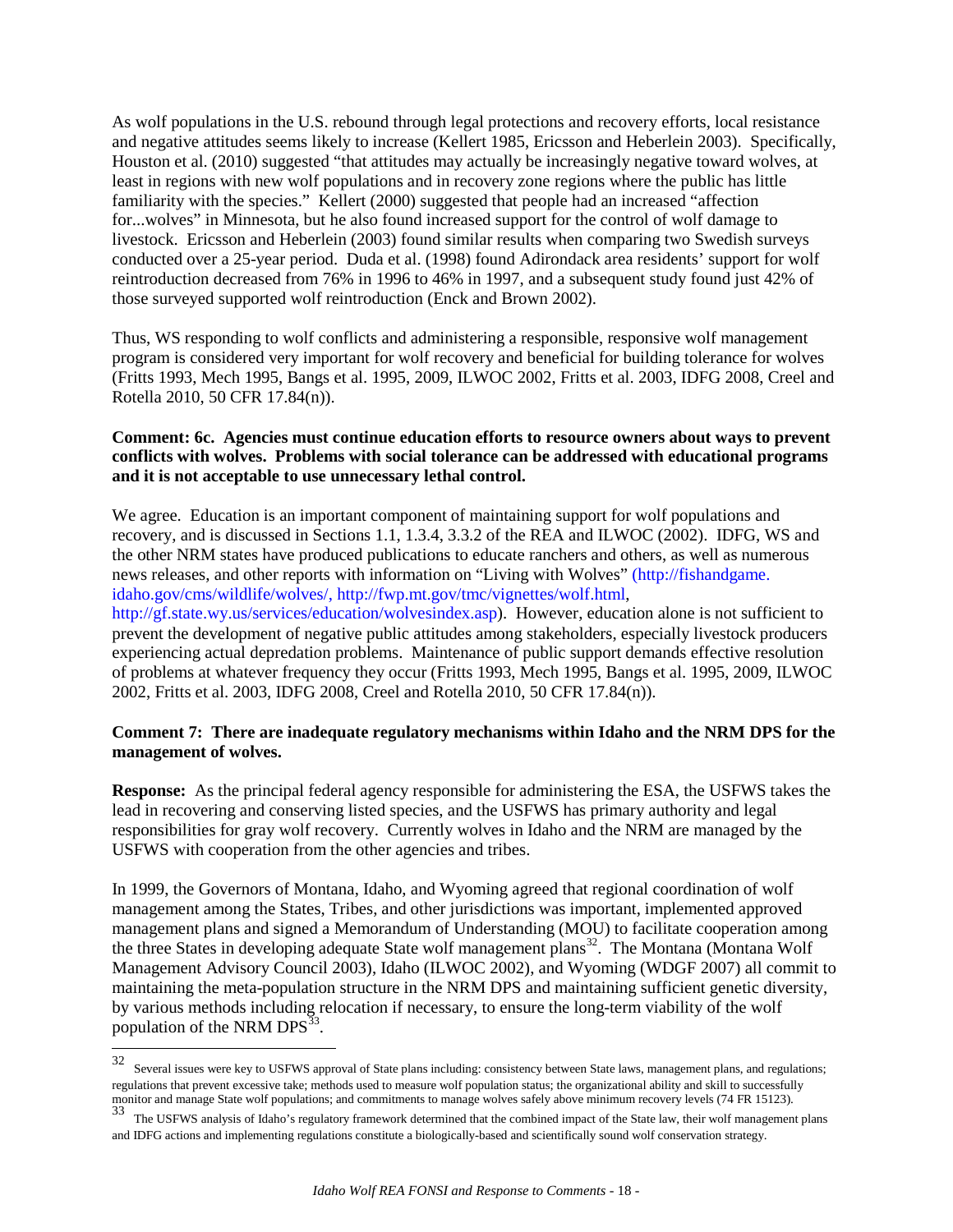In addition, Section  $4(g)(1)$  of the ESA, "requires the USFWS to implement a system, in cooperation with the States, to monitor for not less than 5 years the status of all species that have recovered and been removed from the Lists of Endangered and Threatened Wildlife and Plants" (50 CFR 17.11 and 17.12). The purpose of this post-delisting monitoring is to verify that a recovered species remains secure from risk of extinction after it no longer has the protections of the ESA. The status of the NRM wolf population will be assessed by estimating the numbers of packs, breeding pairs, and total numbers of wolves in mid-winter by State and by recovery area throughout the post-delisting monitoring period (73 FR 10514).

With respect to Idaho, the USFWS found that Idaho could manage their wolf population<sup>[34](#page-18-0)</sup>. In January 2006, the Governor of Idaho signed a Memorandum of Agreement with the Secretary of the Interior that provided IDFG the responsibility as a designated agent of the USFWS and authority to manage all Idaho wolves<sup>35</sup>. The State's efforts were successful, as Idaho's minimum estimated wolf population increased from about 512 wolves in 36 breeding pairs in 2005 (USFWS et al. 2006) to a minimum of 835 wolves in 94 packs in 2009 (Mack et al. 2010). IDFG manages both ungulates and carnivores, including wolves, to maintain viable populations of each (ILWOC 2002, IDFG 2005, 74 FR 15123).

When wolves are again delisted, the Idaho Fish and Game Commission will direct IDFG to redesign its wolf plan and conduct monitoring consistent with the State's 2002 wolf plan (IDFG 2010c, J. Gould, IDFG Wildlife Bureau Chief, January 2001, pers. comm.); human-caused mortality will be regulated as directed by IDFG to maintain a recovered wolf population. This issue it is outside the scope of analysis for this REA.

#### **Comment 8: The EA did not address the wolf population as a benefit to the ecosystem and possibly mesopredator (particularly coyotes) affects on prey.**

**Response:** WS did recognize in the REA the benefits as well as the damages that wolves can cause<sup>36</sup>. As stated in the REA at Section 2.3.5.2, wildlife generally is regarded as providing economic, recreational, and aesthetic benefits (Decker and Goff 1987), and the mere knowledge that wildlife exists is a positive benefit to many people. Direct benefits are derived from a user's personal relationship or direct contact with wildlife and may include both consumptive (*e.g*., using or intending to use the animal such as in hunting or fishing) and non-consumptive uses (*e.g*., observing or photographing animals) (Decker and Goff 1987).

The REA also recognized, Section 2.4.3, that wolves may play an important role in the structure and function of ecological communities (*i.e.,* predator/prey relationships, interactions with scavengers, and other predators). When wolves cull vulnerable individuals (*i.e*., old, young, sick, injured, weather

<span id="page-18-0"></span><sup>34</sup> 34 The Idaho Fish and Game Commission (IFGC) classified the gray wolf was as endangered in the State until March 2005, when the IFGC reclassified the species as a big game animal under Idaho Administrative Procedures Act (13.01.06.100.01.d). As a big game animal, State regulations will help adjust human-caused wolf mortality to ensure recovery levels are exceeded (74 FR 15123). Title 36 of the Idaho statutes has penalties associated with illegal take of big game animals. These rules are consistent with the legislatively adopted (ILWOC 2002) and big game hunting regulations currently in place. The ILWOC (2002) states that wolves will be protected against illegal take as a big game animal under Idaho Code 36–1402, 36-1404, and 36-202(h). Many special interest groups including legislators, sportsmen, livestock producers, conservationists, and IDFG personnel were involved in the development of the ILWOC (2002). The USFWS provided technical advice to the Committee and reviewed numerous drafts before ILWOC (2002) was finalized (74 FR 15123).

<span id="page-18-1"></span><sup>35</sup> On October 18, 2010, the Governor of Idaho sent a letter to the Secretary of Interior, informing the Secretary that the State of Idaho would no longer continue to act as a "designated agent" of the USFWS for conducting wolf management in Idaho (http://fishandgame.idaho.gov/cms/wildlife/wolves/esa/govOtterLetter10\_18\_10.pdf). This means that the IDFG, for the time being at least, will no longer be involved in the day-to-day decision-making or conducting routine wolf management in Idaho. On October 20, the USFWS sent a letter to WS, authorizing WS to act as a "designated agent" for the USFWS to conduct w

<span id="page-18-2"></span><sup>36</sup> WS' vision is to improve the coexistence of people and wildlife and those involved must consider a wide range of public interests that can conflict with one another. We strive to develop and use wildlife damage management strategies that are biologically sound, environmentally safe, and socially acceptable while attempting to reduce damage caused by wildlife while at the same time reducing wildlife mortality. [\(http://www.aphis.usda.gov/ws/mission.html\)](http://www.aphis.usda.gov/ws/mission.html).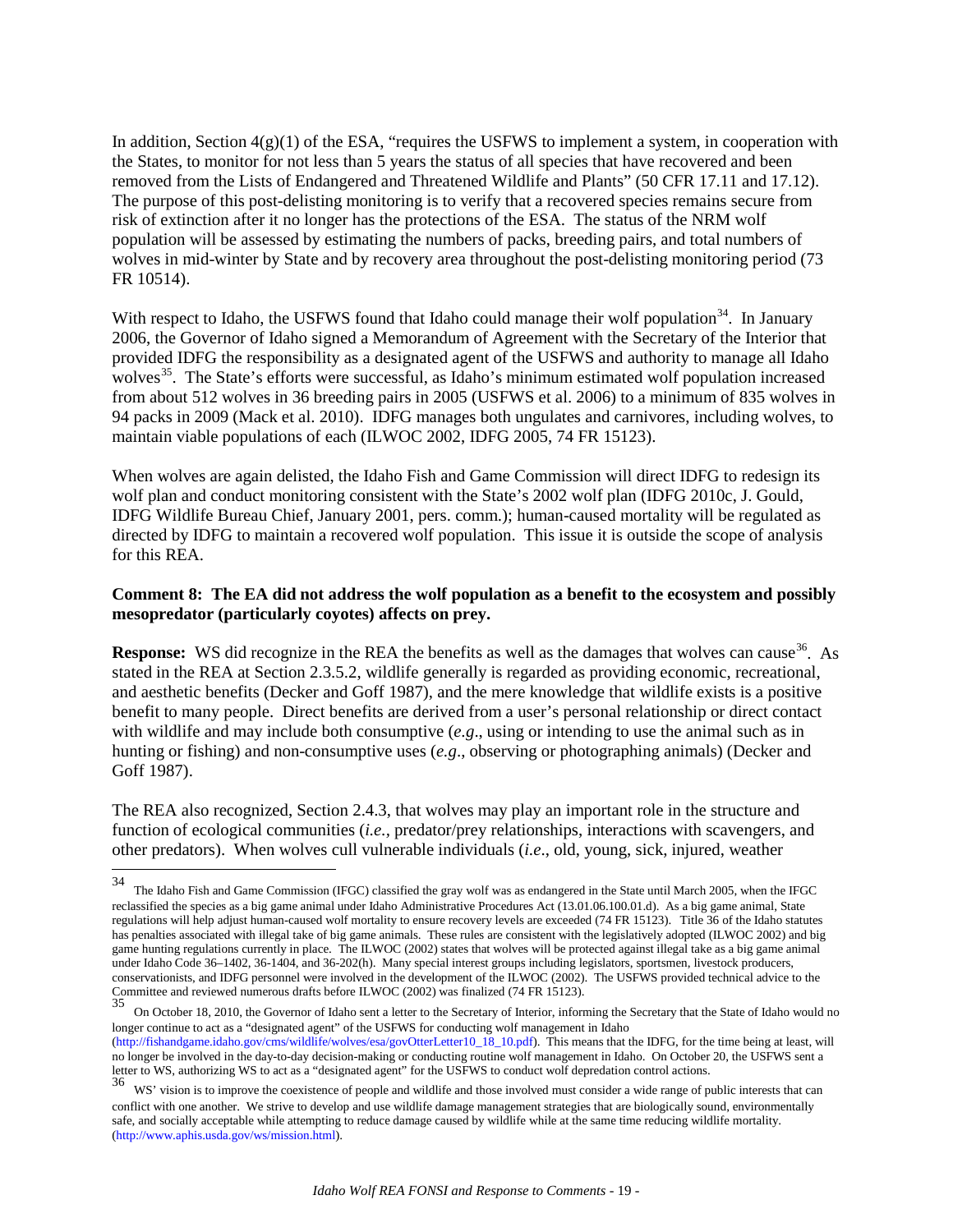weakened, etc.) from a prey population, they may help maintain healthier, viable prey populations when other prey population mortality factors are in balance (Mech 1970, Gese and Grothe 1995, Crabtree and Sheldon 1999a). The REA also recognized that wolves may indirectly affect plant life by changing the herbivore density and behavior<sup>[37](#page-19-0)</sup> (*e.g.*, elk reduced their use of riparian areas and moved to higher areas because of wolf predation or threats of predation) (Smith et al. 2003, Ripple and Beschta 2004, 2006, 2007, Beschta 2005, Mao et al. 2005, Beyer 2006); riparian areas provide habitat for other species such as beaver, fish, and birds. Fortin et al. (2005) found elk less likely to travel into aspen stands when wolves were present; while wolves were present elk travelled more frequently into conifer forests. Creel and Winnie (2005) showed that in the presence of wolves, elk retreated into forest cover whereas when wolves were absent elk foraged in open grassland. Gude et al. (2006) found that in the Madison River Valley, elk responded to wolf presence by moving away from wolves. However, more recent research documented that aspen have not regenerated well in YNP because elk continued to eat young aspen and researchers believed that elk learned to avoid "high-risk areas" where wolves frequent or when wolves were present (Kauffman et al. 2010).

To provide a more balanced analysis, WS also recognizes that these interactions come with trade-offs, depending on ecological principles and the desires of the human community (Paquet 1992, Arjo et al. 2002). For example, in the absence of wolves in the Greater Yellowstone Area (GYA), moose and elk numbers were greater. Berger et al. (2008) reported that mean densities of resident coyotes (*Canis latrans*) were similar between wolf-free and wolf-abundant sites. However, if coyote populations decrease because of wolf presence, researchers have reported that there is an increase in antelope neonates<sup>[38](#page-19-1)</sup> (Berger et al. 2008, Berger and Conner 2008), but also may lead to an increase in other mesopredators (*i.e*., mesopredator release of raccoons, skunks, red fox, grey fox, etc.) which in turn could result in an increase in predation of ground- and shrub-nesting birds and small rodents (Soule´ et al. 1988, Rogers and Caro 1998, Crooks and Soule´ 1999).

Wolves initially reduced coyote numbers in YNP through predation but coyote eventually adjusted to the presence of wolves (Crabtree and Sheldon 1999a, 1999b; Berger and Gese 2007). Berger and Gese (2007) stated that coyote "mortality factors differed significantly based on territorial status" with the abundance of transient coyotes, when compared to resident coyotes, significantly lower in areas used by wolves and resident coyotes appear to be significantly less affected. These data are supported by differences in the mortality rates of resident and transient coyotes in Grand Teton National Park (GTNP) between 2001 and 2004, and younger coyotes in YNP between 1989 and 1998 (Crabtree and Sheldon 1999a, 1999b; Berger and Gese 2007). Crabtree and Sheldon (1999b) stated that wolves killed coyotes opportunistically and that the coyote mortality tended toward younger, less experienced individuals (Berger and Gese 2007). Most of the coyote population reduction in YNP was from direct killing of coyotes at wolf kills when coyotes attempted to scavenge on carcasses (Crabtree and Sheldon 1999a, 1999b; Ballard et al. 2003). Based on Arjo (1998) and Atwood (2006), wolves were responsible for the deaths of just 13% and 3% of radio-collared coyotes in north-western Montana and the Northern Madison Study Area (NMSA), respectively and just 16% in the Berger and Gese (2007) study. In contrast, mountain lions (*Puma concolor*) killed 40% of radio-collared coyotes in north-western Montana (Arjo 1998) and 14% of coyotes at the NMSA (Atwood 2006).

In addition, any negative relationship between coyote and wolf densities does not appear to hold outside protected areas, such as YNP or GTNP, as no discernible pattern, or perhaps even a positive relationship is evident from the Berger and Gese (2007) analysis. Coyotes are an adaptable species and have adapted to wolves by avoiding them, travelling in groups, etc. (Crabtree and Sheldon 1999a, 1999b). Coyotes

<span id="page-19-0"></span> $37\,$  $37$  It has been hypothesized that a reduction in herbivore foraging pressure created by wolves would result in an increase in browse, providing for more songbird habitat, riparian stability and restoration and an increas

<span id="page-19-1"></span>Berger and Conner (2008) reported that the mortality for antelope fawns was similar among years and between wolf-free and wolf-abundant areas.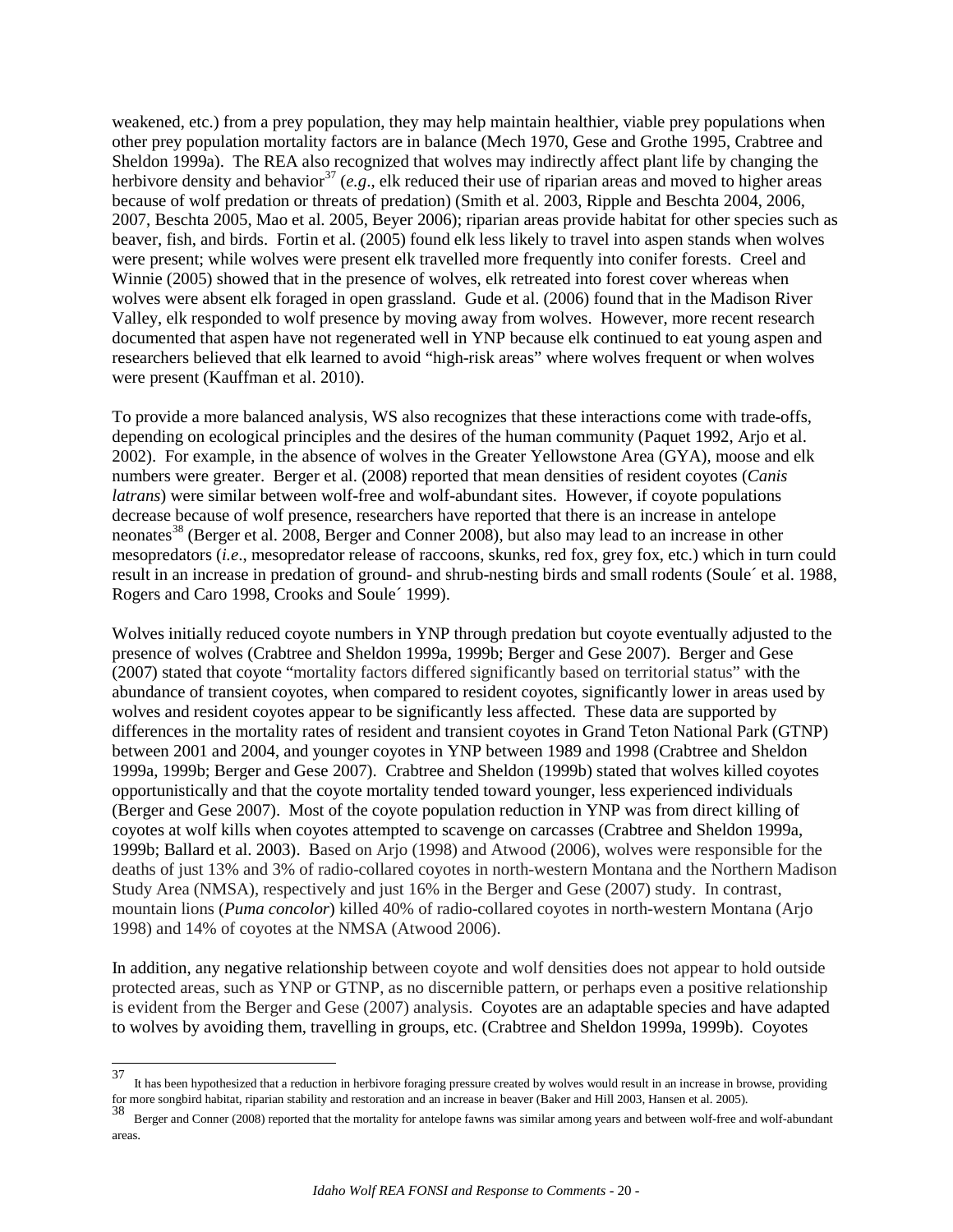have also apparently adjusted the areas they occupy. Coyote packs on the fringe of wolf territories, are faring better, number from six to ten individuals and have experienced little mortality, while still occupying areas close enough to wolves to effectively scavenge wolf kills (Crabtree and Sheldon 1999b).

In addition, when coyotes outnumber a single wolf or pair of wolves, the tables can turn on the wolf(ves). Coyotes have chased and even attacked individual wolves and wolf pups (Crabtree and Sheldon 1999b). When a pack of three or more coyotes encounter a single wolf feeding on a carcass, the coyotes may occasionally harass the wolf and chase it off. When coyote and wolf groups of similar size (3 to 6 animals) encounter each other, they may watch each other closely and sometimes engage. Occasionally groups of wolves chase groups of coyotes; Crabtree and Sheldon (1999b) observed growling and occasional nipping, but no serious contact or death of either a wolf or coyote.

Wolves, coyotes, and even red foxes continue to coexist in the Northern Rockies. The coyote's adaptability and demographic resiliency to exploitation is an evolutionary result from coexisting with competing species, mainly the gray wolf (Crabtree and Sheldon 1999a, 1999b). Since wolves have returned to the GYA, coyote populations have become wiser and more wary. Coyotes certainly will survive, and will very likely continue to outnumber wolves (Crabtree and Sheldon 1999b).

Wolves also compete with mountain lions where wolves are generally dominant over mountain lions<sup>[39](#page-20-0)</sup> (Ruth 2004), however competition between wolves and mountain lions appears to be minimal as mountain lion prey selection and kill rates have not changed compared with pre-wolf monitoring (Murphy 1998, Ruth 2004). Researchers predict, however, that in another 10 years post-wolf in YNP, based on studies in Banff National Park, competition between wolves and mountain lions will increase to a degree that could reduce mountain lion abundance (Kortello et al. 2007, Hebblewhite and Smith (2005).

To analyze the balance that wolves can create in the human environment, the REA also discusses the damage or conflict from wolf activities. The ability of wolves to kill cattle, sheep, poultry, game farm animals, and other livestock is well documented (Young and Goldman 1944, Fritts 1982, Carbyn 1983, Fritts et al. 1992, USFWS 1994, Collinge 2008, Mack et al 2010). Domestic dogs and cats are also occasionally killed and eaten by wolves (Fritts and Paul 1989). The economic impact of wolf depredation on livestock can be substantial for individual producers. Further, when wolves come into contact with people or kill or injure their pets, there is both an economic and an emotional loss (Linnell et al. 2002).

Wolves can also negatively impact other wildlife species, especially wolf prey species. Where wolves are the dominant predator on an ungulate species (deer, moose, elk, etc.) and prey numbers are below carrying capacity, a significant reduction in wolf numbers can produce increases in the number of ungulate prey (Gasaway et al. 1983, Gauthier and Theberge 1987). Deer, moose, elk, and other ungulates have great economic and aesthetic value and therefore wolf control can sometimes be economically justified (see Issue 4 for more a detail discussion of ungulate protection).

#### **Comment 9: WS did not do "scoping" when developing the EA.**

 $\overline{a}$ 

**Response:** WS addressed this comment in the REA. NEPA and CEQ implementing regulations [40 CFR 1501.4(d)] do not require scoping in the preparation of an EA but only require "scoping" in the preparation of an EIS. Regulations that guide WS in completing an EA include: *II.A.3.b. - Scope and Scoping. Scoping is a critical step in EIS development because it helps to define the direction of the analysis process. (Scoping can be useful in the preparation of an EA and a finding of no significant impact (FONSI), but is not required).* Idaho WS did publish a legal notice of availability of the draft and REAs as required by APHIS NEPA implementing procedures, and additionally e-mailed the notice of

<span id="page-20-0"></span><sup>39</sup> Although wolves have clearly been the largest change to the carnivore community in the last 10 years in YNP, both grizzly bear and mountain lion densities have also been higher in the last 10 years.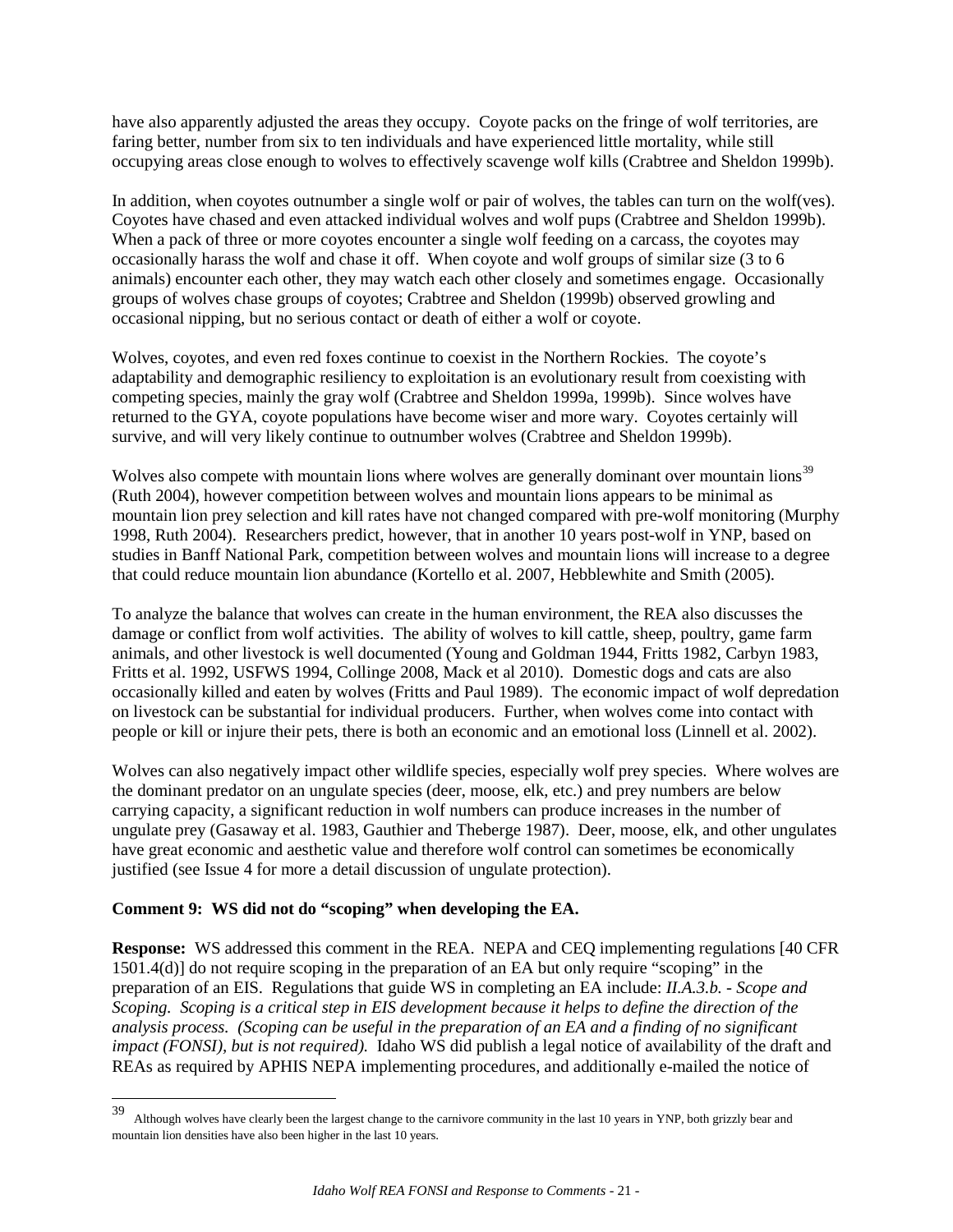availability to known persons and/or organizations believed to have an interest in wolf management and the EAs, including individuals and groups that promptly provided further internet distribution of the announcement. Two national organizations, Defenders of Wildlife and the Natural Resources Defense Council, both apparently sent out "action alerts" to their membership, and provided a link to facilitate commenting on the draft EA and Defenders of Wildlife sent out a notice on the revised REA. During the 30-day public comment opportunity for the draft EA, more than 115,000 e-mailed comments, mostly some variation of one or two "form" letters, were received from across the U.S. and from several foreign countries. During the 30-day public comment opportunity for the REA, more than 45,000 e-mailed comments, mostly "form" letters, were received from across the U.S. and from several foreign countries. These responses suggest that the notification which occurred provided for an adequate public comment opportunity and the REA took into account comments received on the draft EA. Further, as noted at Section 1.7.5 of the EAs, any new issues or alternatives identified during the 30-day public comment periods were fully evaluated to determine whether the REA should be revisited further prior to issuance of a decision.

#### **Comment 10a: The EA states that wolves have had a dramatic recovery suggesting wolves should be delisted.**

**Response:** Our REA simply stated the status of wolves as described in USFWS (1994) and subsequent wolf population recovery (Nadeau et al. 2007, 2008, 2009, Mack et al. 2010, USFWS et al. 2001-2010). USFWS (1987) initially specified a recovery criterion of a minimum of 10 breeding pairs<sup>[40](#page-21-0)</sup> of wolves for a minimum of 3 successive years in each of three core recovery areas. USFWS (1994) subsequently revised wolf recovery parameters in the NRM to, "Thirty or more breeding pairs comprising some 300+ wolves in a metapopulation, with genetic exchange between subpopulations, should have a high probability of long-term persistence." The USFWS conducted another review of what constitutes a recovered wolf population in 2001 and 2002 (USFWS et al. 2002, 2003) to re-evaluate and update USFWS (1994). A majority (78%) of a panel of wolf experts supported USFWS (1994) conclusions and agreed that a NRM wolf population viability was enhanced by higher (500 or more wolves) rather than lower population levels (300) and a longer (more than 3 years) time frame. At the end of 2009, NRM wolves had exceeded recovery criteria every year since 2002 and IDFG and the Nez Perce Tribe estimated there were at least 835 wolves in Idaho and at least 1,706 wolves in 242 packs and 115 breeding pairs in the NRM (USFWS et al. 2010), and more than 8 times the number in Idaho that was analyzed for potential impacts in USFWS (1994) (Mack et al. 2010). The USFWS also determined that all threats in the foreseeable future have been sufficiently reduced or eliminated in Idaho and Montana.

The NRM wolf population occupies nearly 100% of the core recovery areas recommended in the 1987 recovery plan (*i.e*., central Idaho, the GYA, and northwestern Montana) (USFWS 1987) and nearly 100% of the areas where suitable habitat was predicted to exist (USFWS 1994, Oakleaf et al. 2006, USFWS et al. 2008). This occupation is expected to continue, because management plans for public lands in the NRM DPS maintain suitable wolf habitat. These goals were designed to provide the NRM wolf population with sufficient representation, resilience, and redundancy for its long-term conservation (73 FR 10514).

Although gray wolves in the Idaho and Montana portions of the NRM recovery area were delisted and a legal challenge on procedural grounds<sup>[41](#page-21-1)</sup> led to the delisting decision being vacated and set aside

<span id="page-21-0"></span><sup>40</sup> <sup>40</sup> A breeding pair is defined as two wolves of opposite sex and adequate age, capable of producing offspring.<br>41 **A** CM 00.00 **M DWM** defined at the detail of the first product of the first product of the detailed

<span id="page-21-1"></span>In CV 09-82-M-DWM, the "record implies that the USFWS tried to find a pragmatic solution to the legal problem raised by the inadequacy of Wyoming's regulatory mechanisms, and Wyoming's choices about meaningful participation in a collective delisting agreement like that engaged in by Montana and Idaho. Even if the USFWS's solution is pragmatic, or even practical, it is at its heart a political solution that does not comply with the ESA. The NRM DPS must be listed, or delisted, as a distinct population and protected accordingly. The issues of the adequacy of the regulatory mechanisms of Montana and Idaho, population size, connectivity and genetic exchange are subsumed by the determination that the Final Rule is contrary to the law and as such are not decided here."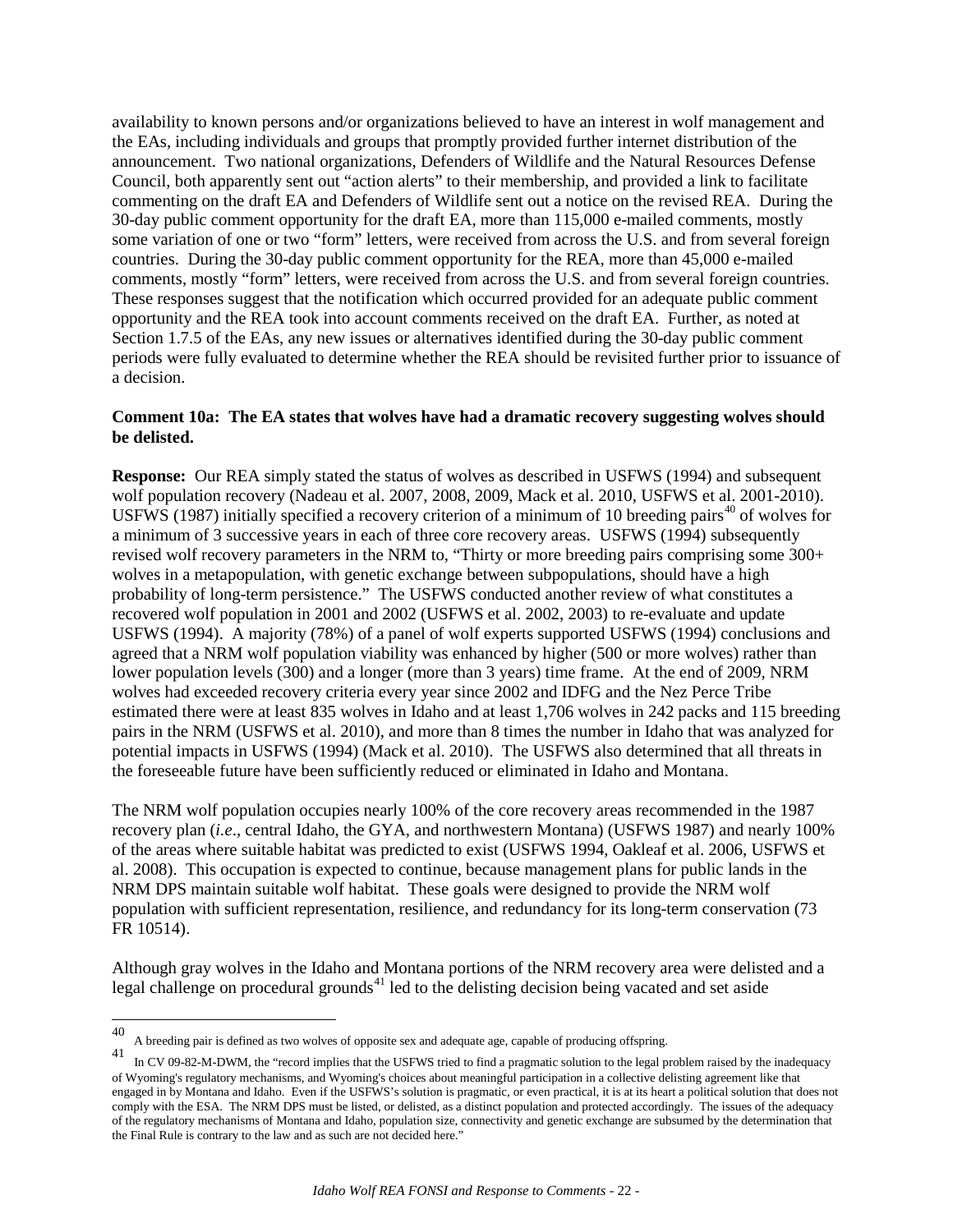(Defenders of Wildlife et al. v. Salazar, CV 09-77-M-DWM and Greater Yellowstone Coalition v. Salazar, CV 09-82-M-DWM), it does not change the fact that recovery goals and objectives for the NRM DPS have been met and exceeded.

#### **Comment 10b: The EA does not address whether wolves are recovered.**

**Response:** This issue is outside the scope of the EA. Whether the USFWS declares wolves recovered and delists wolves, or goes through the delisting process is outside the decision-making process of WS and outside the analysis in the REA. Gray wolf populations in the NRM, including the wolf population in Idaho, have undergone dramatic increases and surpassed the biological recovery goals set by the USFWS (USFWS 1994, USFWS et al. 2002, 2003, 2010, Nadeau et al. 2009, Mack et al. 2010).

WS' role, in this situation, is to reduce wolf damage to American agricultural, industrial and natural resources, property and human health and safety as currently authorized by Congress (Act of March 2, 1931 as amended 46 Stat. 1486; 7 USC 426-426c). While wolves remain federally listed under the ESA, WS actions would also be authorized by the USFWS prior to being conducted. WS responds to requests for assistance when valued resources are damaged or threatened by wildlife, including wolves when authorized. WS activities are conducted in accordance with applicable federal, state and local laws, Cooperative Service Agreements, "Agreements for Control," MOUs with other state and federal management agencies, and other applicable documents (WS Directive 2.210). The USFWS and IDFG have both requested that WS continue its role as a "designated agent" to reduce wolf conflicts.

#### **Comment 11: The EA fails to adequately assess potential threats to human health and safety.**

**Response:** The REA addressed human health and safety in relation to wolf attacks because those situations can and have occurred and WS believes this information should be disclosed and analyzed in the REA.Wolves are generally not dangerous to humans, as long as they are in low numbers, have sufficient food, have little contact with humans and are occasionally hunted (Geist 2006) and the REA clearly states that "risk of being attacked or killed by a wolf is extremely low", but as the incidents discussed at Section 1.3.4 of the REA illustrate, "the possibility of wolf attacks does exist" (Korytin 1997, Linnell 2003). The REA also stated "although the above information indicates wolves can threaten human safety, we expect that requests for assistance in removing wolves for that reason to be rare."

Under current wolf management in Idaho, the USFWS could request assistance, approve and authorize Idaho WS to reduce any real or potential threats to human health and safety from a "bold" wolf or wolf attack. If wolves are again delisted and the IDFG assumes management responsibilities, under the terms of the MOU referenced at Section 1.4.12 of the REA, WS may be requested to respond and assist reduce risks to human safety from a "bold" wolf or other such types of incident. Because of this, it was deemed appropriate to discuss the possibility of this type request to WS.

#### **Comment 12: The EA uses Helm and Mader, articles from the anti-wolf Sportsmen for Fish and Wildlife, as justification in the purpose and need sections. This is a clear violation of NEPA's requirements for scientific integrity.**

**Response:** The EA cited more than 300 research publications, government reports and other publications on wolves and wolf affects to humans and the ecosystem. One of the benefits of NEPA is the opportunity for the public to raise issues or provide information that the agency can consider. We appreciate and will consider any and all relevant information provided as a result of public involvement. More importantly, WS does not believe that the validity or utility of a single study/report is the sole determinant of the information. Data from many reports and publications were used in the analysis and discussions which provided a better context on wolves and wolf management, and evaluations of wolf damage management strategies.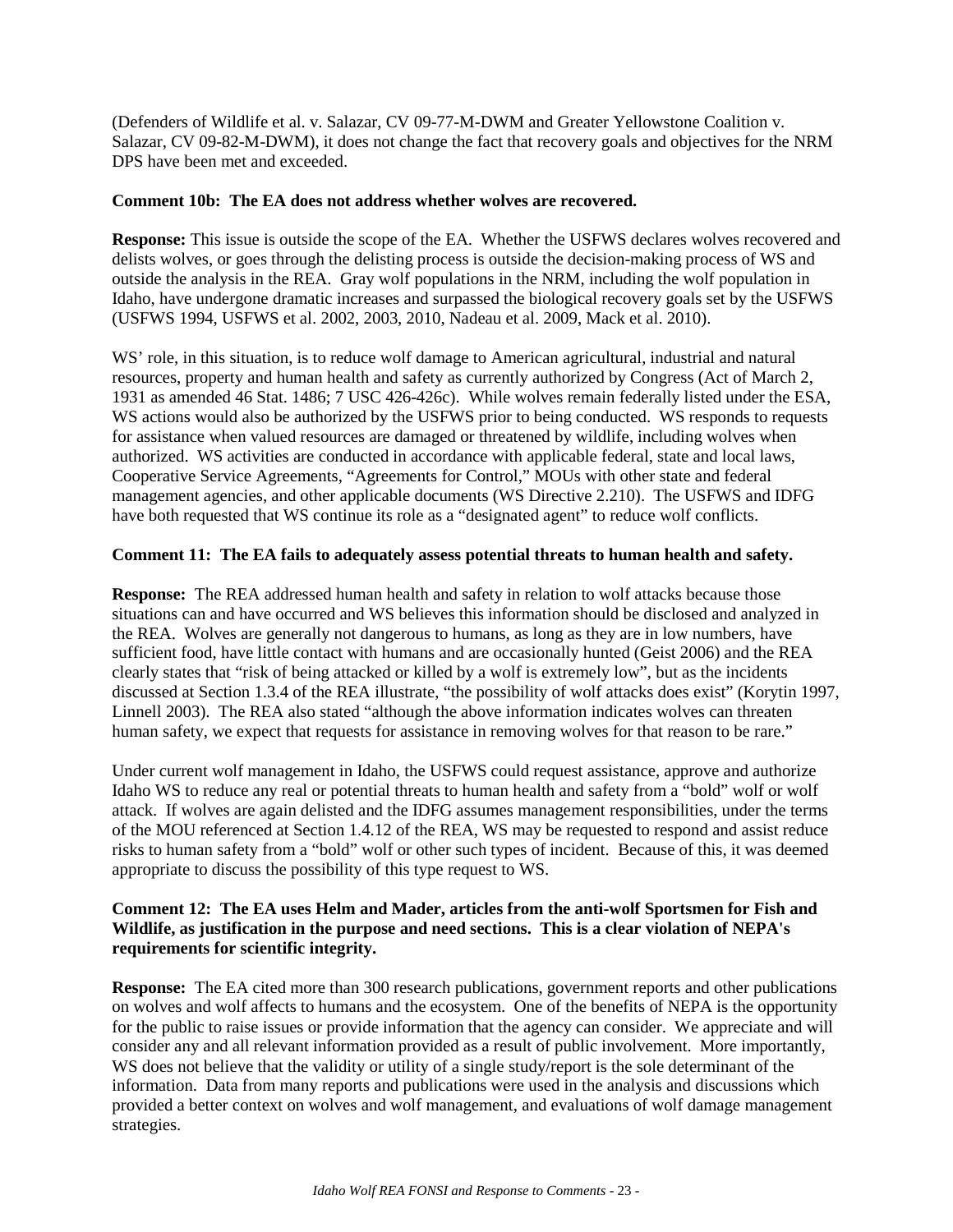**Comment 13: Idaho has chosen to rescind from any cooperative management of wolves and has no legitimate rights or obligations it may have in this regard and Idaho has abandoned its 2008 management plan for wolves. As such, APHIS can't act upon any request from the State of Idaho because the State has forfeited its right to request federal assistance.** 

**Response:** At the very beginning of the REA at, "Reasons for Revising the Idaho Wolf Damage Management EA," WS disclosed the events that recently occurred with NRM wolf management. All of those events could potentially affect how wolf management is conducted in Idaho, and the REA acknowledged and analyzed the potential environmental impacts of alternatives for WS involvement<sup>[42](#page-23-0)</sup> in wolf damage management under the direction of the responsible wolf management agency (*i.e*., either the USFWS or IDFG) depending on the wolf status $43$ , the decisions of the USFWS, court rulings and Governor of Idaho or other potential circumstances beyond WS' control.

WS currently, and into the foreseeable future, conducts wolf damage management actions subject to USFWS or IDFG decisions and authorizations, and applicable court rulings. The REA recognized the different scenarios for wolf management and the possible changes to wolf management in Idaho and the the NRM and incorporated potential management changes in the analysis. WS is a non-regulatory agency and currently only conducts wolf damage management in Idaho under the authority of the USFWS<sup>44</sup>. The USFWS has requested and authorized WS as a "designated agent" of the USFWS for wolf management activities $45$ .

If the State of Idaho requests WS assistance before receiving management authority for wolves in Idaho, or implementing an approved wolf management plan, WS would secure USFWS authority before conducting any wolf damage management activities.

### **Comment 14a: Non-lethal tools should be exhausted, especially in areas of key dispersal routes, and buffer zones should be implemented around core source populations.**

**Response:** The NRM wolf population occupies nearly 100% of the core recovery areas recognized in the 1987 recovery plan (USFWS 1987) and nearly 100% of the areas where suitable habitat was predicted to exist (USFWS 1994, Oakleaf et al. 2006, USFWS et al. 2008). This occupation is expected to continue, because management plans for public lands in the NRM DPS maintain suitable wolf habitat. These goals were designed to provide the NRM gray wolf population with sufficient representation, resilience, and redundancy for its long-term conservation (73 FR 10514).

An Alternative to assess the exhaustion of nonlethal methods would work in a similar manner as the Current Program Alternative and most action alternative analyzed in the REA (Section 3.2 and 3.5.7)<sup>[46](#page-23-4)</sup>.

<span id="page-23-0"></span><sup>42</sup> The REA stated that wolf management in Idaho could be conducted by the IDFG or USFWS and that WS would work cooperatively, at the request of the responsible management agency, currently the USFWS Idaho.

<span id="page-23-1"></span><sup>43</sup> Wolves are currently considered endangered throughout the NRM DPS, except where they are classified as XN populations. Thus wolves found in the NRM DPS have all the protections of the ESA. On October 18, 2010 the Governor of Idaho sent a letter to the Secretary of Interior, informing the Secretary that the State of Idaho would no longer act as a "designated agent" of the USFWS for conducting wolf management (http://fishandgame.idaho.gov/cms/wildlife/wolves/esa/govOtterLetter10\_18\_10.pdf). This means that the IDFG, for the time being at least, will no longer be involved in the day-to-day decision-making or conducting routine wolf management in Idaho and returning management of wolves found in Idaho over to the USFWS. The USFWS and IDFG have both requested that WS continue its role as a designated agent of the State for managing wolf conflicts under their respective authorities.<br>44 In the fitter nucleus measure in her dilited and measure

<span id="page-23-2"></span><sup>44</sup> In the future wolves may again be delisted and management of wolves found in Idaho may be again the responsibility of the IDFG. At that time, an acceptable wolf management plan will be in place to direct IDFG and WS' actions with respect to wolves (J. Gould, IDFG Wildlife Bureau Chief, January 2001, pers. comm.).

<span id="page-23-3"></span>On October 20, 2010 the USFWS sent a letter to WS, authorizing WS to act as a designated agent for the USFWS to conduct wolf management activities as authorized by the USFWS.

<span id="page-23-4"></span><sup>&</sup>lt;sup>46</sup> The USFWS or IDFG, as appropriate, and property owners would still be able to use lethal methods in accordance with Federal regulations, state laws, and as authorized by the USFWS or IDFG, whichever of those two agencies has management responsibilities at the time.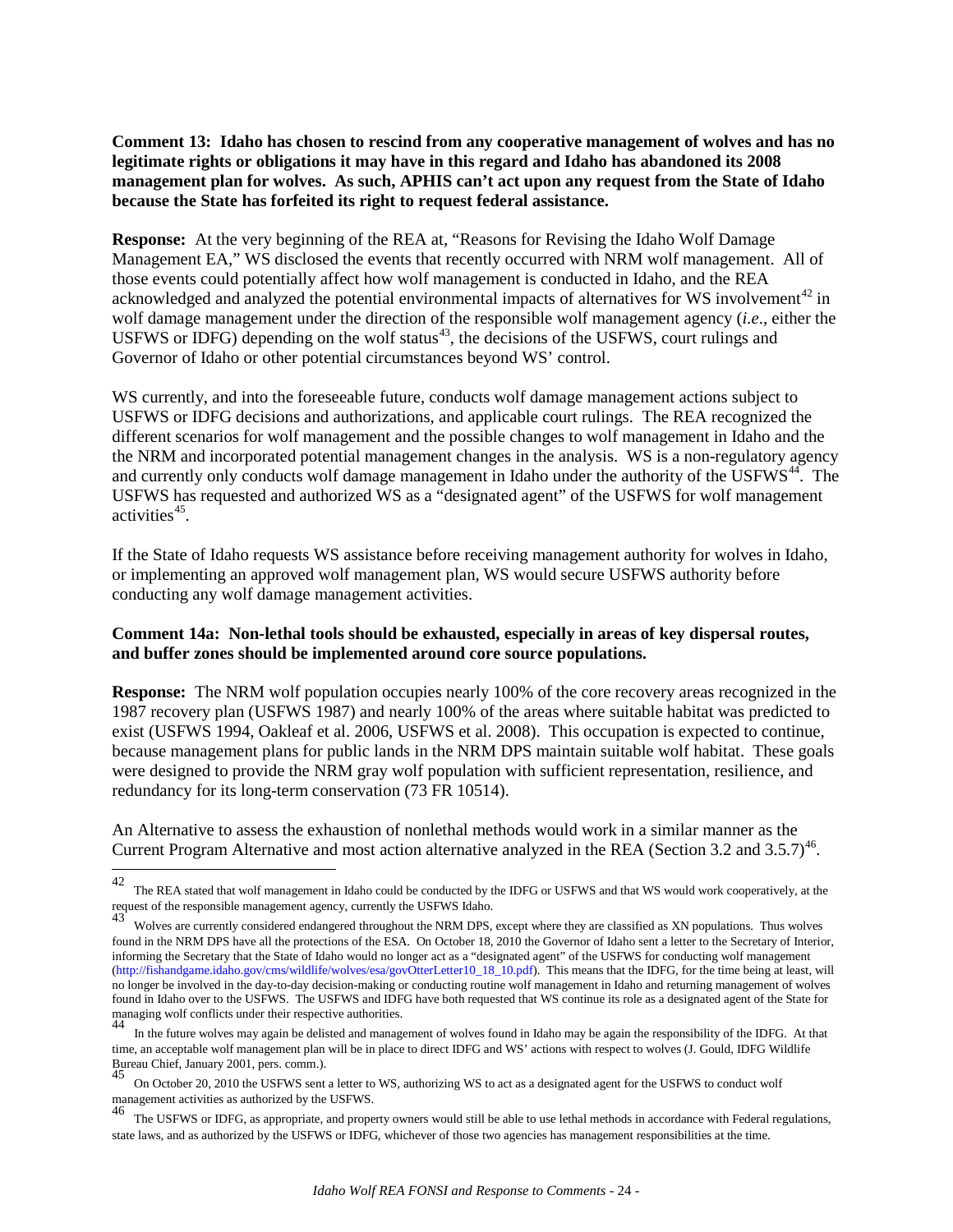WS already gives preference to using or recommending non-lethal methods $47$  when they are deemed practical and effective as part of the Current Program and Proposed Action Alternatives (WS Directive 2.101), to the extent that it is allowed by the USFWS and/or IDFG when those agencies make decisions<sup>[48](#page-24-1)</sup> about how to resolve wolf conflicts. The practicality of a particular nonlethal method(s) can vary substantially among producers and depredation situations. Therefore, it is difficult or impractical to determine appropriate and reasonable criteria to dictate ahead of time which particular non-lethal method(s) should be required in given situations (Mech 1966). Animals can become habituated to nonlethal methods, rendering them ineffective (Musiani et al. 2003), which results in disappearance of an animal's fear towards a novel object (Shivik et al. 2003). Habituation is determined by the intensity of a stimulus and the motivation of individual animals (Shivik et al. 2003). A key motivational factor for many animals is hunger (Wilson et al. 1993, 1994) or personal behavioral traits (Gosling 1998, Darrow 2006) and it has been suggested that hunger in wolves plays an important part in the process of habituation (Lance 2009). Thus, each situation needs to be evaluated before a management strategy can be effective implemented.

Some methods that would need to be used or attempted under an Alternative like this would be impractical, inappropriate, or have a low chance of being effective for a variety of reasons. And the potential for additional losses to occur while experimenting with nonlethal methods would be unacceptable to some which could result in an increase in individuals seeking to solve their own problems instead of working with the USFWS or IDFG, and WS personnel.

One reason for having effective damage management assistance available is to foster support for and minimize or reduce the amount of opposition to wolf conservation and recovery (See Response 6a). As stated in Section 1.1 of the REA and in Response 6b, prompt, professional management of wolf conflicts is an important component of wolf recovery because it facilitates local public acceptance and tolerance of wolves (Fritts 1993, Mech 1995, Bangs et al. 1995, 2009, ILWOC 2002, Fritts et al. 2003, IDFG 2008, Creel and Rotella 2010, 50 CFR 17.84(n)). We would expect that some, or perhaps many, experiencing losses from wolves would cease to request assistance from WS if the management agencies made the conditions for receiving such assistance too burdensome from their perspective. Greater incidence of illegal wolf killings could result, or increased political efforts to get laws changed by Congress, as evidenced by recent legislation introduced to delist wolves from ESA protection<sup>49</sup>.

Thus, we believe that inclusion of this Alternative or an Alternative to assess the exhaustion of a fullrange of nonlethal methods would not contribute new information or options for consideration and analyses that are not already considered in the REA, and maybe counterproductive to wolf recovery and conservation. Furthermore, pursuing an alternative to require that nonlethal methods be exhausted, in light of our current program alternative and the other alternative analyzed in the REA might even be considered inconsistent with NEPA (Eccleston 1995).

#### **Comment 14b: The REA failed to fully discuss all of the nonlethal methods raised by NRDC and the REA did not adequately assess the full-range of nonlethal techniques available as an alternative to lethal removal.**

<span id="page-24-0"></span><sup>47</sup> 47 Non-lethal methods used or recommended by WS could include all available and approved methods, including but not limited to, animal husbandry practices, installation of fencing, electronic guards, fladry and turbo-fladry, aversive conditioning, nonlethal projectiles, use of livestock guarding animals, and/or other nonlethal methods as appropriate.

<span id="page-24-1"></span><sup>48</sup> Under any of the alternatives analyzed by WS, the primary decision-makers (*i.e.,* USFWS or IDFG) for determining how wolf depredation situations are resolved have not established any requirement for producers to use non-lethal methods prior to receiving WS assistance. Because WS acts as an agent of either the USFWS or IDFG (depending on whether the wolf remains listed or is again delisted) for wolf damage management in Idaho, we do not consider it appropriate for WS to establish these types of

<span id="page-24-2"></span>U. S. Representative from Montana drafted legislation in Congress which advocates state control of wolves and is backing legislation in the<br>U. S. Representative from Montana drafted legislation in Congress which advocates U.S. House of Representatives that would remove wolves from consideration under the ESA. Similar legislation has been introduced by U.S. Senators from Montana, Wyoming, Idaho and Utah.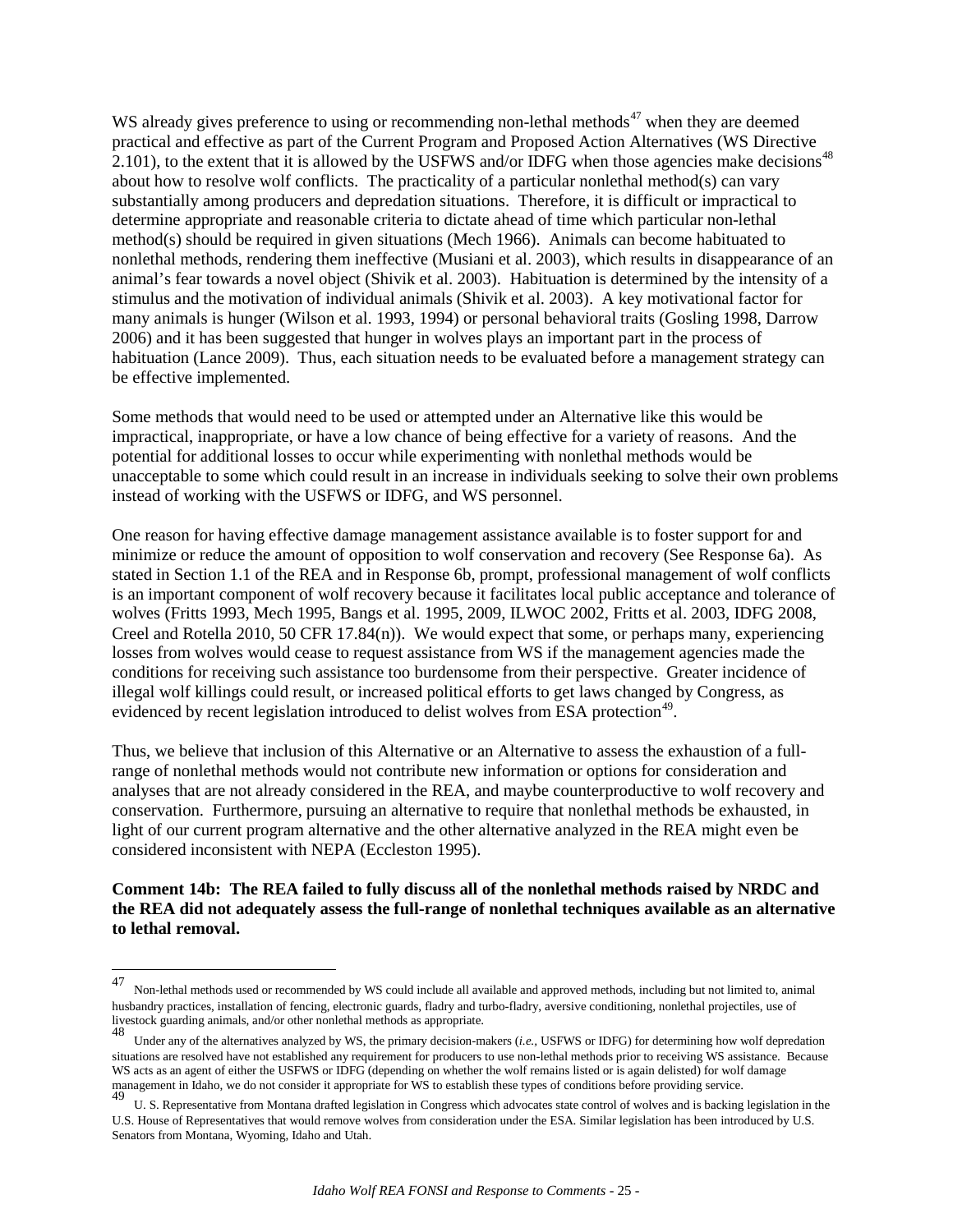**Response:** WS thoroughly discussed the use of nonlethal methods in the REA during the description of Alternative 1 and the same nonlethal livestock protection approaches would be used for Alternatives 2, 3 and 4. When implementing any of these alternatives, "WS would provide technical assistance and operational wolf damage management using and/or recommending nonlethal<sup>[50](#page-25-0)</sup> and lethal management methods after applying the WS Decision Model (Slate et al. 1992) (Section 3.3.3 of the REA). In determining the most appropriate damage management strategy, preference is given to nonlethal methods when they are deemed practical and effective (WS Directive 2.101) [to the extent that it is allowed to by the USFWS and/or IDFG when those agencies make decisions<sup>[51](#page-25-1)</sup> about how to resolve wolf conflicts]. The discussion is not meant to be inclusive of all methods but rather a discussion of more general categories and possible methods that would be considered. The practicality of a particular nonlethal method(s) can vary substantially among producers and depredation situations (see Response 14a). Therefore, it would be difficult or impractical to determine every nonlethal method to dictate ahead of time which particular nonlethal methods should be used in given situations. Some methods would be impractical, inappropriate, or have a low chance of being effective for a variety of reasons. And the potential for additional losses to occur while having to take the time to experiment with nonlethal methods would be unacceptable to some which would likely result in an increase in individuals seeking to solve their own problems instead of working with the USFWS, IDFG, WS personnel.

In addition, CEQ (1981) provides guidance for analysis in NEPA documentation and states that, *"the EA is a concise public document which has three defined functions: (1) it briefly provides sufficient evidence and analysis for determining whether to prepare an EIS or FONSI; (2) it aids an agency's compliance with NEPA when no EIS is necessary; and (3) it facilities preparation of an EIS when one is necessary"* (40 CFR, 1508.9(b). WS attempted to reach a balance between providing adequate information to the public, interested entities and decision makers to understand past and present issues, to analyze new issues that have been identified through the public involvement process and comply with CEQ regulations. In terms of considering and providing a discussion and analysis of every possible nonlethal method, that analyses would not have provided addition information for the public or decision maker to make an informed decision. Furthermore, pursuing a more detailed and inclusive nonlethal methods analysis might even be considered inconsistent with NEPA (Eccleston 1995).

#### **Comment 14c: The REA's rationale for rejecting the NRDC Alternative is flawed.**

**Response:** When investigating an alleged wolf depredation and determining the most appropriate damage management strategy, preference is given to nonlethal methods when they are deemed practical and effective (WS Directive 2.101), and to the extent that it is allowed to by the USFWS and/or IDFG when those agencies make decisions. When nonlethal methods are not deemed appropriate and lethal management is authorized by the USFWS or IDFG (which ever agency is responsible for wolf management in Idaho at the time), wolf removal historically occurred incrementally, thus taking as few animal as necessary to stop the damage and removing as few animals as possible from the population. The USFWS also recognizes its responsibility and commitment they made to the public when wolves were reintroduced into Idaho; the 10j rule states that, "*All chronic problem wolves (wolves that depredate* 

<span id="page-25-0"></span><sup>50</sup> 50 Nonlethal methods used by landowners or recommended by WS could include, but would not be limited to, changes in ranch management practices and pet care/supervision, proper carcass disposal, frightening devices, exclusion, guarding animals, habitat modification, and behavior modification of problem wolves, animal husbandry practices, installation of fencing, electronic guards, fladry and turbo-fladry, aversive conditioning, nonlethal projectiles, and/or other nonlethal methods as appropriate. Nonlethal methods used operationally by WS may include foot-hold traps and snares with "stops" (used to live capture wolves for attaching radio-collars), frightening devices (*e.g.,* electronic guard, RAG devices), aversive conditioning (*e.g.,* modified dog training collars) and nonlethal projectiles (*e.g.,* rubber bullets, bean bag rounds). Aversive conditioning and other experimental damage management techniques would only be used by WS after consultation and concurrence with USFWS or IDFG, as appropriate (Section 3.4 of the REA).

<span id="page-25-1"></span><sup>51</sup> Under any of the alternatives analyzed by WS, the primary decision-makers (*i.e.,* USFWS or IDFG) for determining how wolf depredation situations are resolved have not established any requirement for producers to use non-lethal methods prior to receiving WS assistance. Because WS acts as an agent of either the USFWS or IDFG (depending on whether the wolf remains listed or is again delisted) for wolf damage management in Idaho, we do not consider it appropriate for WS to establish these types of conditions before providing service.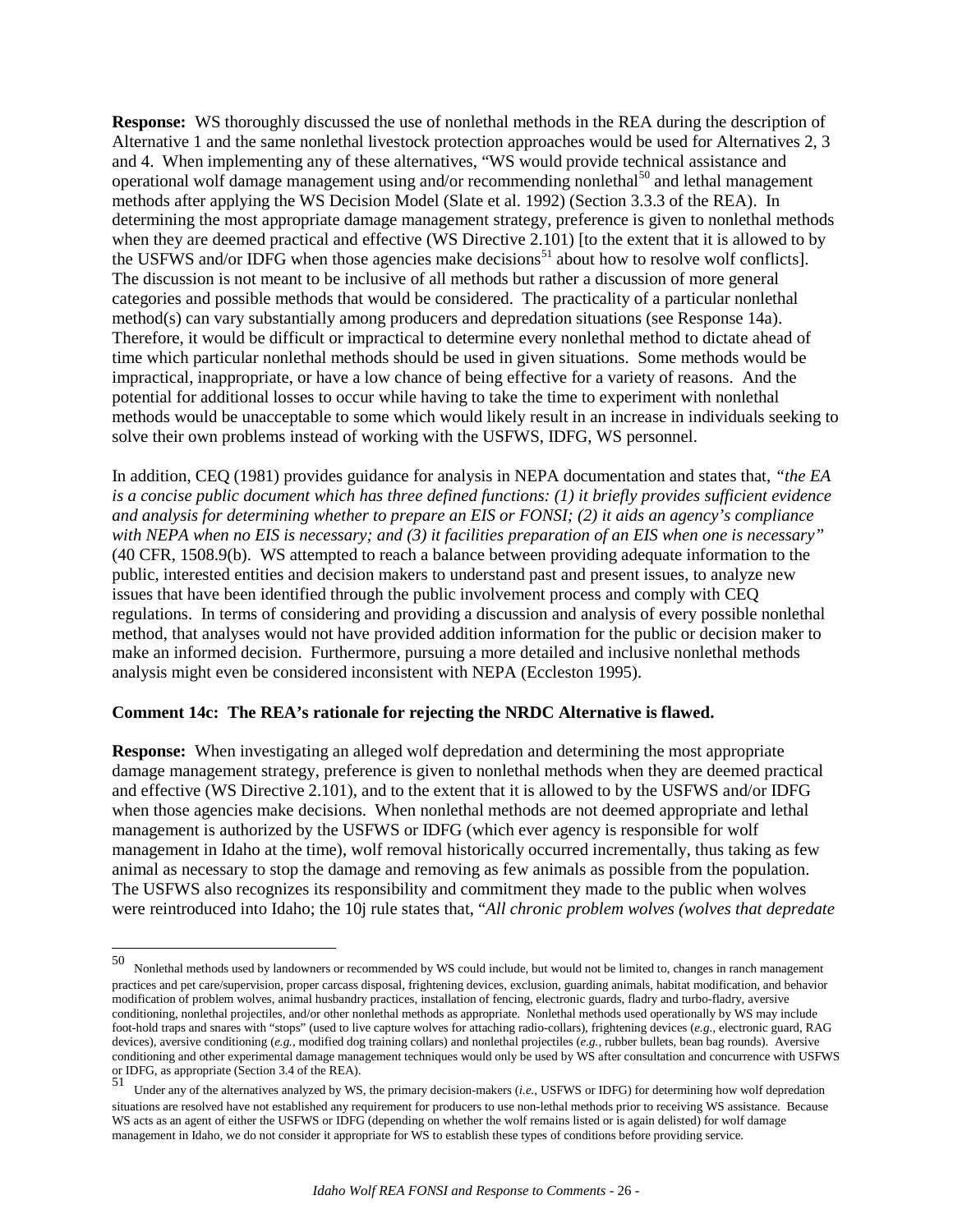*on domestic animals after being moved once for previous animal depredations) will be removed from the wild (killed or placed in captivity)"* (59 FR 60266, 50 CFR 17.84(i)(3)(vii)).

#### **Comment 15: WS should defray the costs of nonlethal management for livestock producers.**

**Response:** Programs like WS reflect policy decisions made by Congress or State legislatures directed at serving the public as defined through the legislative process. Although WS does support ranching and livestock production in Idaho, it considers the expenditures and efforts of livestock owners to manage their businesses within the owner's control and financial responsibility. In this way, we believe operators will engage in more responsible husbandry practices. WS personnel provide technical assistance to assist in developing effective wildlife damage management practices. WS activities are conducted in a holistic way so that damage management is effective, balanced, and efficient for producers. Direct operational and technical assistance are provided to producers.

In 2010, more than \$400,000 was spent by livestock producers in Idaho and Idaho WS on nonlethal methods to prevent wolf depredations that would have resulted in lethal wolf removals (D. Miller, Governor's Office of Species Conservation, pers. comm. 2011, T. Grimm, WS pers. comm. 2011). Several producers, who implemented nonlethal preventative methods, were able to graze their livestock through the year without any verified wolf depredations. Other producers, however, who used nonlethal preventative measures still sustained, confirmed wolf depredations, but we believe that the nonlethal efforts implemented prevented more depredations from occurring (T. Grimm, WS pers. comm. 2011). During the past five years (2006 - 2010), WS has installed fladry, electronic guards and flashing lights. The efficacy and practicality of some nonlethal methods declines as livestock are released onto grazing pastures and the herd begins to separate over a much larger area. In field trials in Montana, the cost of a complete electrified fladry system (posts, energizer, electrified fladry, clips, gates, battery, etc., many of which have to be purchased from different suppliers) to protect a 16 hectare (ha) square pasture was \$3,685. Electrified fladry fencing supplies cost \$3,252 each additional 1.6 km (*i.e.,* 1 square mile) (Lance 2009). The installation of 14.0 kilometers (km) of electrified fladry cost \$2303 for the first km and \$2032 for each additional km (*e.g*., costing almost \$29,000 for a 14 km installation), and required 31.8 person-hours/km to install (Lance et al. 2010). Lance et al. (2010) also reported 18 failures<sup>[52](#page-26-0)</sup> (*i.e.*, the electrified fladry stopped working) during 81 total days of use and there was little interest by livestock producers to invest in electrified fladry as a tool as the practicality of the methods was questioned<sup>[53](#page-26-1)</sup> (Lance 2009). Thus, in some situations nonlethal methods, in this case fladry, may not be practical for the situation (Shivik 2004, 2006).

WS provides literature and when applicable recommends the use of livestock guard animals. WS has referred several ranchers to a reputable livestock guard dog owner for advice or purchase of guard dogs. WS provided information to ranchers that have considered nonlethal methods and concerning the Office of Species Conservation providing financial assistance, and is aware of at least two recent instances when the Office of Species Conservation has assisted producers with wolf damage management supplies (T. Grimm, WS, 2011 pers. comm.).

Thus, substantial amounts of money are already used to implement nonlethal methods to reduce or prevent wolf predations. USFWS, IDFG and WS will continue to explore new management methods and alternate funding sources and will examine whether there would be possible resources available to Idaho livestock producers in this program. However, at what point lethal wolf management is warranted is a decision that is made by the responsible management agency, currently either the USFWS or IDFG.

<span id="page-26-0"></span><sup>52</sup> 52 Various factors caused the system to fail including branches on fence, deer, elk and cattle crossings, and heavy snows. Restoring a failed system involved locating and fixing specific problems as well as a check of the

<span id="page-26-1"></span>Research tends to highlight success in changing animal behavior, and ignores the monetary costs or social willingness to apply such tools (Lance 2009).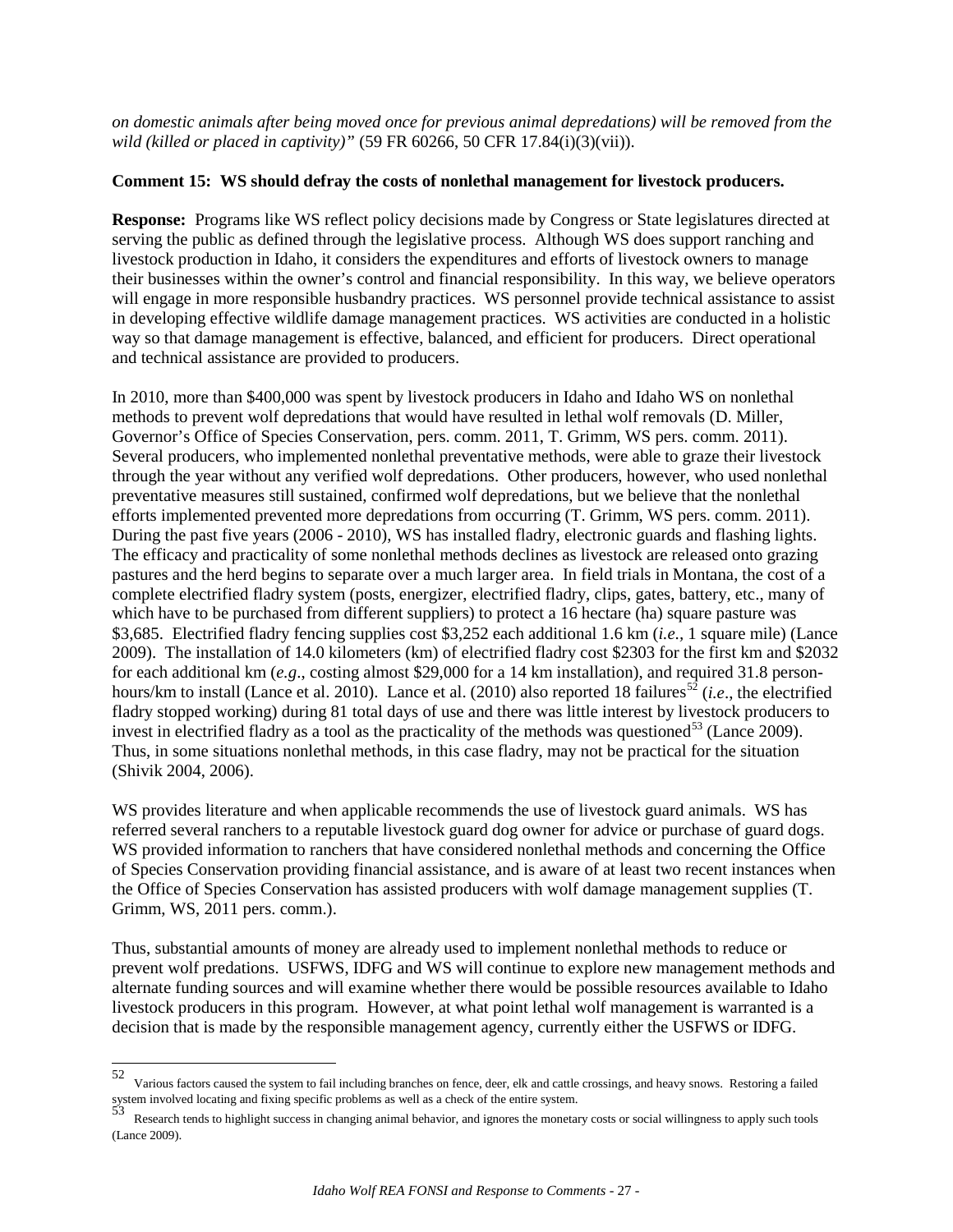It is also important to remember and note that at the time of the reintroduction of XN wolves to Central Idaho, the USFWS addressed the issue of depredating wolves in their 1994 10j rule (59 FR 60266, 50 CFR 17.84(i)(3)(vii)) with this specific language: "*All chronic problem wolves (wolves that depredate on domestic animals after being moved once for previous animal depredations) will be removed from the wild (killed or placed in captivity)."* This language did not specify chronic depredating wolves "*may*" be removed from the wild, but that they "*will*" be removed from the wild. WS only removes wolves after a request has been received and after the USFWS or IDFG, whichever agency is responsible for managing wolves in Idaho, has approved and authorized the removal.

Commenter also appears to use "Best Management Practices" (BMPs) as a term to define sound ranch management practices that will reduce risks of wolf depredation. We are not aware of any universal list of best management practices approved by livestock specialists that likely reduce wolf depredation under most circumstances. We have avoided the use of this phrase in the EAs because of the potential for confusion with the BMPs most commonly published for livestock production. These BMPs place an emphasis on healthy and successful livestock production but are not necessarily intended to prevent predation. Some recommendations commonly found in cattle BMPs may include actions contrary to the prevention of predation risks. For example, BMPs generally advise against practices that repeatedly concentrate animals in smaller areas as might occur if night penning is used to prevent depredation and calving in buildings or corrals may reduce depredation, but could increase disease risk.

#### **Comment 16: The proposed action by WS is deficient under NEPA and CEQ regulations because presently there is not a monitoring program in place for populations of gray wolves.**

**Response:** Section  $4(g)(1)$  of the ESA, "requires the USFWS to implement a system, in cooperation with the States, to monitor for not less than 5 years the status of all species that have recovered and been removed from the Lists of Endangered and Threatened Wildlife and Plants" (50 CFR 17.11 and 17.12). The purpose of this post-delisting monitoring is to verify that a recovered species remains secure from risk of extinction after it no longer has the protections of the ESA. The status of the NRM wolf population will be assessed by estimating the numbers of packs, breeding pairs, and total numbers of wolves in mid-winter by State and by recovery area throughout the post-delisting monitoring period (73) FR 10514).

The USFWS is a federal agency authorized to manage fish, wildlife, and habitats and the principal federal agency responsible for administering the ESA; the USFWS takes the lead in recovering and conserving imperiled species by fostering partnerships, employing scientific excellence, and developing a workforce of conservation leaders. Currently wolves in the NRM are managed by the USFWS with cooperation from the other agencies and tribes. While all federal agencies have the responsibility to "utilize their authorities in furtherance of the purposes of the ESA . . . pursuant to section 4," the USFWS has primary authority for endangered species recovery. Currently, the USFWS has legal responsibilities for wolf recovery however, the USFWS can, through cooperative agreements and other documents permit the states and tribes to lead implementation of wolf restoration efforts, as long as those programs are within the authorities of the ESA and within the provisions of each XN population rule.

The USFWS is considering using an outside agent to monitor Idaho's wolf population and has held several meetings to discuss potential monitoring responsibilities with agencies qualified in wolf management (*i.e*., IDFG, the Nez Perce Tribe, Idaho Governor's Office of Species Conservation and WS). Since late November and currently, the USFWS designated the Nez Perce tribe to take over wolf monitoring activities while the USFWS makes a more long-term decision (B. Kelly, USFWS, pers. comm., March 2, 2011).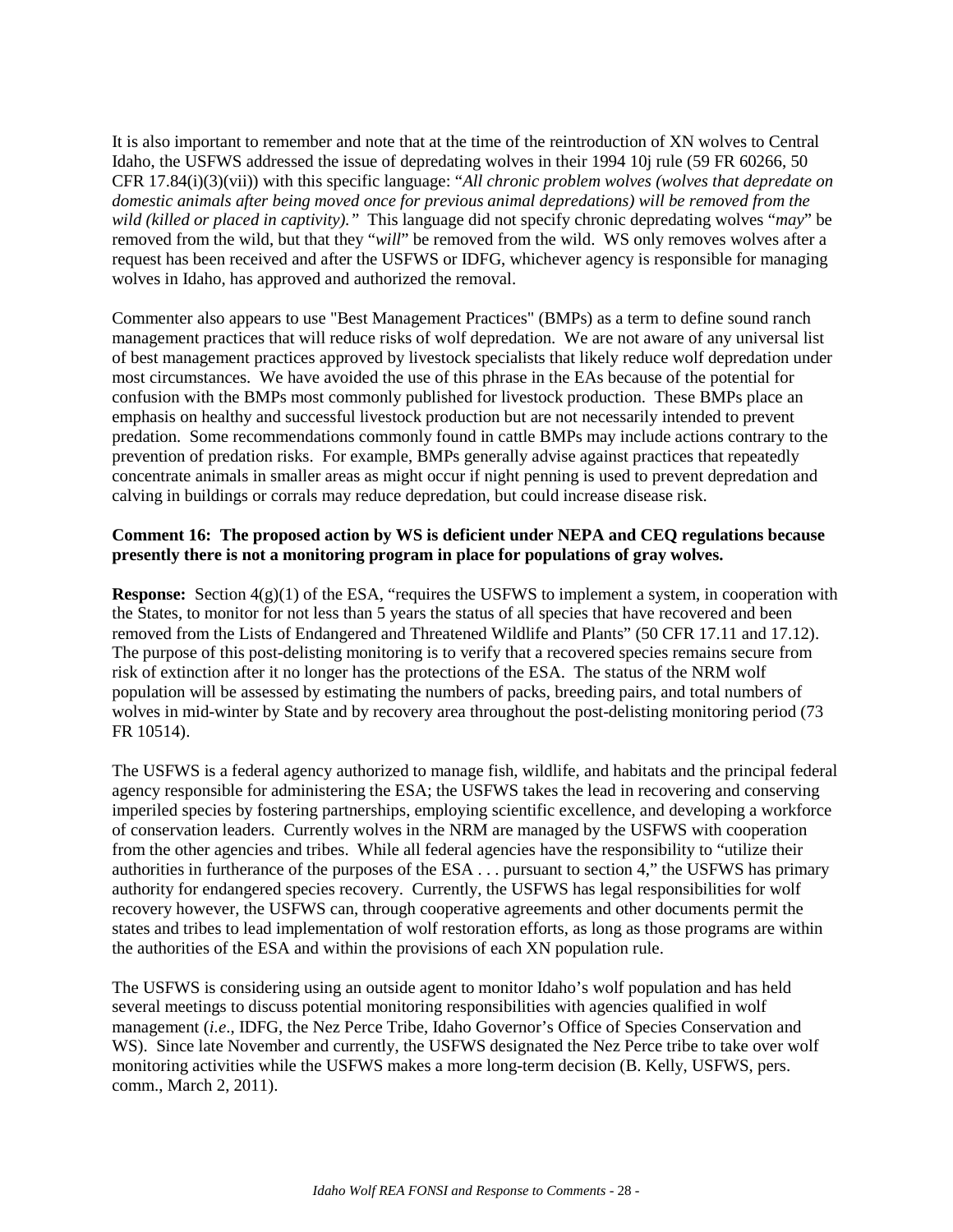#### **Comment 17: REA cites vonHoldt et al. (2010) as the justification that a reduction of wolves to increase ungulate populations would not harm genetic connectivity; to limit the number of dispersers would limit genetic connectivity.**

**Response:** The reintroduction of gray wolves to the western U.S. is considered by many an accomplishment for science and the conservation of wolves in the U.S and the question of genetic diversity and connectivity was an important concern. As discussed in Section 4.2.1.2 of the REA, Oakleaf et al. (2006), Carroll et al. (2006), vonHoldt et al. (2008), and vonHoldt et al. (2010) determined that there appears to be enough habitat connectivity between occupied wolf habitat in Canada, northwestern Montana, GYA and Idaho to ensure exchange of sufficient numbers of dispersing wolves to maintain demographic and genetic diversity in the wolf population<sup>54</sup>. Furthermore, the NRM wolf population has doubled in size and expanded spatially since the study ended in 2004 (Hebblewhite et al. 2010), and more gene flow among the subpopulations has likely occurred since the end of the study. Data from a radio telemetry study (Smith et al. 2010a) are consistent with the findings of vonHoldt et al. (2010), which indicate there is a high level of gene flow throughout the NRM DPS.

Dispersal and the demographics of survival, mortality, and habitat connectivity are key to metapopulation dynamics in NRM wolves (Oakleaf et al. 2006, Murray et al. 2010, Smith et al. 2010b) and early in the process, the dispersal distances and rates in NRM wolves suggested a high potential for adequate genetic connectivity through natural processes<sup>[55](#page-28-1)</sup> (Pletscher et al. 1991, Forbes and Boyd 1997, Boyd and Pletscher 1999, 73 FR 10514). vonHoldt et al. (2010) was able to evaluate genetic diversity of NRM wolf recovery by conducting sampling of wolves over the NRM because of intense monitoring<sup>56</sup>, and a detailed knowledge of the founding wolf population. They analyzed DNA samples from 555 NRM wolves from the three recovery areas over the 1995 to 2004 recovery period, including the 66 reintroduced founders and found that genetic diversity was high in the three NRM recovery areas<sup>[57](#page-28-3)</sup>. von Holdt et al. (2010) determined the NRM wolf population maintained high levels of genetic diversity with low levels of inbreeding, and the population expanded rapidly, surpassing recovery objectives in 2002. vonHoldt et al. (2010) also said their results should be viewed as a conservative minimum of the true number of migrants per generation in the NRM; the wolf population is larger and more genetic interchange is expected. Contrary to past studies on carnivores (Forbes and Boyd 1997, Cegelski et al. 2003) that used indirect estimates of gene flow, vonHoldt et al.'s (2010) approach focused on recent rather than historic levels of gene flow. This high genetic diversity was in spite of the potential for a "founding bottleneck" resulting from the reintroduction<sup>[58](#page-28-4)</sup>. vonHoldt et al. (2010) attribute this finding to the relatively large and genetically diverse founding population coupled with rapid population expansion,

<span id="page-28-0"></span><sup>54</sup> 54 Wolf movements between Canada and northwestern Montana have been documented from radio-telemetry monitoring (Pletscher et al. 1991, Boyd and Pletscher 1999, Sime et al. 2007) and wolf movement between Idaho and Montana, and at least five wolves dispersing into the GYA have occurred (71 FR 6634).

<span id="page-28-1"></span><sup>55</sup> Wolves have high dispersal capability and demographic resiliency to natural and anthropogenic mortality factors relative to other vertebrate species (Mech and Boitani 2003). From radio-telemetry monitoring, there have been routine wolf movements between Canada and northwestern Montana (Pletscher et al. 1991, Boyd and Pletscher 1999, 73 FR 10514), routine wolf movement between Idaho and Montana, including several transborder packs, and at least five wolves have dispersed into the GYA. Furthermore, because only about 30% of the wolf population has been radio-collared, additional dispersal (perhaps 3 times that documented) has occurred (73 FR 10514).<br>56 Because of the possibility of false-positives from a single test, vonHoldt et al. (2010) integrated results across multi

<span id="page-28-2"></span>was highly successful as known nonmigrants, migrants, and admixed individuals were identified in their control sample set.<br>57 Despite relative close proximity of regional subpopulation cores (~200 km apart), genetic differ

<span id="page-28-3"></span>end of the study period (vonHoldt et al. 2010). In an analysis of habitat linkage and colonization probabilities between the recovery areas, Oakleaf et al. (2006) found that Idaho and Montana have higher connectivity than either of these areas has to the GYA. This finding was supported by dispersal patterns of radio-collared wolves (Oakleaf et al. 2006). vonHoldt et al. (2010) data indicate that indicates that effective dispersal was most successful outside of YNP during their study, presumably owing to greater opportunities to establish territories and breed. Since 2004, researchers have observed migrants copulating with YNP wolves; these dispersal events coincide with decreasing YNP wolf densities (Yellowstone Wolf Project, NPS, unpublished data).

<span id="page-28-4"></span><sup>58</sup> Inbreeding coefficients were low throughout the study period, which indicated a lack of significant inbreeding in each population. In addition to a rapid population expansion and a genetically diverse founding population, low inbreeding was probably driven and maintained through behaviorally inbreeding avoidance (vonHoldt et al. 2008). In addition, the presence of reproductively successful migrants between recovery areas may have influenced genetic diversity.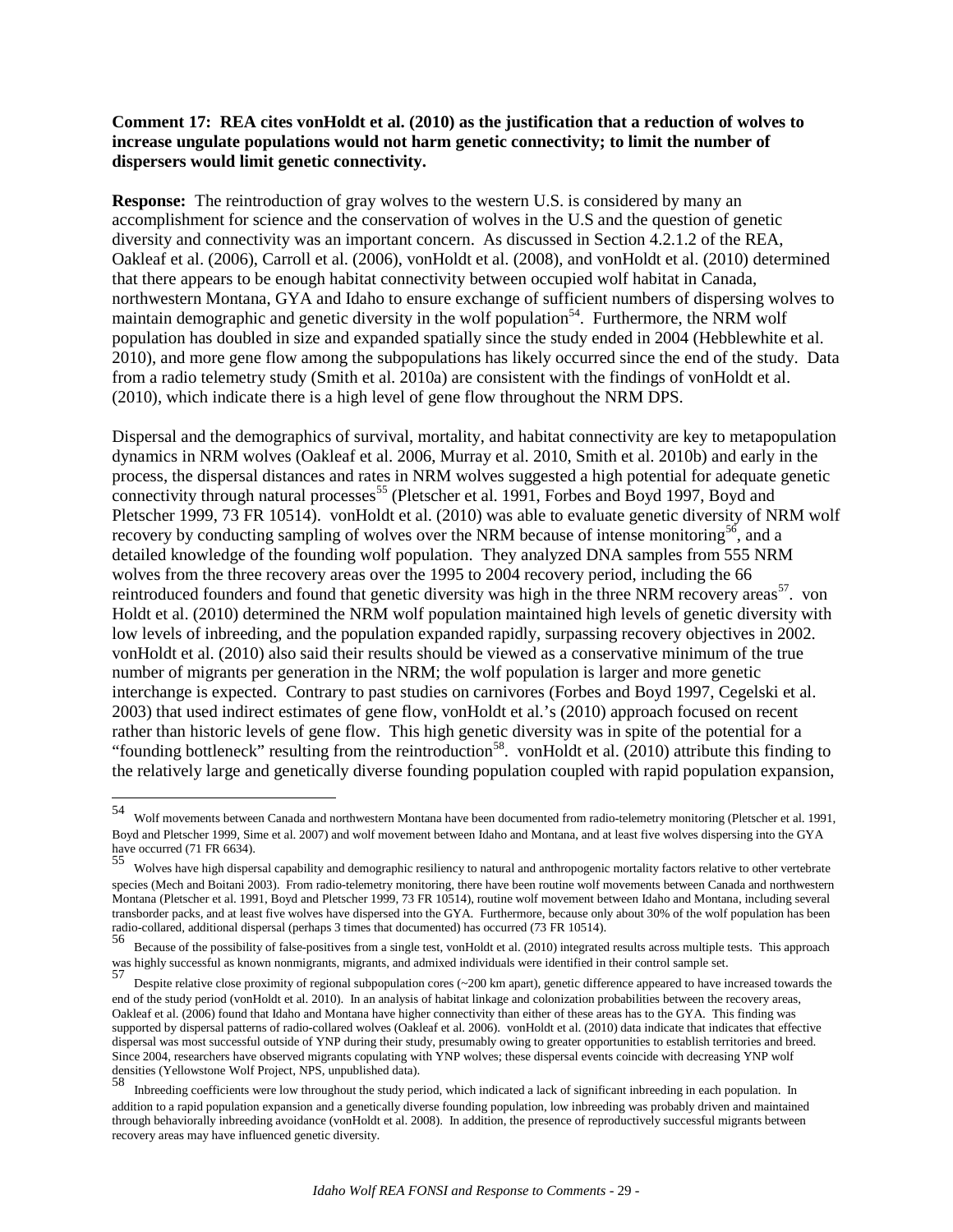suggesting that genetic variation was maintained in the NRM wolf population. Overall, genetic diversity throughout the NRM was comparable or greater than estimates for other gray wolf populations (Roy et al. 1994, Jedrzejewski et al. 2005, Musiani et al. 2007) and was similar to estimates for other parts of the study area (Forbes and Boyd 1997, vonHoldt et al. 2008).

Thus, vonHoldt et al. (2010) results showed that high genetic diversity was maintained when wolf numbers were much lower than today and genetically effective dispersal was documented between the three recovery areas. These findings demonstrate the success and effectiveness of the reintroduction and the wolf protections that promoted rapid population growth. Further, given that the vonHoldt et al. (2010) data set ended in 2004, their results are limited in their ability to infer population structure and genetic diversity for current or future conditions in the NRM. However, based on recent NRM population estimates (USFWS et al. 2010), and increasing evidence for population expansion and dispersal between recovery areas as determined from telemetry data (USFWS et al. 2010), it is likely that greater gene flow is currently occurring throughout the region.

As discussed previously, WS only conducts wolf management activities to reduced damage with the approval of the appropriate management agency, either USFWS or IDFG, thus WS has no ability to affect this particular environmental outcome with any decision we could make as a result of this REA process. The responsible management agency would monitor wolves to determine if genetic connectivity is a concern. As discussed above and in Section 4.1.1.2 of the REA, there appears to be sufficient wolf habitat connectivity between Canada, northwestern Montana, GYA and Idaho to ensure exchange of ample numbers of dispersing wolves to maintain demographic and genetic diversity in the NRM wolf population (Oakleaf et al. 2006, Carroll et al. 2006, vonHoldt et al. 2008, vonHoldt et al. 2010).

#### **Comment 18: New research indicates that wolf population declines greater than (mortality is "highly additive") identified in state and federal policies with the initiation of state wolf hunts in 2009.**

**Response:** The management of wolves in the NRM is litigious, and recent experience demonstrates that management strategies or policies face opposition or support from various constituencies (see Response 6b). Different stakeholders desire different numbers of wolves and management strategies. Prompt, professional active wolf management is an effective tool to broaden tolerance of wolves and is an important component of wolf recovery (Fritts 1993, Mech 1995, Bangs et al. 1995, 2009, ILWOC 2002, Fritts et al. 2003, IDFG 2008, Creel and Rotella 2010, 50 CFR 17.84(n)). In addition, Section  $4(g)(1)$  of the ESA, "requires the USFWS to implement a system, in cooperation with the States, to monitor for not less than 5 years the status of all species that have recovered and been removed from the Lists of Endangered and Threatened Wildlife and Plants" (50 CFR 17.11 and 17.12). The purpose of this postdelisting monitoring is to verify that a recovered species remains secure from risk of extinction after it no longer has the protections of the ESA. The status of the NRM wolf population will be assessed by estimating the numbers of packs, breeding pairs, and total numbers of wolves in mid-winter by State and by recovery area throughout the post-delisting monitoring period (73 FR 10514).

WS' role, in this situation, is to reduce wolf damage to American agricultural, industrial and natural resources, property and human health and safety as currently authorized by Congress (Act of March 2, 1931 as amended 46 Stat. 1486; 7 USC 426-426c). While wolves remain federally listed under the ESA, WS actions would also be authorized by the USFWS prior to being conducted. WS simply responds to requests for assistance when valued resources are damaged or threatened by wildlife, including wolves when authorized by the USFWS or IDFG, as appropriate.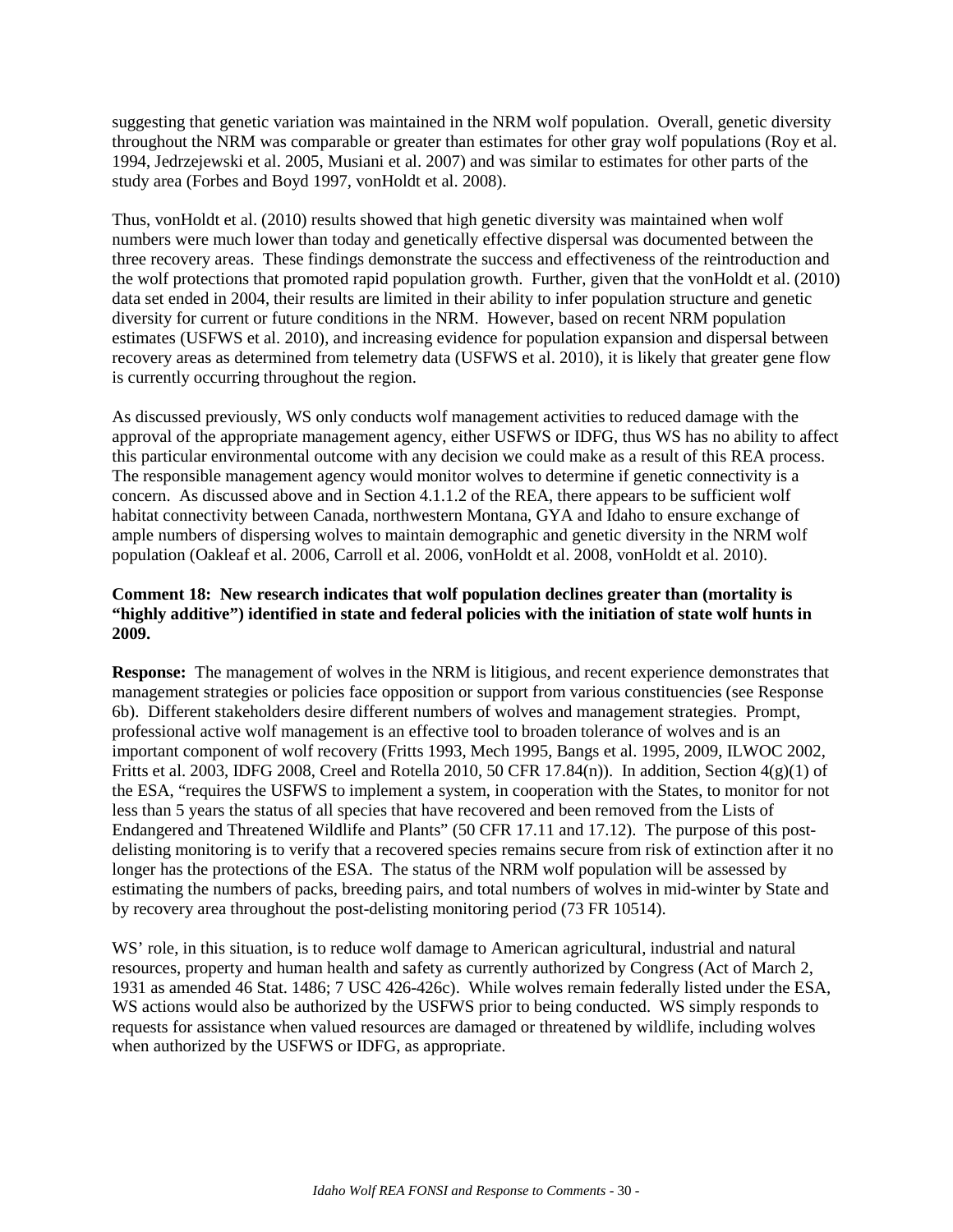With regards to State administered and regulated sport harvest, currently state sponsored wolf hunting is not an option since wolves have been afforded protection under the ESA<sup>59</sup>. As long as wolves are listed under the ESA, hunting seasons are unlikely to be authorized, but should wolves be delisted again, IDFG could reinstate public hunting and possibly trapping of wolves as part of State management to focus hunter harvest of wolves in historic conflict areas. WS has no authority to authorize or deny a hunting or trapping season for wolves and this issue is outside the scope of any decision that WS could make in conjunction with this REA or how wolves will be management in Idaho or the NRM DPS.

#### **Comment 19: If lethal control is implemented, every effort must be taken to target the individual wolf(ves) responsible for the depredation.**

WS, USFWS and IDFG always strive to target the specific wolf and or wolf packs involved in the depredation problem. WS USFWS and IDFG personnel are highly trained in the methods of identifying wolf depredations, and use sound scientific information to assess wolf depredation (Acorn and Dorrance 1990). WS strives to target the specific wolves involved in depredation but cannot guarantee that the wolf taken is always the specific individual involved in the depredation. Identification of depredating individuals is complicated by the pack hunting behavior of wolves. In instances when a pack is involved in a depredation incident, multiple individuals may have been involved in the predation event. Measures used to identify and target depredating wolves include but are not limited to careful analysis of wolf sign at the site by trained professionals and review of information on radio-collared wolves and wolf observations in the area near the depredation site. Sign from the depredation site can be used to determine if the depredation was caused by an individual wolf or a pack. Traps will usually be set close to kill sites, and normally wolf packs responsible for making the kills would be the ones most likely visiting such kills. Because wolves are very territorial, strange wolves would not likely enter another packs area or feed on kills made by other packs. Data on wolf and pack activity and territory size is used to identify other areas used by the pack where traps may be set and reduce risks to non-target packs.

### **Comment 20: The EA assumes that the State of Idaho and WS will manage wolves without the ESA limitations**

**Response:** At the very beginning of the REA at "Reasons for Revising the Idaho Wolf Damage Management EA," WS explains the events that recently occurred with NRM wolf management. All of those events could potentially affect how wolf management is conducted in Idaho and the NRM DPS, and the REA acknowledged and analyzed the potential environmental impacts of alternatives for WS involvement in gray wolf damage management under the direction of the responsible wolf management agency (*i.e*., either the USFWS or IDFG depending on the wolf status, the decisions of the USFWS, court rulings, or Governor of Idaho).

WS' role, in this situation, is to reduce wolf damage to American agricultural, industrial and natural resources, property and human health and safety as currently authorized by Congress (Act of March 2, 1931 as amended 46 Stat. 1486; 7 USC 426-426c). While wolves remain federally listed under the ESA, WS actions would also be authorized by the USFWS prior to being conducted. WS activities are conducted in accordance with applicable federal, state and local laws, Cooperative Service Agreements, "Agreements for Control," MOUs with other state and federal management agencies, and other applicable documents (WS Directive 2.210). WS simply responds to requests for assistance when valued resources are damaged or threatened by wildlife, including wolves when authorized.

<span id="page-30-0"></span><sup>59</sup> 59 On August 5, 2010 the U.S. Federal District Court in Missoula, Montana issued an order which vacated the delisting of the Northern Rocky Mountains (NRM) Distinct Population Segment (DPS) of the gray wolf (Defenders of Wildlife et al. v. Salazar, CV 09-77-M-DWM, and Greater Yellowstone Coalition v. Salazar, CV 09-82-M-DWM). In compliance with that court order, wolves are once again considered endangered throughout the NRM DPS, except where they are classified as experimental nonessential populations. For a summary of relevant delisting and litigation activities, go t[o http://www.fws.gov/mountain-prairie/species/mammals/wolf/](http://www.fws.gov/mountain-prairie/species/mammals/wolf/)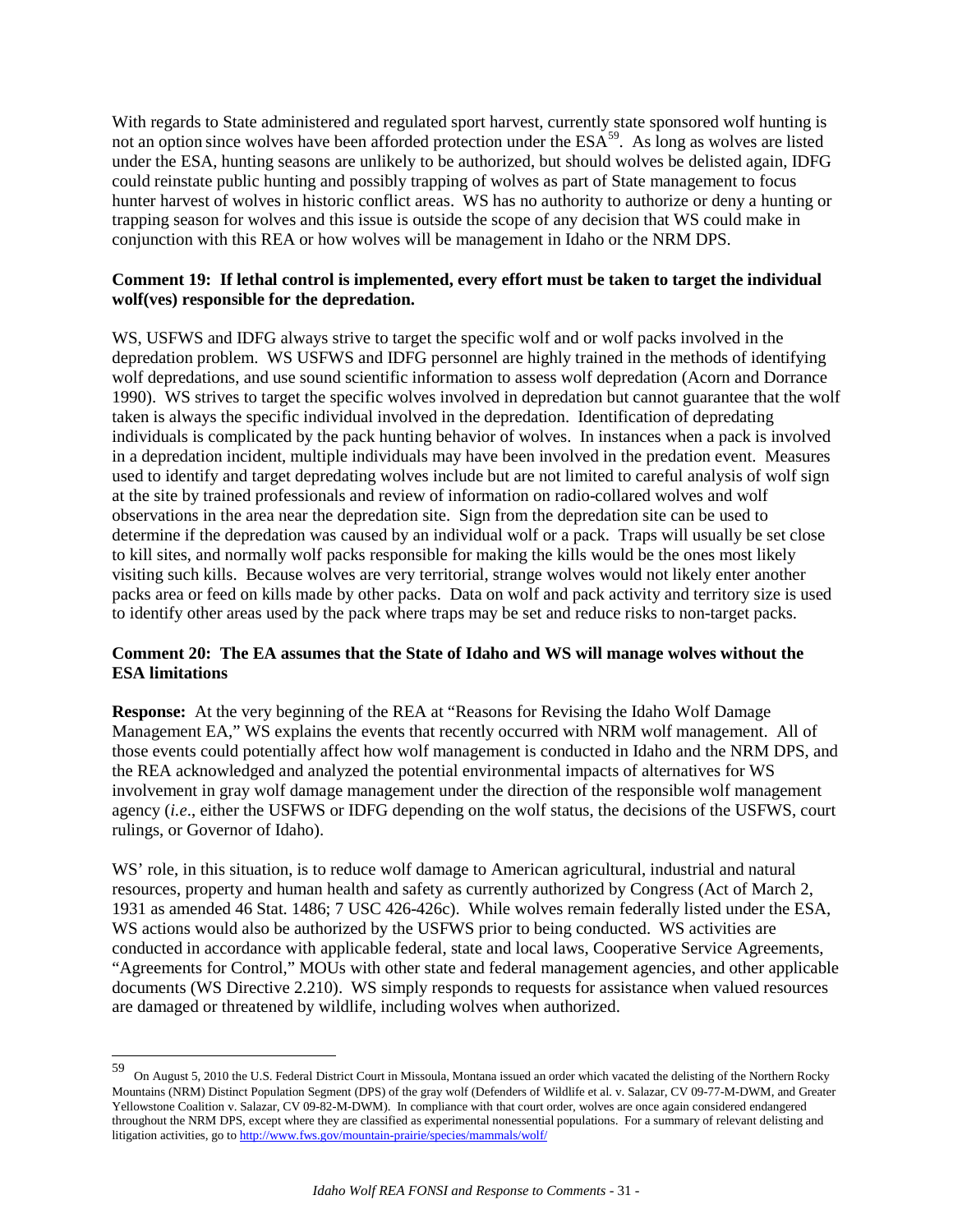#### **Comment 21: What criteria does WS use when determining lethal vs. non-lethal control?**

**Response:** As discussed in Sections 3.3.2 and 3.3.3 in the REA, WS uses adaptive integrate wildlife damage management (IWDM) to implement and apply safe and practical methods for the prevention and reduction of damage caused by wildlife based on local problem analyses and the informed judgment of trained personnel. WS personnel use an IWDM approach to reduce damage after applying the WS Decision Model (Figure 3-1 of the REA) to develop site-specific, adaptive management strategies (Slate et al. 1992). The adaptive strategies may incorporate cultural practices, habitat modification, animal behavior modification, removal of individual animals, local population reduction, or any combination of these, depending on the characteristics of the specific damage problem.

The WS Decision Model is a thought process used for evaluating and responding to damage complaints (Slate et al. 1992). The Decision Model is a problem-solving process similar to that used by many other response agencies when addressing specific situations or problems. Decisions made using the model are in accordance with standard operating procedures described in the REA and adopted or established as part of this FONSI. Trained personnel assess the problem, and evaluate the appropriateness and availability (legal and administrative) of damage management strategies and tools based on biological, economic and social considerations including:

- Species responsible for the damage (*e.g*., did wolves cause the problem or was it something else?)
- Magnitude, geographic extent, frequency, historical damage and duration of the problem including review of animal husbandry practices and producer efforts at nonlethal management
- Status of target and non-target species, including T/E species
- Local environmental conditions
- Potential biological, physical, economic and social impacts
- Potential legal restrictions
- Costs of damage management

Following this evaluation, the methods deemed to be practical and potentially effective for the situation are incorporated into a management strategy and, for wolf management, consultation occurs with the USFWS or IDFG, the responsible management agency at the time. If the strategy is effective, the need for further management is ended. When damage continues intermittently over time, WS and USFWS or IDFG personnel and the requester monitor and reevaluate the situation. If one method or a combination of methods fails to reduce or stop damage, a different strategy is implemented. WS only conducts lethal wolf damage management after consultation with the USFWS or IDFG and as authorized by the responsible management agency at the time.

In addition, wolf damage management in Idaho follows a "co-managerial approach" as generally described by Decker and Chase (1997). Within this management model, trained personnel provide technical assistance<sup>[60](#page-31-0)</sup> regarding the biology and ecology of wolves and effective, practical and reasonable methods available to requesters of WS assistance to reduce wolf damage.

#### **Comment 22: WS should adopt the use of non-lead ammunition.**

**Response:** Currently, there is no legal or policy requirement for WS to use non-lead ammunition, however most WS aerial gunning operations in Idaho for wolves are conducted using steel shot. Most studies that have examined lead ingestion by scavengers have focused on bullet fragments deposited in offal or carcasses during the sport hunting seasons. Rogers et al. (2009) collected samples of liver, hair, blood, and feces from black bears (*Ursus americanus*) and grizzly bears (*Ursus arctos horribilis*), wolves, coyotes, and mountain lions, and tested samples for the presence of lead. Preliminary results show that

<span id="page-31-0"></span><sup>60</sup> Technical assistance on alleviating damage caused by wolves is also available from the USFWS and private organizations.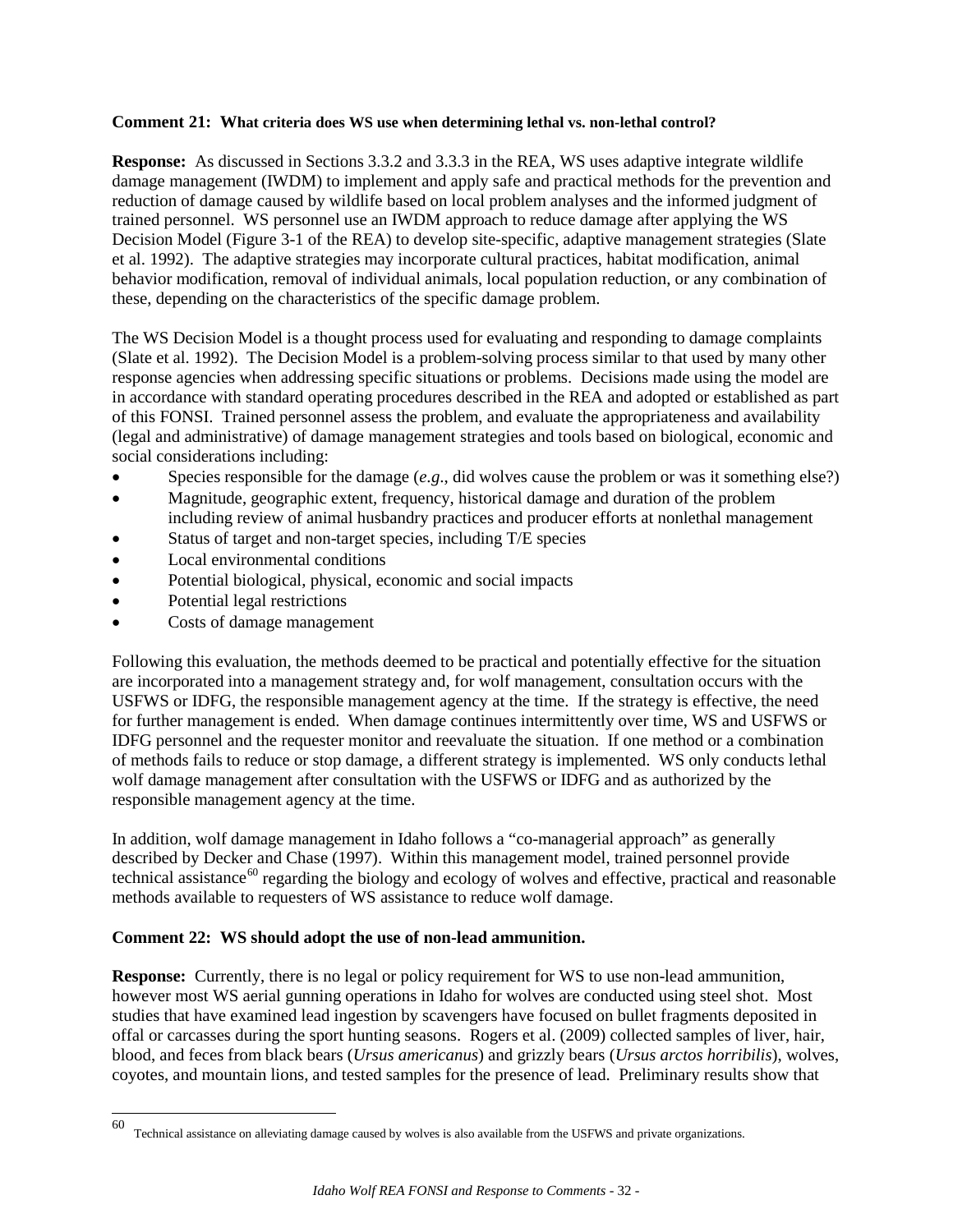during the non-hunting season, no grizzly bear blood samples  $(n = 11)$  exhibited lead exposure. However, during the hunting season, 46% of 13 samples showed exposure with blood lead levels, presumably from feeding on offal or big game carcasses. In addition, of six liver samples collected from wolves during the non-hunting season, none have shown signs of lead exposure. In most cases when WS kills a wolf using lead ammunition, when practical, the wolf is retrieved and provided to the IDFG or USFWS and the number of wolf carcasses unrecovered is minimal. Thus, there appears to be little to no lead poisoning risk to scavengers from WS' wolf damage management activities.

Currently no federally listed threatened or endangered (T/E) species are deemed likely to encounter or scavenge on any wolf carcasses that may be left in the field by WS. Therefore, the risk of lead poisoning to a T/E species or other significant environmental effects because of lead toxicity is extremely low. Previously prepared Biological Assessments determined that the grizzly bear and the Canada lynx are the only federally listed T/E species which maybe potentially affected by WS wolf damage management activities. The USFWS has concurred that WS' predator damage management methods are not likely to adversely affect grizzly bears in Idaho, and are not likely to jeopardize the continued existence of Canada lynx (USDI 1996, 2002). To further insure no adverse effects to T/E species, WS has entered into a new Section 7 consultation/conference process with the USFWS to reassess and update previous consultations (USFWS 2011). We will continue to abide by previously established reasonable and prudent measures and terms and conditions and will comply with any new reasonable and prudent alternatives that are identified in a new Biological Opinion.

### **Comment 23: Wolf removal (through control actions or sport hunting) disrupts pack social structure.**

**Response:** While it is true that wolf removal can have a short-term disruptive impact on pack structure, that disruption does not appear to result in adverse impact on the overall wolf population (Nadeau et al. 2008, 2009, Mack et al. 2010, USFWS et al. 2008, 2009, 2010). Pack resilience to mortality is inherent in wolf behavioral adaptation and reproductive capabilities (Brainerd et al. 2008). The data on wolf mortality rates suggests some wolf populations tend to compensate for losses and return to pre-removal levels rapidly, potentially within a year. Wolf populations have sustained human-caused mortality rates of 30 to 50% without experiencing declines in abundance (Keith 1983, Fuller et al. 2003). Based on mean pack size of 8, mean litter size of 5, and 38% pups in packs, Boertje and Stephenson (1992) suggested 42% of juveniles and 36% of adults must be removed annually to achieve population stability. Mech (1970) suggests that more than 50% of wolves older than 5-10 months must be killed to "control" the wolf population; other researchers have indicated declines may occur with human-caused mortality at 40% or less of fall wolf populations (Ballard et al. 1997, Peterson et al. 1984) (See Chapter 4, Section 4.4.1.1 for more discussion of wolf mortality effects). In addition, Brainerd et al. (2008) found that 62% of packs in recovering populations retained territories despite breeder loss, and of those who lost territories, one-half became re-established. Furthermore, pup survival was primarily dependent on size of pack and age of pup because multiple pack members feed pups despite loss of a breeder. Pup survival in 84% of packs with breeder loss was similar or higher than packs without breeder loss (Mech and Boitani 2003). Brainerd et al. (2008) stated that breeder replacement was highest and fastest in populations with more than 75 wolves, as is the case in Idaho. In Idaho, where wolf management has occurred since shortly after the reintroduction, the wolf population increased from the 40 founding individuals in the mid-1990's to an estimated 835 wolves in 94 packs in 2009 and 1,706 wolves in 242 packs in the NRM DPS.

Potential vacancies created by wolf conflict management would most likely be filled by dispersing animals from their natal packs in areas occupied by wolves. The rapid expansion of the wolf population in the NRM following initial reintroductions demonstrates the natural dispersal potential and population growth potential and resilience of wolves (Mack et al. 2010, USFWS et al. 2010). The movement of dispersing wolves among packs and populations would not be disrupted by the level of removal within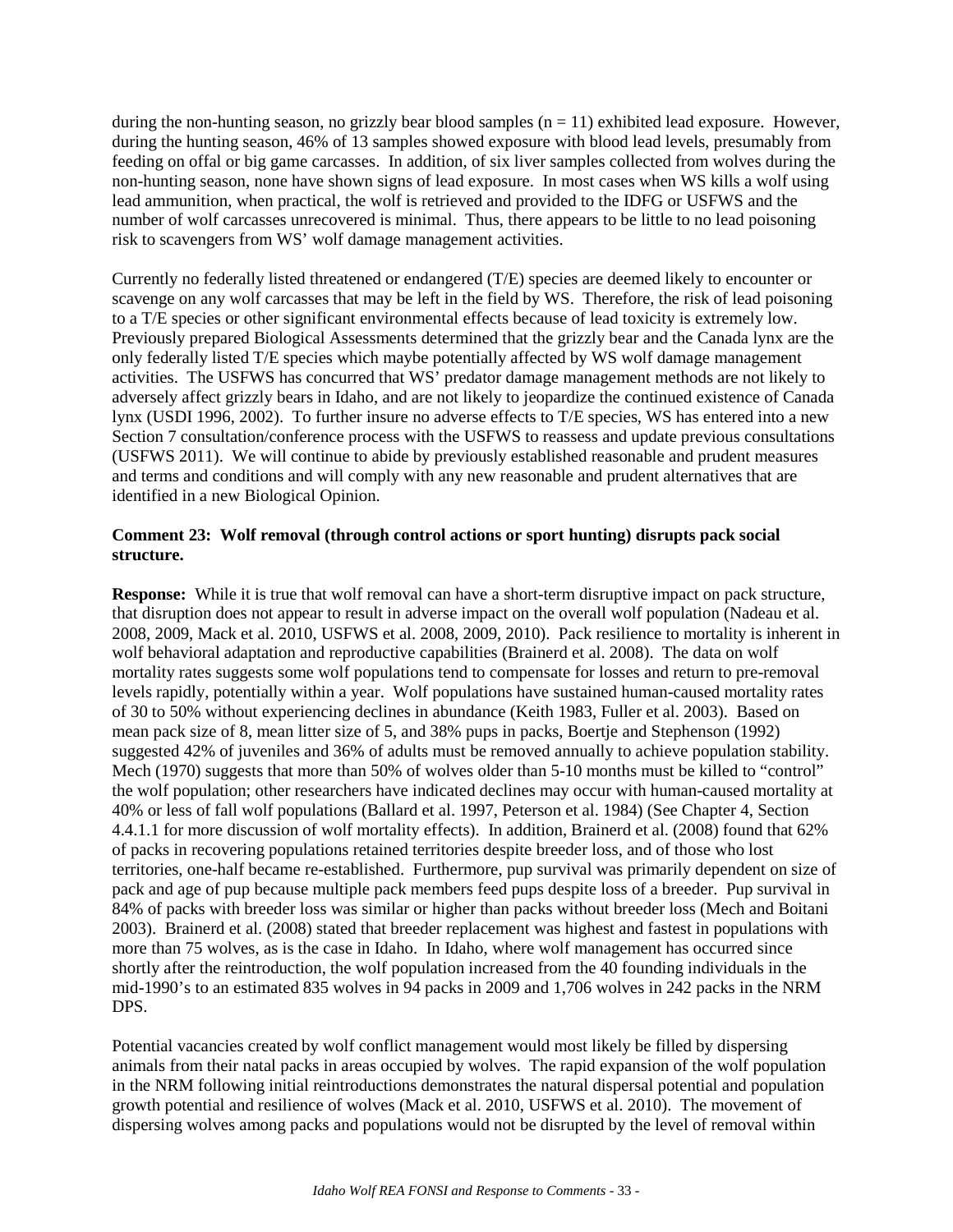Idaho or other areas of the NRM DPS, and connectivity among populations would be maintained (73 FR 4720). Therefore, the Proposed Action nor any of the Alternatives analyzed in detail in the REA would impact genetic exchange among wolves in Idaho or throughout the NRM DPS, and would not impact the gray wolf recovery program or compromise meeting recovery goals for Idaho or NRM DPS. Given the resilience of wolf populations, there are no anticipated long-term direct impacts from wolf conflict management, and the biology, dynamics, or conservation status of the wolf population in Idaho or the NRM recovery areas would not be impacted.

WS' mission is to provide Federal leadership and expertise to resolve wildlife conflicts and create a balance that allows people and wildlife to coexist peacefully with wildlife (see Section 2.3.5.1 of the REA). WS only removes wolves after a request has been received and after the USFWS or IDFG, whichever agency is responsible for managing wolves in Idaho, has approved and authorized the removal. We strive to develop and use wildlife damage management strategies that are biologically sound, environmentally safe, and socially acceptable while attempting to reduce damage caused by wildlife to the lowest possible levels while at the same time reducing wildlife mortality.

It is also important to remember and note that at the time of the reintroduction of XN wolves to central Idaho, the USFWS addressed the issue of depredating wolves in their 1994 10j rule (59 FR 60266, 50 CFR 17.84(i)(3)(vii)) with this specific language: "*All chronic problem wolves (wolves that depredate on domestic animals after being moved once for previous animal depredations) will be removed from the wild (killed or placed in captivity)."* It is important to note that this language did not specify chronic depredating wolves "*may*" be removed from the wild, but that they "*will*" be removed from the wild. Thus, wolf management requires active management, not passive preservation when resolving conflicts with agricultural and natural resource, or protecting property and human health and safety. Managers are best served to approach damage management with an open mind, remembering that the goal of active management is the conservation of wildlife, including wolves (Fritts et al. 1992, Fritts 1993, Mech 1995, Fritts and Carbyn 1995, Bangs et al. 1995, 2009, ILWOC 2002, Boitani 2003, Fritts et al. 2003, Creel and Rotella 2010, 73 FR 10514, 50 CFR 17.84(n)).

As indicated in Figure 1-1 in Chapter 1 of the REA, as the number of wolf packs in Idaho has increased, the number of investigation and incidents of confirmed predation on livestock has increased (USDA 2010). And as discussed in Section 2.4.2 in the REA, from a conflict management standpoint, WS and the wolf management agencies removed wolves incrementally to disrupt pack behavior and reduce or eliminate the likelihood of additional depredations.

#### **Comment 24: WS must complete ESA consultations on impacts to grizzly bears before it takes any action.**

**Response:** The potential effects of WS authorized wolf damage management actions has been thoroughly discussed in Sections 2.4.3 and 2.4.4 of the REA. Further, previously prepared Biological Assessments have determined that the grizzly bear and the Canada lynx are the only federally listed T/E species which might potentially be affected by WS wolf damage management activities. The USFWS has determined that the proposed program would have no effect on or is not likely to adversely affect any Federal listed threatened or endangered (T/E) species. The USFWS has concurred that WS' predator damage management methods are not likely to adversely affect grizzly bears in Idaho, and are not likely to jeopardize the continued existence of Canada lynx (USDI 1996, 2002). To further insure no adverse effects to T/E species, WS has entered into a new Section 7consultation/ conference process with the USFWS to reassess and update previous consultations, if needed (USFWS 2011). We will continue to abide by previously established reasonable and prudent measures and terms and conditions pending the conclusion of the current consultation process. Further, WS will not conduct any wolf damage management in occupied grizzly bear habitat in Idaho until a new or revised Section 7 consultation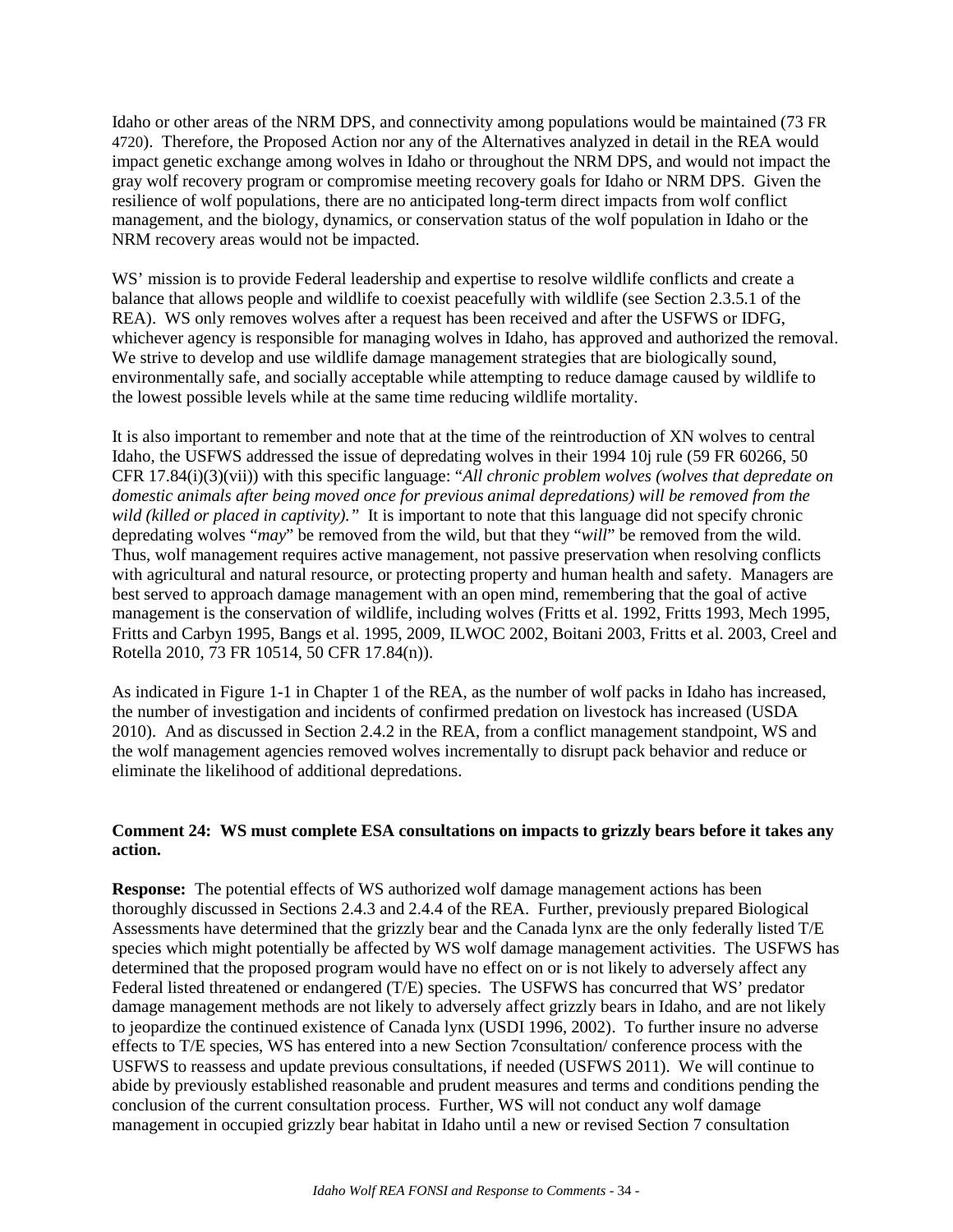addressing potential effects to grizzly bears is completed by the USFWS and will comply with any new reasonable and prudent alternatives that are identified in a new Biological Opinion.

### **Comment 25: Concern about "Animal welfare/non-target species/traps used."**

**Response:** The REA discussed and analyzed animal welfare (Sections 2.3.4, 4.4.1.4, 4.4.2.4, 4.4.3.4, 4.4.4., and 4.4.5.4), methods used (Section 3.3.3) and take of non-target species (Section 2.4.4) which are all taken into consideration when developing a management strategy for each wolf damage complaint. With regard to discussing each trap-type separately, WS does not believe this is necessary and the foothold traps used by WS are approved for use to capture wolves, are checked consistent with State rules and WS directives, and all the trap types operate in a similar manner.

In addition, CEQ (1981) provides guidance for analysis in NEPA documentation and states that, *"the EA is a concise public document which has three defined functions: (1) it briefly provides sufficient evidence and analysis for determining whether to prepare an EIS or FONSI; (2) it aids an agency's compliance with NEPA when no EIS is necessary; and (3) it facilities preparation of an EIS when one is necessary"* (40 CFR, 1508.9(b). WS attempted to reach a balance between providing adequate information to the public, interested entities and decision makers to understand past and present issues, to analyze new issues that have been identified through the public involvement process and comply with CEQ regulations. In terms of considering and providing a detailed discussion and analysis of every possible foot-hold trap that WS might potentially use would not provide addition information for the public or decision maker to use to make a more informed decision. Furthermore, analyzing the details of each foothold trap that may be used by WS might even be considered inconsistent with NEPA (Eccleston 1995).

### **Comment 26: The REA failed to analyze how large traps impact non-target species.**

**Response:** WS not only analyze how the traps WS uses could affect non-target species, WS analyzed how all the methods they use affect non-target species (Section 2.4.4 of the REA). The only species for which an average of more than one non-target individual per year are taken unintentionally during Idaho WS wolf control efforts are coyotes and red fox. Both of these canid species are abundant in Idaho, and they occur to varying degrees in many of the same areas where wolves occur.

Idaho's coyote population has been conservatively estimated at 50,000 (USDA 1996, 2002). Connolly (1995) suggests that coyote populations can withstand annual harvest levels of 70% and still maintain a viable population. In addition, Pitt et al. (2001) used an "individual-based" computer model to mimic natural coyote populations and assess impacts to populations in relation to varying degrees of proportion removed. The model did not observe a population decrease until more than 60% of the population was removed annually (Pitt et al. 2001). Idaho's red fox population has been conservatively estimated at about 22,000 (USDA 1996, 2002), and similar to coyotes, red fox can compensate for up to a 70% annual harvest level (USDA 1994). There is essentially no measurable impact on Idaho's coyote or red fox populations related to WS wolf damage management efforts, and the cumulative impacts are of a very low magnitude.

### **Comment 27: The EA fails to adequately analyze how its control actions will impact public and private research and monitoring of wolves.**

**Response:** WS responds to requests for assistance when valued resources are damaged or threatened by wildlife, including wolves when authorized. WS only removes wolves after a request has been received, damage has been documented and after the USFWS or IDFG<sup>[61](#page-34-0)</sup>, whichever agency is responsible for managing wolves in Idaho, has approved and authorized a removal. WS' objective is to improve the

<span id="page-34-0"></span><sup>61</sup> The USFWS and IDFG have both requested that WS continue its role as a "designated agent" to reduce wolf conflicts.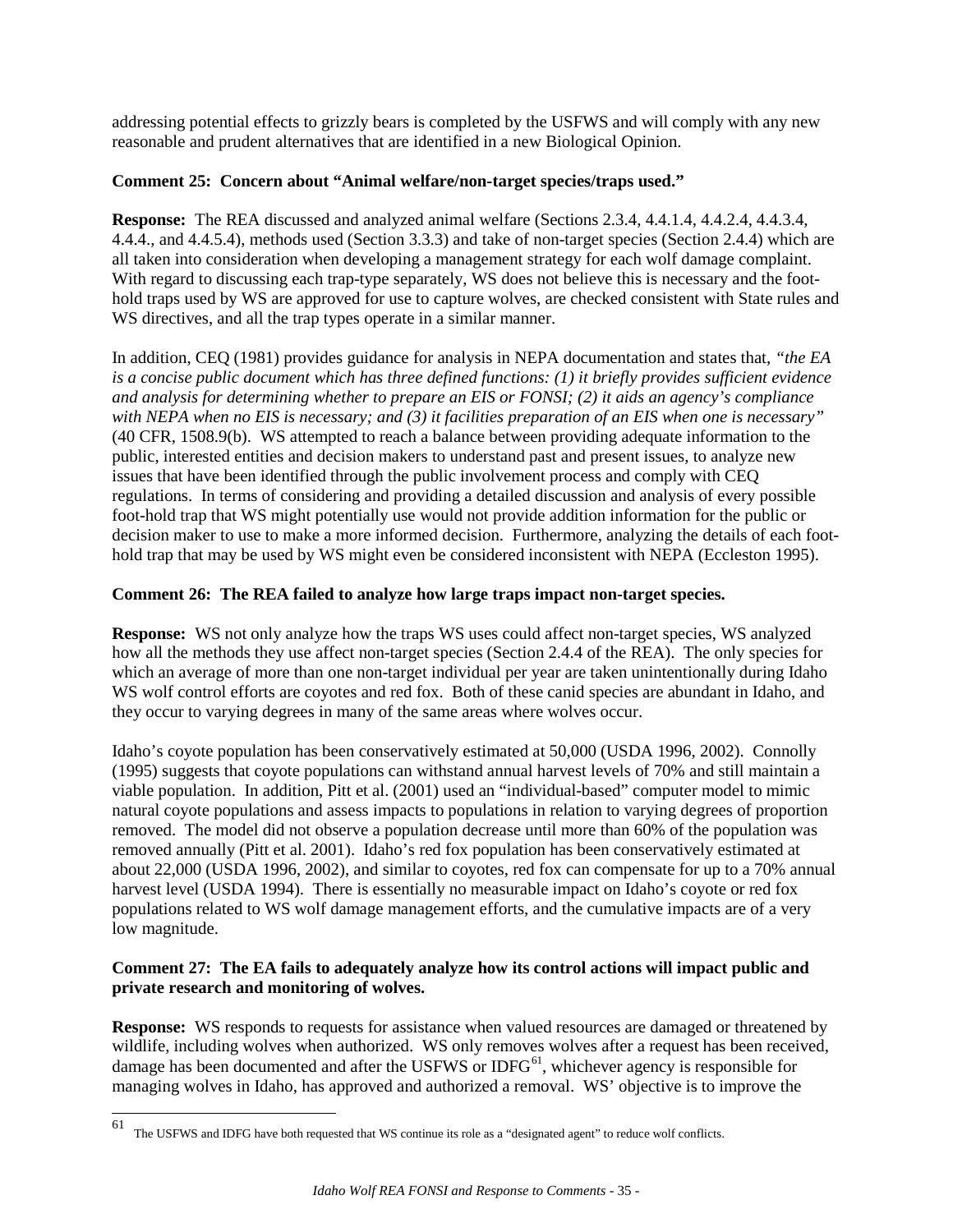coexistence of people and wildlife. These objectives include wildlife conservation, biological diversity, and the welfare of animals, as well as the use of wildlife for purposes of enjoyment, recreation and livelihood.

Individuals and institutions involved in conducting research or monitoring of wolves in Idaho could only do so under permit from the USFWS or IDFG, whichever agency is responsible to manage wolves in Idaho, and they would be aware that individual wolves and/or wolf packs involved in depredations on livestock are subject to removal through authorized WS actions. Although wolf removals might conceivably impact some research projects to some degree, the projects are undertaken with the recognition that wolf removals may occur, and this possibility is considered when removals are authorized and in the development of research projects.

### **Comment 28: The EA failed to adequately analyze how its control actions will impact public land managers' mandates under respective laws.**

**Response:** As indicated in Section 1.4 of the REA, all the agency (including the U.S. Forest Service and the BLM) MOUs, management plans, regulations and prior analyses were reviewed for consistency with the management direction described in the REA. The agencies were also consulted during the development of the EA. Additionally, WS meets at least annually with local officials of the Forest Service and the BLM to confer and coordinate wildlife damage management activities anticipated to occur in the coming year on lands administered by these agencies. Public land agencies also review work plans for consistency with land and resource management plans. Thus, WS closely coordinates wolf damage management actions on public lands and actions are not be conducted by WS without prior consultation with the responsible land management agency.

#### **Comment 29: Depredating or problem wolves should be relocated.**

**Response:** Nearly all suitable areas for wolves are being occupied by resident packs (Oakleaf et al. 2006, USFWS et al. 2008). The NRM wolf pack distribution has remained largely unchanged since 2000 (USFWS et al. 2001-2009), indicating that wolf packs are occupying areas with suitable habitat. As the USFWS explained, they believe that the NRM wolf population is likely at or above long-term carrying capacity<sup>[62](#page-35-0)</sup> (74 FR 15123).

In addition, wolves have been relocated to other areas, but many returned to where they were caught or became a problem elsewhere (Fritts et al. 1984, 1985). Mech et al. (1996) concluded that where wolf populations are large and secure, relocation has little value in wolf management.

### **Comment 30: The IDFG website has information on hunting wolves but no information (not even in their Wildlife Watching guidebook) on wolf viewing opportunities.**

**Response:** The information that the IDFG chooses to put on their website is solely their decision and outside the scope of this REA. The commenter is directed to express their desires to the IDFG and ask them to provide that or any other information the commenter would like to see on their website.

#### **Comment 31: Ethics of government sponsored predation management to benefit commercial agriculture.**

<span id="page-35-0"></span><sup>62</sup> 62 Wolf populations continually try to expand and disperse and if suitable habitat is not available, we expect wolves will increasingly disperse into unsuitable areas (*i.e*., areas used for livestock production). A higher percentage of wolves in those areas will become involved in conflicts with livestock, and a higher percentage of those wolves will be removed to reduce future livestock damage.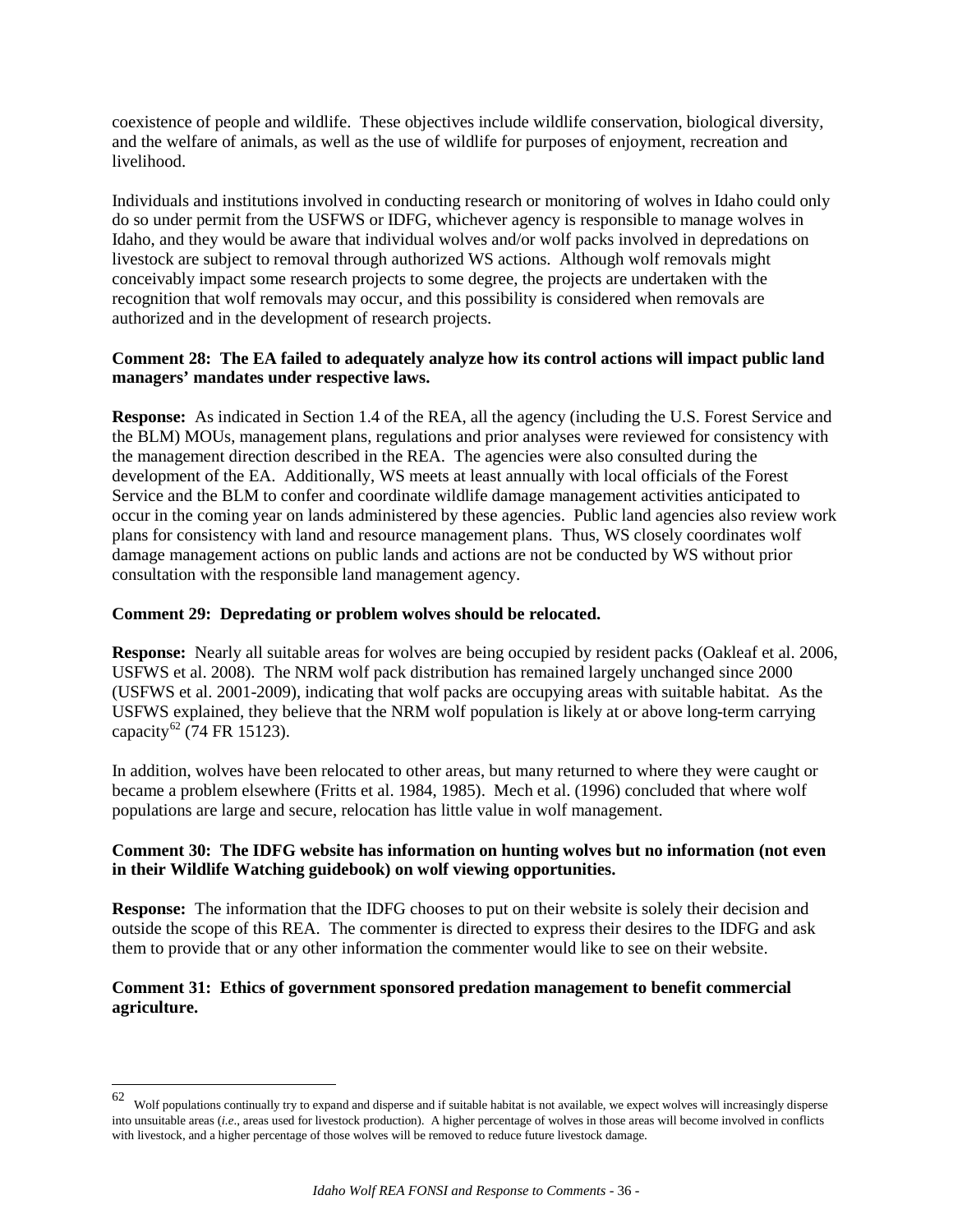**Response:** Congress has directed that the federal government will provide assistance in predation and other wildlife damage management, so they [Congress] have deemed it an appropriate and ethical use of public funds and that it is an appropriate function of government. Also, wildlife is "held in trust" for the public, therefore, an argument for supporting that government-sponsored wildlife damage management is ethical and appropriate is that such government-sponsored management is one way, perhaps the only practical way, for the public to bear some of the responsibility for the damage to private interests caused by the public's wildlife. Regardless of whether such assistance is believed to be ethical or not, this issue is outside the scope of this EA because wildlife management is deemed appropriate and directed by Congress.

### **Comment 32: A former high level Wildlife Services employee, Carter Niemeyer, writes that he was discouraged from providing clear evidence to support or deny whether wolves were responsible for livestock depredations.**

**Response:** Carter Niemeyer's book is a memoir of a former ADC employee in Montana (ADC being the former name of WS). His personal and unsubstantiated complaints against a former supervisor and colleagues have no bearing on the current wolf damage management program in Idaho. WS conducts investigations when they receive a wolf depredation complaint and documents their finding on WS Form 200 which is provided to the USFWS, IDFG, Nez Perce Tribe and livestock producer; the livestock producer then may forward the form to Defenders of Wildlife. To help preserve physical evidence of a wolf attack and verify the cause of the injuries or mortality, any wolf depredations should be reported within 24 hours and we use the carcass and evidence at the site and in the surrounding area to confirm that the livestock or dogs were wounded, harassed, molested, or killed by wolves. Investigations are conducted on a case-by-case basis and investigators look for evidence such as tracks, scat, bite marks, hematomas, etc. to determine if wolves killed the animal. The claim that Mr. Niemeyer "was discouraged from providing clear evidence to support or deny whether wolves were responsible for livestock depredations" is an issue and claim that is outside the scope of the REA.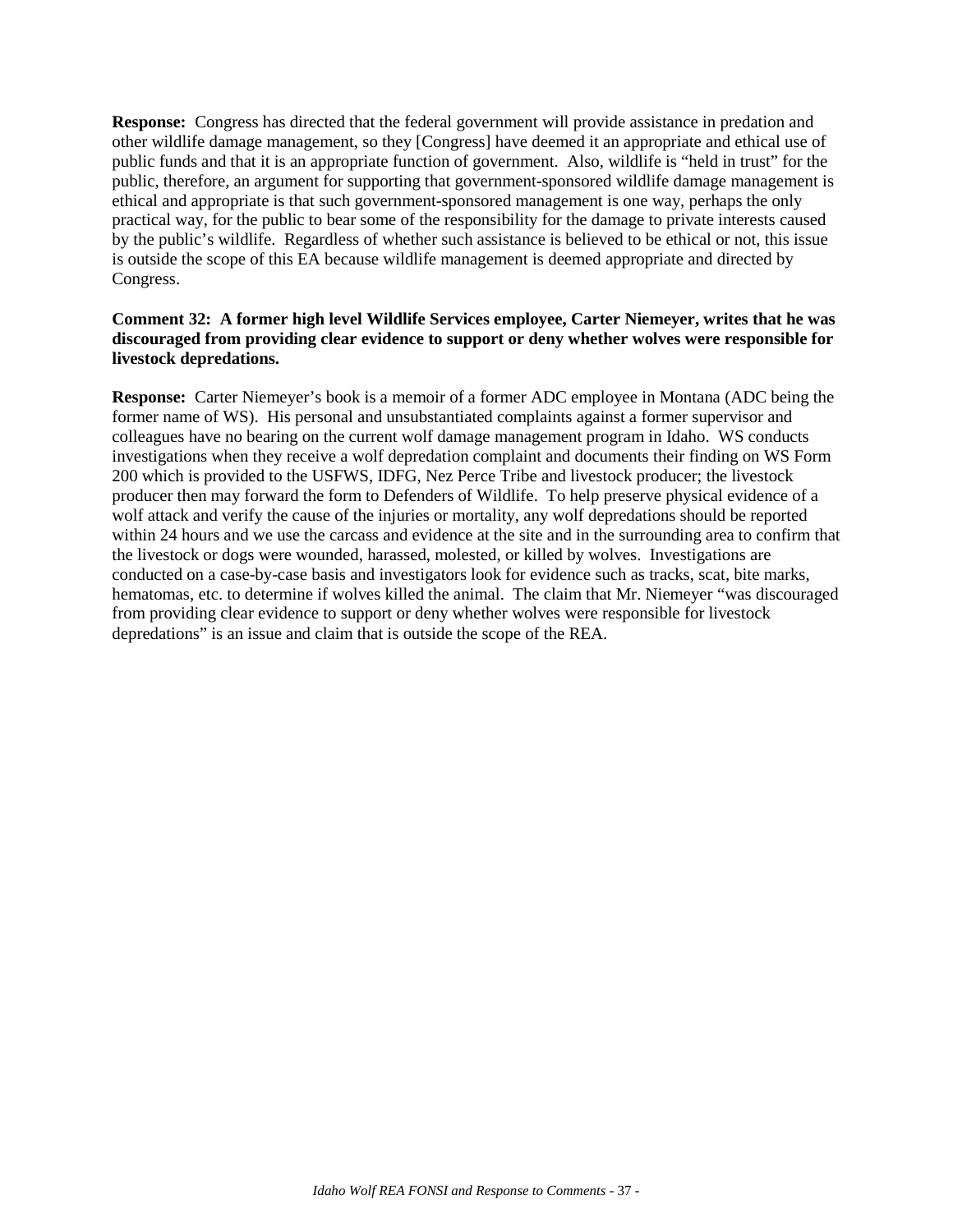#### **Literature Cited**

- Acorn, R. C. and M. J. Dorrance. 1990. Methods of investigating predation of livestock. Alberta Agriculture, Food and Rural Development, Edmonton Alberta, Canada 35pp.
- AVMA. 2007. AVMA guidelines on euthanasia (formerly report of the AVMA panel on euthanasia) June 2007. American Veterinary Medical Association, Schamburg, Illinois, USA.
- Arjo, W.M., D.H. Pletscher, and R.R. Ream. 2002. Dietary overlap between wolves and coyotes in northwestern Montana. Journal of Mammalogy 83: 754-766.
- Atwood, T. C. 2006. Wolves, coyotes, elk and mule deer: predator-prey behavioral interactions in southwestern Montana. PhD Dissertation Utah State University, Logan.
- Ballard, W. B., L. A. Ayres, P. R. Krausman, D. J. Reed, and S. G. Fancy. 1997. Ecology of wolves in relation to a migratory caribou herd in northwest Alaska. Wildlife Monographs 135.
- Ballard, W. B., L. N. Carbyn, and D. W. Smith. 2003. Wolf interactions with non-prey. (Pp. 259-271) *in* L. D. Mech and L. Boitani, eds. Wolves: behavior, ecology, and conservation. University of Chicago Press, Chicago IL.
- Baker, B. W., and E. F. Hill. 2003. Beaver: *Castor canadensis*. (Pages 288-310) *in* G. A. Feldhamer, B. C. Thompson, and J. A. Chapman, eds. Wild mammals of North America: biology, management, and conservation. John Hopkins University Press, Baltimore, Maryland, USA.
- Bangs, E. E., and J. Shivik. 2001. Managing wolf conflict with livestock in the Northwestern United States. Carnivore Damage Prevention News 3: 2-5.
- Bangs, E. E., S. H. Fritts, D. A. Harms, J. A. Fontaine, M. D. Jimenez, W. G. Brewster, and C. C.Niemeyer. 1995. Control of endangered gray wolves in Montana. (Pages 127-134) *in* L. N. Carbyn, S. H. Fritts, and D. R. Seip, eds. Ecology and conservation of wolves in a changing world. Canadian Circumpolar Institute, Occasional Publication No. 35. Edmonton, Alberta, Canada.
- Bangs, E., J. Fontaine, T. Meier, C. Niemeyer, M. Jimenez, D. Smith, C. Mack, V. Asher, L. Handegard, M. Collinge, R. Krischke, C. Sime, S. Nadeau, and D. Moody. 2004. Restoration and conflict management of the gray wolf in Montana, Idaho, and Wyoming. Transactions of the North American Wildlife and National Resources Conference 69: 89-105.
- Bangs, E., M. Jimenez, C. Niemeyer, T. Meier, V. Asher, J. Fontaine, M. Collinge, L. Handegard, R. Krischke, D. Smith, and C. Mack. 2005. Livestock guarding dogs and wolves in the Northern Rocky Mountains of the United States. Carnivore Damage Prevention News 8: 32-39.
- Bangs, E. E., M. Jimenez, C. Niemeyer, J. Fontaine, M. Collinge, R. Krischke, L. Handegard, J. Shivik, C. Sime, S. Nadeau, C. Mack, D. Smith, V. Asher, and S. Stone. 2006. Non-lethal and lethal tools to manage wolflivestock conflict in the northwestern United States. Proceedings of the Vertebrate Pest Conference 22: 7-16.
- Bangs, E., M. Jimenez, C. Niemeyer, J. Fontaine, C. Sime, S. Nadeau, and C. Mack. 2009. The art of wolf restoration in the northwestern United States: where do we go now? (Pages 95-114) *in* M. Musiano, L. Boitani, and P. Paquet, eds. A new era for wolves and people: wolf recovery, human attitudes, and policy. University of Calgary Press. Alberta, Canada.
- Bath, A. J. 1987. Attitudes of various interest groups in Wyoming toward wolf reintroduction in Yellowstone National Park. Thesis, University of Wyoming, Laramie, USA.
- Bath, A. J. 1991. Public attitudes in Wyoming, Montana, and Idaho toward wolf restoration in Yellowstone National Park. Transactions of the North American Wildlife and Natural Resources Conference 56: 91-95.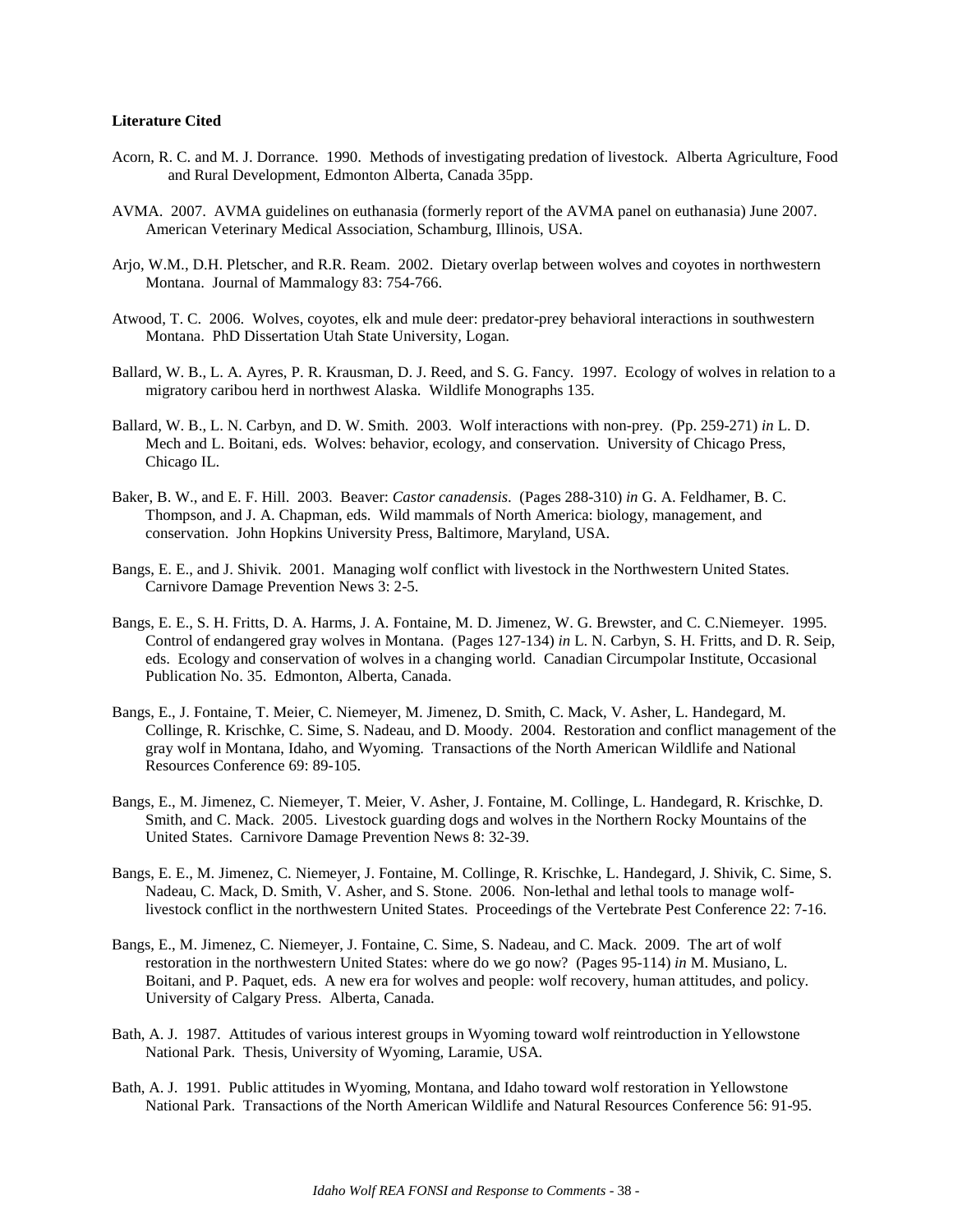- Berger, K. M., and E. M. Gese. 2007. Does interference competition with wolves limit the distribution and abundance of coyotes? Journal of Animal Ecology 76: 1075–1085.
- Berger, K. M. and M. M. Conner. 2008. Recolonizing wolves and mesopredator suppression of coyotes: impacts on pronghorn population dynamics. Ecological Applications 18: 599-612.
- Berger, K. M., E. M. Gese, and J. Berger. 2008. Indirect effects and traditional trophic cascades: a test involving wolves, coyotes, and pronghorn. Ecology 89: 818–828.
- Beschta, R. L. 2005. Reduced cottonwood recruitment following extirpation of wolves in Yellowstone's Northern Range. Ecology 86: 391-403.
- Beyer, H. 2006. Wolves, elk, and willow on Yellowstone's Northern Range. University of Alberta, Edmonton, Canada.
- Biggs, J. R. 1988. Reintroduction of the Mexican wolf into New Mexico an attitude survey. Thesis, New Mexico State University, Las Cruces, USA.
- Bjerke, T., O. A. N. Reitan, and S. R. Kellert. 1998. Attitudes toward wolves in southeastern Norway. Society and Natural Resources 11: 169-178.
- Boertje, R. D., and R. O. Stephenson. 1992. Effects of ungulate availability on wolf reproduction potential in Alaska. Canadian Journal of Zoology 70: 441-443.
- Boitani, L. 2003. Wolf conservation and recovery. (Pages 317-340) *in* L. D. Mech and L. Boitani, eds. Wolves: behavior, ecology, and conservation. The University of Chicago Press, Chicago, USA and London, England.
- Boyd, D. K., and D. H. Pletscher. 1999. Characteristics of dispersal in a colonizing wolf population in the central Rocky Mountains. Journal of Wildlife Management 63: 1094-1108.
- Brainerd, S. M., H. Andre´n, E. E. Bangs, E. Bradley, J. A. Fontaine, W. Hall, Y. Iliopulos, M. D. Jimenez, E. A. Jozwiak, O. Liberg, C. M. Mack, T. J. Meier, C. C. Niemeyer, H. C. Pedersen, H. K. Sand, R. N. Schultz, D. W. Smith, P. Wabakken, and A. P. Wydeven. 2008. The effects of breeder loss on wolves. Journal of Wildlife Management 72: 89-98.
- Breck, S. W., R. Williamson, C. Niemeyer, and J. A. Shivik. 2002. Non-lethal radio activated guard for deterring wolf predation in Idaho: summary and call for research. Proceedings of the Vertebrate Pest Conference 20: 223-226.
- Bruskotter, J. T., E. Toman, S. A. Enzler, and R. H. Schmidt. 2010. Are gray wolves endangered in the Northern Rocky Mountains? A Role for Social Science in Listing Determinations. BioScience: 941-948.
- Carbyn, L. N. 1983. Wolf predation on elk in Riding Mountain National Park, Manitoba. Journal of Wildlife Management 47: 963-976.
- Carroll, C., M. K. Phillips, C. A. Lopez-Gonzalez, and N. H. Schumaker. 2006. Defining recovery goals and strategies for endangered species: the wolf as a case study. BioScience 56: 25-37.
- Cegelski C. C., L. P. Waits, and N. J. Anderson. 2003. Assessing population structure and gene flow in Montana wolverines (*Gulo gulo*) using assignment-based approaches. Molecular Ecology 12: 2907-2918.
- CEQ. 1981. Forty most asked questions concerning CEQ's NEPA regulations. (40 CFR 1500-1508) Federal Register 46: 18026-18038.
- Collinge, M. 2008. Relative risks of predation on livestock posed by individual wolves, black bears, mountain lions and coyotes in Idaho. Proceedings of the Vertebrate Pest Conference 23: 129-133.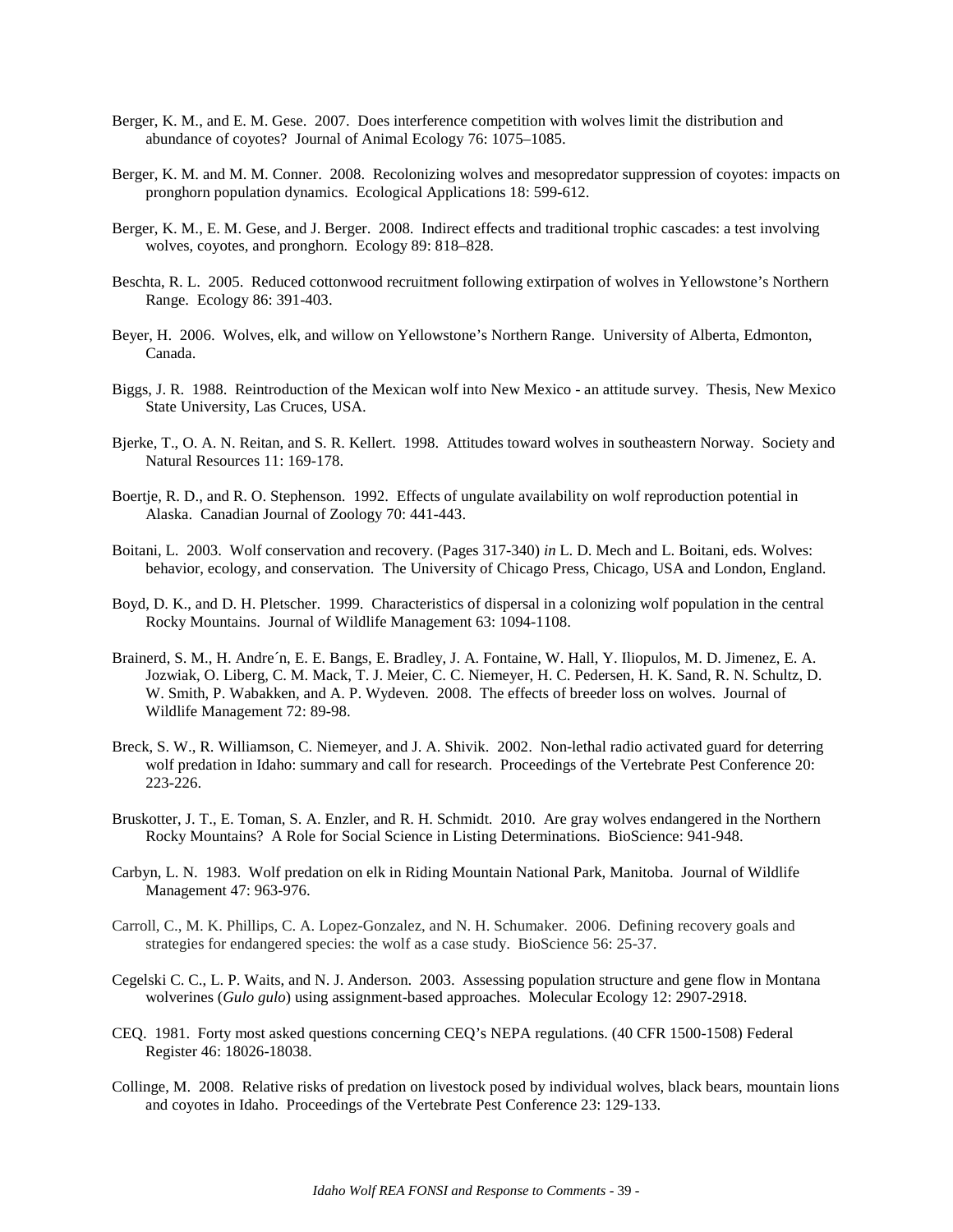- Connolly, G. E. 1995. The effects of control on coyote populations: another look. (Pages 23-29) *in* D. Rollings, C. Richardson, T. Blankenship, K. Canon, and S. Henke, eds. Coyotes in the Southwest: a compendium of our knowledge. Texas Parks and Wildlife Department, Austin, USA.
- Crabtree, R. L, and J. W. Sheldon. 1999a. Coyotes and canid coexistence in Yellowstone. (Pages 127-163) *in* T. W. Clark, A. P. Culee, S. C. Minta, and P. M. Karieva, eds. Carnivores in ecosystems, the Yellowstone experience. Yale University Press, New Haven, Connecticut, USA.
- Crabtree, R. L, and J. W. Sheldon. 1999b. The ecological role of coyotes on Yellowstone's Northern Range. Yellowstone Science 7:15-23.
- Creel, S., and J. A. Winnie. 2005. Responses of elk herd size to fine-scale spatial and temporal variation in the risk of predation by wolves. Animal Behavior 69: 1181-1189.
- Creel, S., and J. J. Rotella. 2010. Meta-analysis of relationships between human offtake, total mortality and population dynamics of gray wolves (*Canis lupus*). PLoS ONE 5(9): e12918. doi:10.1371/journal.pone.0012918.
- Crooks, K.R., and M. E. Soulé. 1999. Mesopredator release and avifaunal extinctions in a fragmented system. Nature 400: 563-566.
- Darrow, P. A. 2006. Habituation and variable captive coyote response to behavior contingent stimuli. M. S. Thesis, Utah State University, Logan, Utah, USA.
- Decker, D. J., and G. R. Goff. 1987. Valuing wildlife: economic and social perspectives. Westview Press. Boulder, USA.
- Decker, D. J., and L. C. Chase. 1997. Human dimension of living with wildlife a management challenge for the 21st century. Wildlife Society Bulletin 25: 788-795.
- Duda, M. D., S. J. Bissell, and K. C. Young. 1998. Wildlife and the American mind. Public opinion on and attitudes toward fish and wildlife management. Responsive Management National Office.
- Eccleston, C. 1995. Determining when an analysis contains sufficient detail to provide adequate NEPA coverage. Federal Facilities Environmental Journal 6: 37-50.
- Enck J. W., and T. L. Brown. 2002. New Yorkers' attitudes toward restoring wolves to the Adirondack Park. Wildlife Society Bulletin 30: 16-28.
- Ericsson, G., and T. A. Heberlein. 2003. Attitudes of hunters, locals, and the general public in Sweden now that the wolves are back. Biological Conservation 111: 149–159.
- Forbes, S., and D. Boyd. 1997. Genetic structure and migration in native and reintroduced Rocky Mountain wolf populations. Conservation Biology 11: 1226-1234.
- Fortin, D., H. L. Beyer, M. S. Boyce, D. W. Smith, T. Duchesne, and J. S. Mao. 2005. Wolves influence elk movements: behavior shapes a trophic cascade in Yellowstone National Park. Ecology 86: 1320-1330.
- Fritts, S. H. 1982. Wolf depredation on livestock in Minnesota. U.S. Fish and Wildl. Serv. Resour. Publ. 145. Washington, D.C. 11 pp.
- Fritts, S. H. 1993. Controlling wolves in the Greater Yellowstone Area. (Pages 173-233) *in* R. S. Cook, ed. Ecological issues on introducing wolves into Yellowstone National Park. Sci. Mono. NPS/NRYELL/NRSM-93/22. USDI, National Park Service, Denver, Colorado.
- Fritts, S. H., and W. J. Paul. 1989. Interactions of wolves and dogs in Minnesota. Wildlife Society Bulletin 17: 121-123.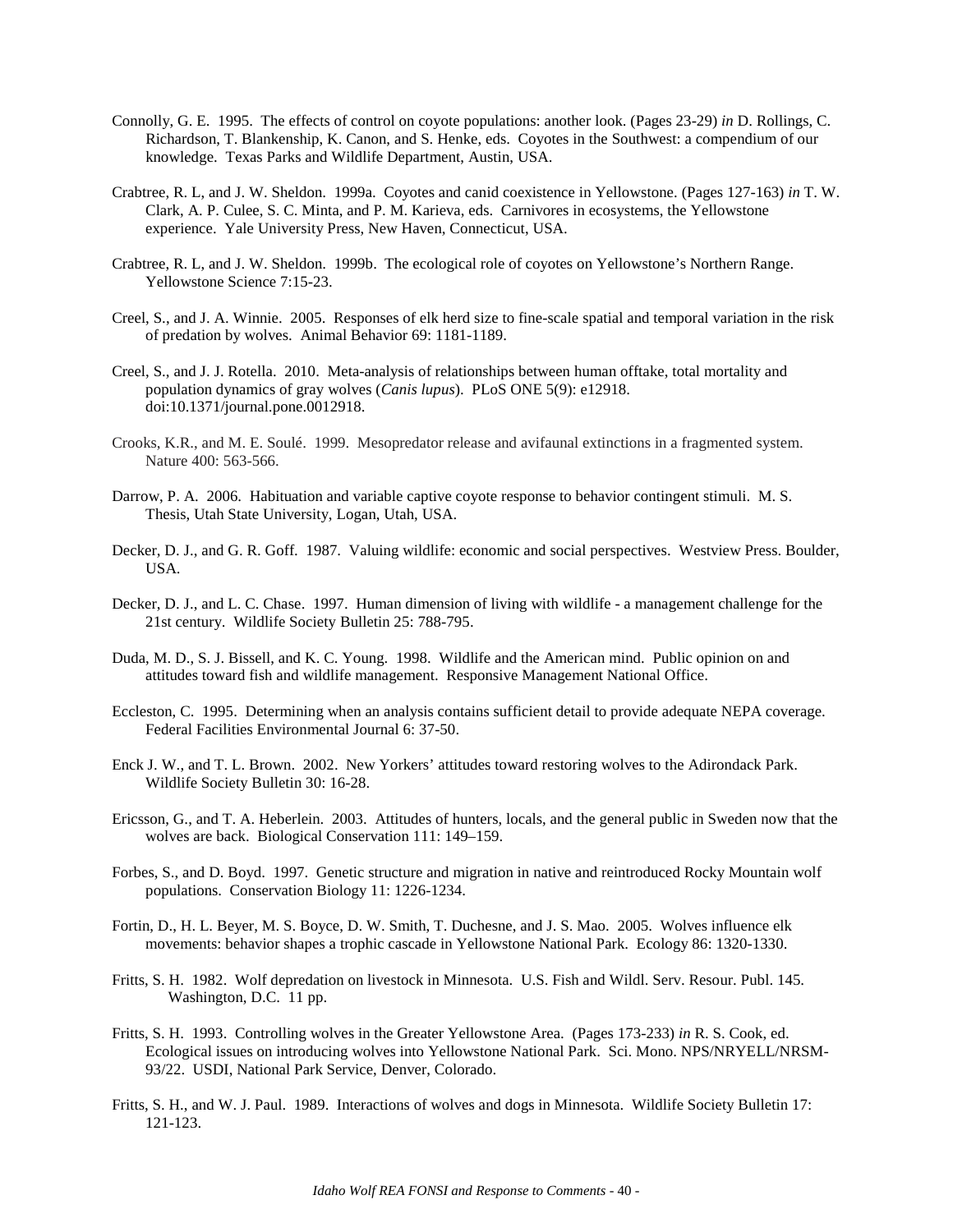- Fritts, S. H., and L. N. Carbyn. 1995. Population viability, nature reserves, and the outlook for gray wolf conservation in North America. Restoration Ecology 3: 26-38.
- Fritts. S. H., W. J. Paul, and L. D. Mech. 1984. Movements of translocated wolves in Minnesota. Journal of Wildlife Management 48: 709-721.
- Fritts, S. H., W. J. Paul, and L. D. Mech. 1985. Can relocated wolves survive? Wildlife Society Bulletin 13: 459- 463.
- Fritts, S. H., W. J. Paul, L. D. Mech, and D. P. Scott. 1992. Trends and management of wolf livestock conflicts in Minnesota. Resource Publication 181. United States Fish and Wildlife Service, Washington D.C., USA.
- Fritts, S. H., R. O. Stephenson, R. D. Hayes, and L. Boitani. 2003. Wolves and humans. (Pages 289-316) *in* L. D. Mech and L. Boitani, eds. Wolves: behavior, ecology, and conservation*.* The University of Chicago Press, Chicago, USA and London, England.
- Fuller, T. K., L. D. Mech, and J. F. Cochrane. 2003. Wolf population dynamics. (Pages 161-191) *in* L. D. Mech and L. Boitani, eds. Wolves: behavior, ecology, and conservation. University of Chicago Press, Chicago, USA.
- Gasaway, W. C., R. O. Stephenson, J. L. David, P. K. Sheperd, and O. E. Burris. 1983. Interrelationships of wolves, prey, and man in interior Alaska. Wildlife Monographs 84.
- Gauthier, D. A., and J. B. Theberge. 1987. Wolf predation. (Pp. 120-127) *in* M. Novak, J. A. Baker, M. E. Obbard, and B. Mallach, eds. Wild furbearer management and conservation in North America. Ont. Minist. Nat. Resour., Toronto.
- Geist, V. 2006. [When do wolves become dangerous to humans?](http://westinstenv.org/wp-content/Geist_when-do-wolves-become-dangerous-to-humans.pdf) The University of Calgary, Calgary, Alberta, Canada.
- Gese, E. M. and S. Grothe. 1995. Analysis of coyote predation on deer and elk during winter in Yellowstone National Park, Wyoming. American Midland Naturalist 133: 36-43.
- Gosling, S.D. 1998. Personality dimensions in spotted hyenas (*Crocuta crocuta*). Journal of Comparative Psychology 112:107-108.
- Gude, J. A., B. Garrott, J. J. Borkowski, and F. King. 2006. Prey risk allocation in a grazing ecosystem. Ecological Applications 16: 285-298.
- Hansen, A., L. Baril, R. Renkin, T. McvEneaney, and D. W. Smith. 2005. Report to the Yellowstone centre for resources. Yellowstone National Park, Wyoming, USA.
- Hebblewhite, M., and D. W. Smith. 2005. Wolf community ecology: ecosystem effects of recovering wolves in Banff and Yellowstone National Parks. (Pages 69-120) *in* M. Musiani, L. Boitaini, and P. C. Paguet, eds. The world of wolves: new perspectives on ecology, behavior, and policy. University of Calgary Press, Calgary, Alberta, Canada.
- Hebblewhite, M., M. Musiani, and L. S. Mills. 2010. Restoration of genetic connectivity among Northern Rockies wolf populations. Molecular Ecology 19: 4383-4385.
- Hook, R. A., and W. L. Robinson. 1982. Attitudes of Michigan citizens toward predators. (Pages 382–394) *in* F. A. Harrington and P. C. Paquet, eds. Wolves of the world. Noyes Publishing, Park Ridge, New Jersey, USA.
- Houston, M. J., J. T. Bruskotter, and D. P. Fan. 2010. Attitudes toward wolves in the United States and Canada: a content analysis of the print news media, 1999-2008. Human Dimensions of Wildlife 15:389-403.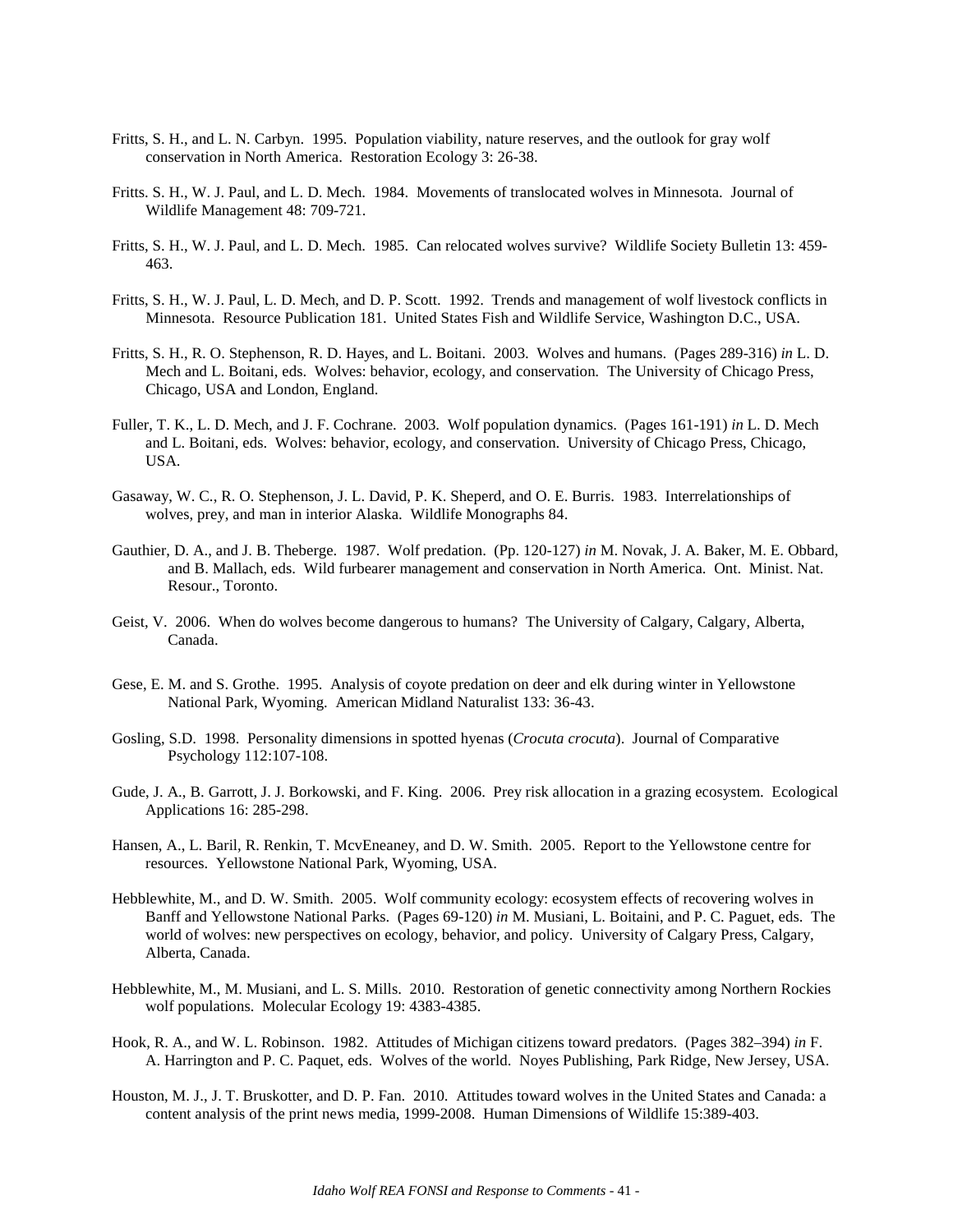- IDFG. 1999. Elk management plan. Idaho Department of Fish and Game, Boise, ID.
- IDFG. 2005. The compass: Idaho department of fish and game strategic plan. Idaho Department of Fish and Game, Boise, USA. <http://fishandgame.idaho.gov>
- IDFG. 2008. Idaho Wolf Population Management Plan 2008-2012. Idaho Department of Fish and Game, Boise, USA.<http://fishandgame.idaho.gov/cms/wildlife/wolves/manage/PopManagePlan.pdf>
- IDFG. 2010a. Idaho wolf management progress report, February, 2010. Idaho Department of Fish and Game, Boise, USA.<http://fishandgame.idaho.gov/cms/wildlife/wolves/wklyReport/2010/jan.pdf>
- IDFG. 2010b. Idaho Rule 10(j) Proposal, Lolo Zone. September 24, 2010.
- IDFG. 2010c. Idaho Fish and Game Commission suspends wolf species management plan [press release]. [<http://fishandgame.idaho.gov/apps/releases/view.cfm?NewsID=5692>](http://fishandgame.idaho.gov/apps/releases/view.cfm?NewsID=5692) (Accessed February 11, 2010).
- IDFG and ISADCB. 2006. Memorandum of understanding between Idaho Department of Fish and Game and Idaho State Animal Damage Control Board. Idaho Department of Fish and Game, Boise, USA.
- ILWOC (Idaho Legislative Wolf Oversight Committee). 2002. Idaho wolf conservation and management plan. Idaho State Capitol Building, Boise, USA. [http://fishandgame.idaho.gov/cms/wildlife/wolves/manage/wolf\\_plan.pdf](http://fishandgame.idaho.gov/cms/wildlife/wolves/manage/wolf_plan.pdf)
- Jedrzejewski W., W. Branicki, C.Veit, I. Međugorac, M. Pilot, A. N. Bunevich, B. Jedrzejewska, K. Schmidt, J. Theuerkauf, H. Okarma, R. Gula, L. Szymura, and M. Froter. 2005. Genetic diversity and relatedness within packs in an intensely hunted population of wolves *Canis lupus*. Acta Theriologica 50: 3-22.
- Julien, T. J., S. M. Vantassel, S. R. Groepper, and S. E. Hyngstrom. 2010. Euthanasia methods in field settings for wildlife damage management. Human-Wildlife Interactions 42: 158-164.
- Kauffman, M. J., J. F. Brodie, and E. S. Jules. 2010. Are wolves saving Yellowstone's aspen? A landscape-level test of a behaviorally mediated trophic cascade. Ecology 91: 2742–2755.
- Keith, L. B. 1983. Population dynamics of wolves. (Pages 66-77) *in* L. N. Carbyn, ed. Wolves in Canada and Alaska: their status, biology, and management. Canadian Wildlife Service Report Series 45, Ottawa, Canada.
- Kellert, S. R. 1985. Public perceptions of predators, particularly the wolf and coyote. Biological Conservation 31: 167-189.
- Kellert, S. R. 1999. The public and the wolf in Minnesota. A report to the International Wolf Center, Minneapolis. [http://www.wolf.org/wolves/learn/intermed/inter\\_human/survey\\_shows.asp](http://www.wolf.org/wolves/learn/intermed/inter_human/survey_shows.asp)
- Kellert, S. R. 2000. The public and the wolf in Minnesota, 1999: a report for the International Wolf Center. International Wolf Center [\(www.wolf.org/wolves/learn/intermed/inter\\_human/attitudes.asp\)](http://www.wolf.org/wolves/learn/intermed/inter_human/attitudes.asp). ·
- Kortello, D., E. Hurd, and L. Murray. 2007. Interactions between cougars (*Puma concolor*) and gray wolves (*Canis lupus*) in Banff National Park, Alberta. Ecoscience 14: 214-222.
- Korytin, S. A. 1997. Sex and age structure of people attacked by wolves in different seasons. Proceedings of the scientific conference [Issues of applied ecology, game management and fur farming], 27–28 May 1997, Kirov p-143-146.
- Lance, N. J. 2009. Application of electrified fladry to decrease risk of livestock depredation by wolves (Canis lupus). M. Sc. Thesis. Utah State University, Logan, UT.
- Lance, N. J., S. W. Breck, C. Sime, P. Callahan, and J. A. Shivik. 2010. Biological, technical, and social aspects of applying electrified fladry for livestock protection from wolves (*Canis lupus*). Wildlife Research 37: 708-714.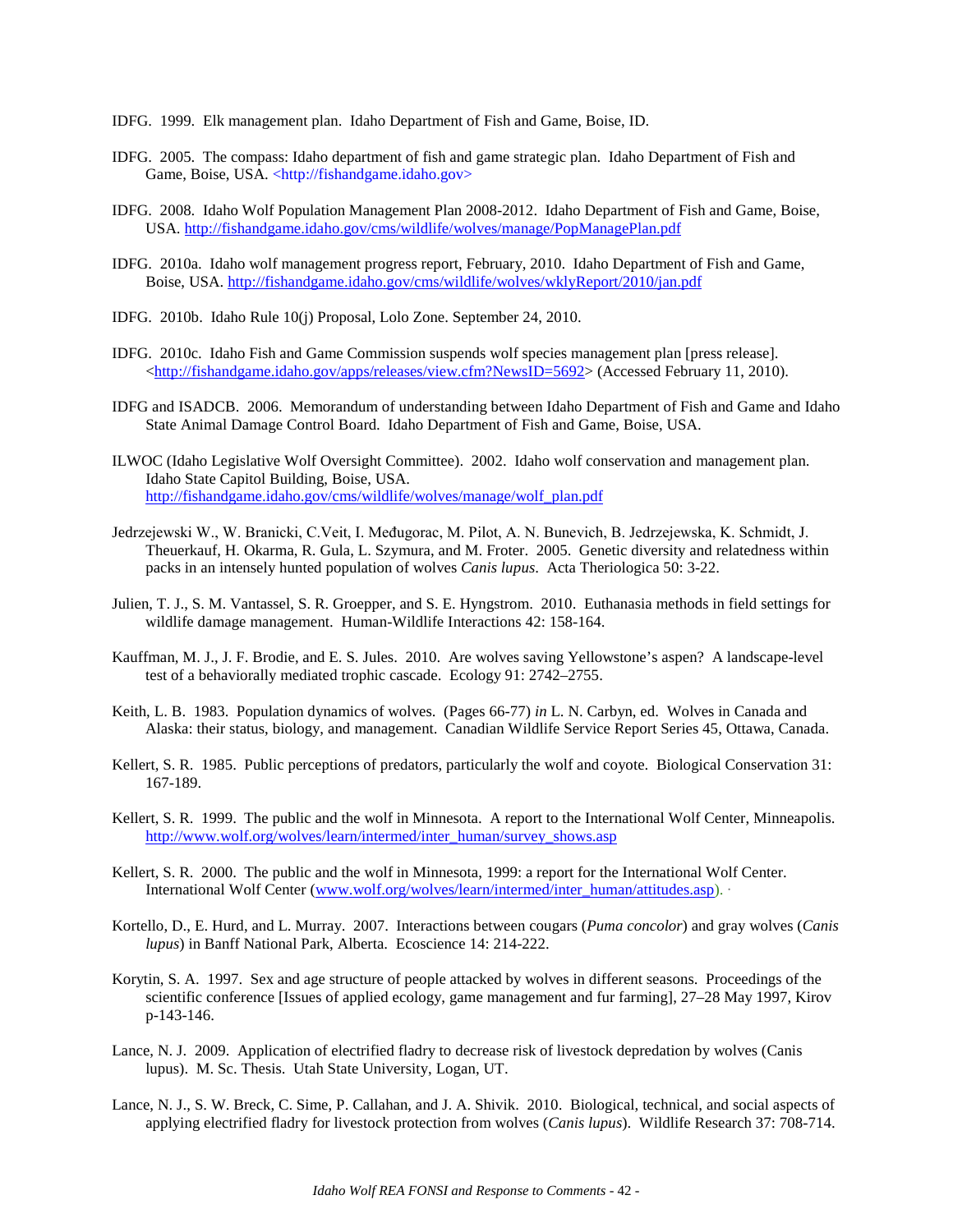- Linnell, J. D. C., R. Anderson, Z. Andersone, L. Balciauskas, J. C. Blanco, L. Boitani, S. Brainerd, U. Breitenmoser, I. Kojloa, O. Liberg, J. Loe, H. Okarma, H. C. Pedersen, C. Promberger, H. Sand, E. J. Valdmann, and P. Wabakken. 2002. The fear of wolves: a review of wolf attacks on humans. NINA (Norsk Institute for Naturforskning) Oppdragsmelding 731: 1-65.
- Linnel, J. D. C., E. J. Solberg, S. Brainerd, O. Liberg, H. Sand, P. Wabakken, I. Kojola. 2003. Is the fear of wolves justified? A Fennoscandian perspective. Acta Zoologica Lituanica 13: 27-33.
- Lohr, C., W. B. Ballard, and A. Bath. 1996. Attitudes toward gray wolf reintroduction to New Brunswick. Wildlife Society Bulletin 24: 414-420.
- Mack, C., J. Rachael, J. Holyan, J. Husseman, M. Lucid, and B. Thomas. 2010. Wolf conservation and management in Idaho: progress report 2009. Nez Perce Tribe Wolf Recovery Project, P.O. Box 365, Lapwai, Idaho; Idaho Department of Fish and Game, Boise, Idaho, USA.
- Mao, J. S., M. S. Boyce, D. W. Smith, F. J. Singer, D. J. Vales, J. M. Vore, and E. H. Merrill. 2005. Habitat selection by elk before and after wolf reintroduction in Yellowstone National Park. Journal of Wildlife Management 69: 1691-1707.
- McNaught, D. A. 1987. Wolves in Yellowstone? Park visitors respond. Wildlife Society Bulletin 15:518–521.
- Mech, L. D. 1970. The wolf: the ecology and behavior of an endangered species. University of Minnesota Press, Minneapolis, USA.
- Mech, L. D. 1995. The challenge and opportunity of recovering wolf populations. Conservation Biology 9: 270- 278.
- Mech, L. D. 1996. A new era for carnivore conservation. Wildlife Society Bulletin 24: 397–401.
- Mech, L. D., and L. Boitani. 2003. Wolf social ecology. (Pages 1-34) in L. D. Mech and L. Boitani, eds. Wolves: behavior, ecology and conservation. University of Chicago Press, Chicago, Illinois, USA.
- Mech, L. D., S. H. Fritts, and M. E. Nelson. 1996. Wolf management in the 21st century: from public input to sterilization. Journal of Wildlife Research 1: 195-198. [http://www.npwrc.usgs.gov/resource/mammals/wolfman/index.htm \(Version 02MAR2000\).](http://www.npwrc.usgs.gov/resource/mammals/wolfman/index.htm%20(Version%2002MAR2000).)
- Montana Wolf Management Advisory Council. 2003. Montana gray wolf conservation and management plan. Final environmental impact statement, C. Sime, ed. Montana Fish, Wildlife and Parks, Helena, USA.
- Murphy, K. M. 1998. The ecology of the cougar (*Puma concolor*) in the northern Yellowstone ecosystem: interactions with prey, bears, and humans. Dissertation, University of Idaho, Moscow, USA.
- Murray, D. L., D. W. Smith, E. E. Bangs, C. Mack, J. K. Oakleaf, J. Fontaine, D. Boyd, M. Jiminez, C. Niemeyer, T. J. Meier, D. Stahler, J. Holyan, and V. J. Asher. 2010. Death from anthropogenic causes is partially compensatory in recovering wolf populations. Biological Conservation 143: 2514-2524.
- Musiani, M., C. Mamo, L. Boitani, C. Callaghan, C. C. Gates, L. Mattei, E. Visalberghi, S. W. Breck, and G. Volpi. 2003. Wolf depredation trends and the use of fladry barriers to protect livestock in western North America. Conservation Biology 17: 1538–1547.
- Musiani M, J. A. Leonard, H. D. Cluff, C. C. Gates, S. Mariani, P. C. Paquet, C. Vilas, and R. K. Wayne. 2007. Differentiation of tundra/taiga and boreal coniferous forest wolves: genetics, coat color and association with migratory caribou.Molecular Ecology 16: 4149-4170.
- Nadeau, M. S., C. Mack, J. Holyan, J. Husseman, M. Lucid, P. Frame, and B. Thomas. 2007. Wolf conservation and management in Idaho; progress report 2006. Idaho Department of Fish and Game, Boise, USA.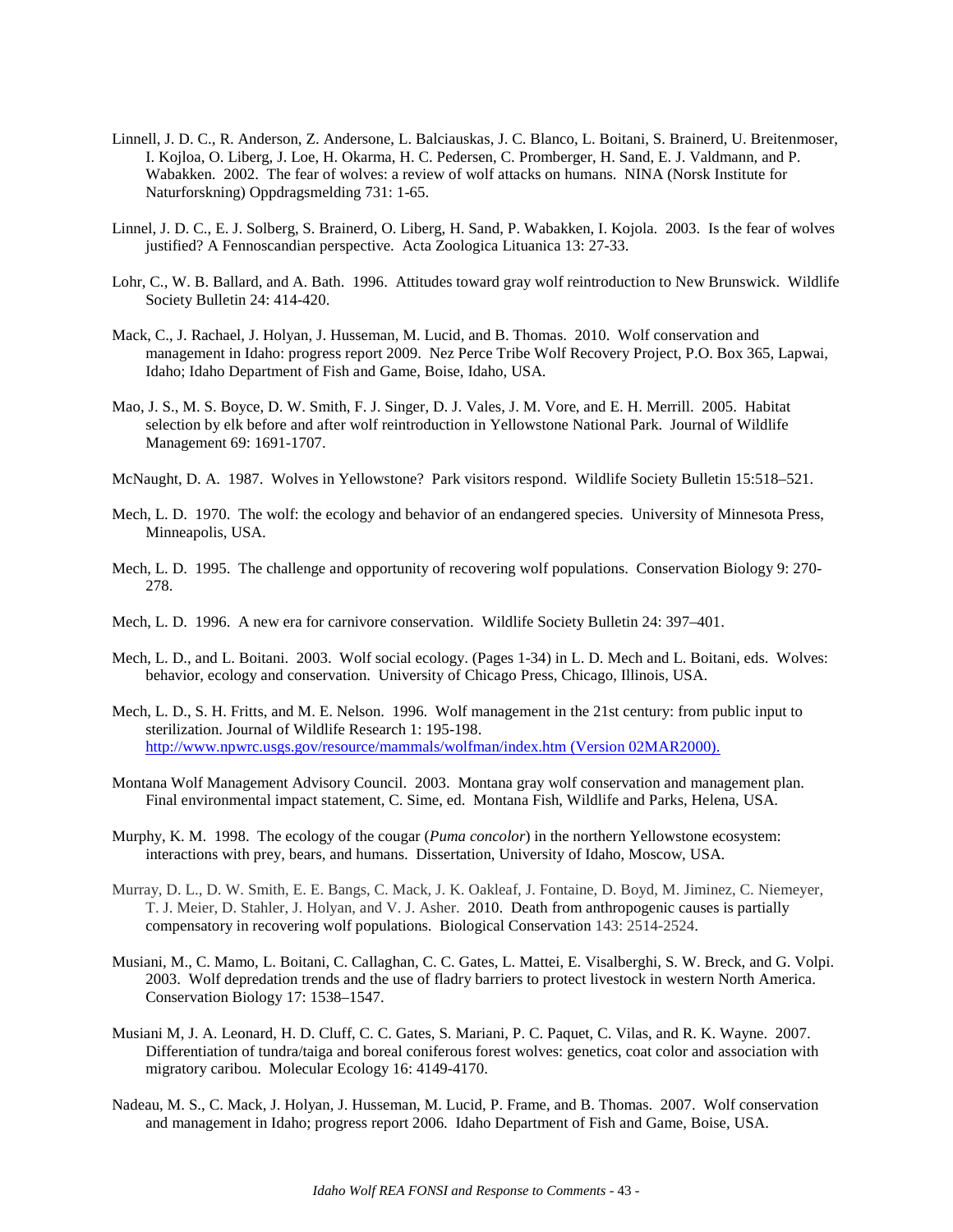- Nadeau, M. S., C. Mack, J. Holyan, J. Husseman, M. Lucid, and B. Thomas. 2008. Wolf conservation and management in Idaho; progress report 2007. Idaho Department of Fish and Game, Boise, USA.
- Nadeau, M. S., C. Mack, J. Holyan, J. Husseman, M. Lucid, D. Spicer, and B. Thomas. 2009. Wolf conservation and management in Idaho: progress report 2008. Idaho Department of Fish and Game, Boise, USA. <http://fishandgame.idaho.gov/cms/wildlife/wolves/manage/08report/08report.pdf>
- Naughton-Treves, L., R. Grossberg, and A. Treves. 2003. Paying for tolerance: Rural citizens' attitudes toward wolf depredation and compensation. Conservation Biology 17:1500-1511.
- Naughton, L., A. Treves, R. Gossberg, and D. Wilcove. 2005. Public opinion survey: wolf management in Wisconsin.<http://www.geography.wisc.edu/livingwithwolves/> public reports.htm
- Oakleaf, J. K., D. L. Murray, J. R. Oakleaf, E. E. Bangs, C. M. Mack, D. W. Smith, J. A. Fontaine, M. D. Jimenez, T. J. Meier, and C. C. Niemeyer. 2006. Habitat selection by recolonizing wolves in the Northern Rocky Mountains of the United States. Journal of Wildlife Management 70: 554-565.
- Paquet, P.C. 1992. Prey use strategies of sympatric wolves and coyotes in Riding Mountain National Park, Manitoba. Journal of Mammalogy 73: 337-343.
- Pate, J., M. J. Manfredo, A. D. Bright, and G. Tischbein. 1996. Coloradans' attitudes toward reintroducing the gray wolf into Colorado. Wildlife Society Bulletin 24: 421-428.
- Peterson, R.O., J. D. Woolington, and T. N. Bailey. 1984. Wolves of the Kenai Peninsula, Alaska. Wildlife Monographs 88.
- Pitt, W. C., F. F. Knowlton, and P. W. Box. 2001. A new approach to understanding canid populations using an individual-based computer model: preliminary results. Endangered Species Update 18:4.
- Pletscher, D. H., R. R. Ream, R. Demarchi, W. G. Brewster, and E. E. Bangs. 1991. Managing wolf and ungulate populations in an international ecosystem. Transactions of the North American Wildlife and Natural Resources Conference 56: 539-549.
- Reiter, D. K., A. D. Dayton, F. R. Henderson, R. L. Meduna, and C. W. Spaeth. 1999. Public attitudes towards wildlife damage management and policy. Wildlife Society Bulletin 27:746-758.
- Ripple, W. J., and P. L. Beschta. 2004. Wolves, elk, willows and trophic cascade in the upper Gallatin Range of southwestern Montana, USA. Forest Ecology and Management 200: 161-181.
- Ripple W. J., and R. L. Beschta. 2006. Linking wolves to willows via risk sensitive foraging by ungulates in the northern Yellowstone ecosystem. Forest Ecology and Management 230: 96-106.
- Ripple, W. J., and R. L. Beschta. 2007. Restoring Yellowstone's aspen with wolves. Biological Conservation 138: 514-519.
- Rogers, C. M., and M. J. Caro. 1998. Song sparrows, top carnivores and nest predation: a test of the mesopredator release hypothesis. Oecologia 116: 227-233.
- Rogers, T., B. Bedrosian, D. Craighead, H. Quigley, and K. Foresman. 2009. Lead ingestion by scavenging mammalian carnivores in the Yellowstone ecosystem. Extended abstract *in* R.T. Watson, M. Fuller, M. Pokras, and W.G. Hunt (eds.). Ingestion of Lead from Spent Ammunition: Implications for Wildlife and Humans. The Peregrine Fund, Boise, Idaho, USA. DOI 10.4080/ilsa.2009.0121
- Roy, M. S., E. Gefen, D. Smith, E. A. Ostrander, and R. K. Wayne. 1994. Patterns of differentiation and hybridization in North American wolflike canids, revealed by analysis of microsatellite loci. Molecular Biology and Evolution 11: 553-570.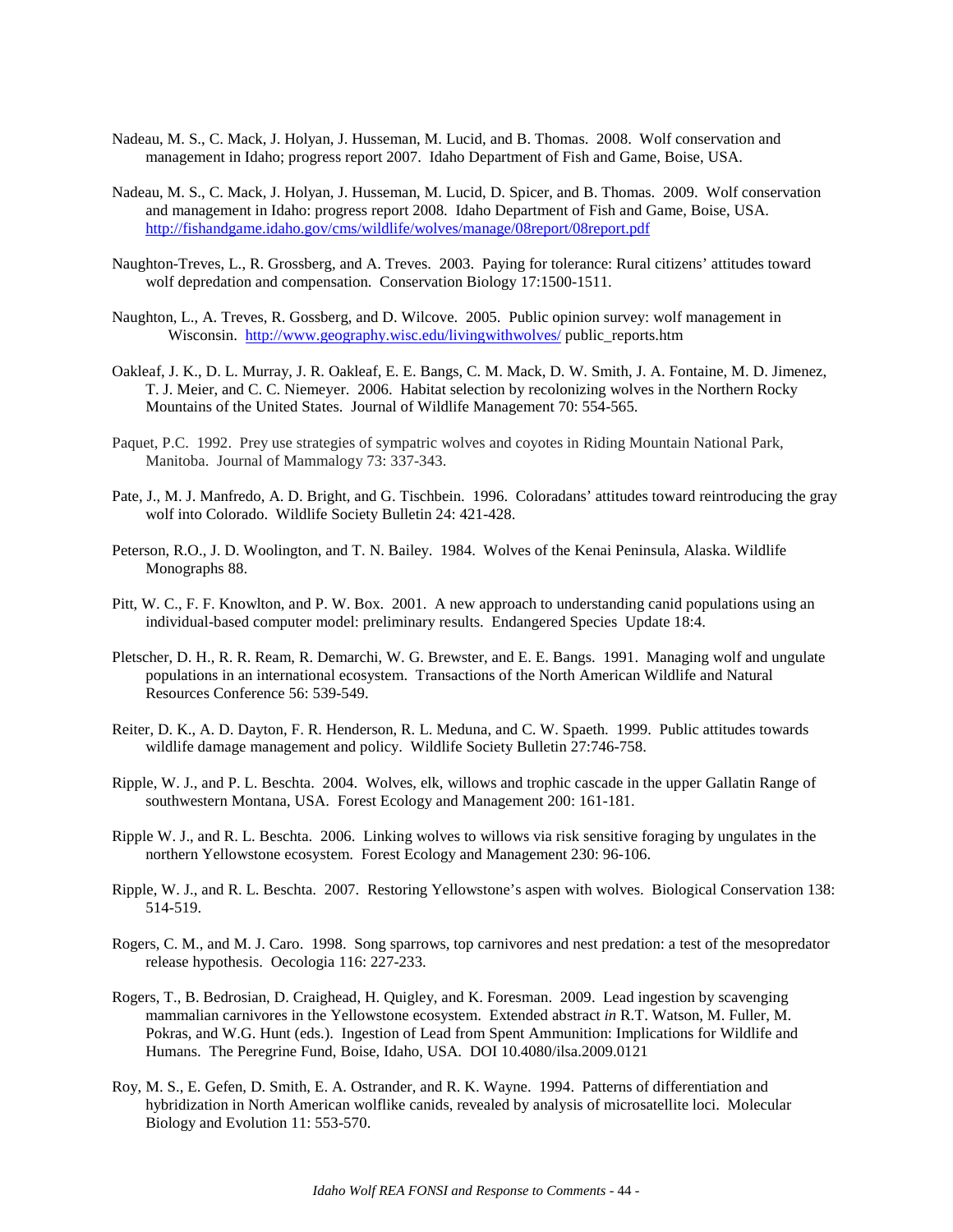Ruth, T. K. 2004. Ghost of the Rockies: the Yellowstone cougar project. Yellowstone Science 12: 13-24.

- Shivik, J. A. 2001. The other tools for wolf management. WOLF! Magazine 2: 3-7.
- Shivik, J. A. 2004. Nonlethal alternatives for predation management. Sheep and Goat Research Journal 19: 64-71.
- Shivik, J. A. 2006. Tools for the edge: what's new for conserving carnivores. Bioscience 53:253-259.
- Shivik, J. A., and D. J. Martin. 2001. Aversive and disruptive stimulus applications for managing predation. Proceedings of the Wildlife Damage Management Conference 9: 111-119.
- Shivik, J. A., V. Asher, L. Bradley, K. Kunkel, M. Phillips, S. W. Breck, and E. E. Bangs. 2002a. Electronic aversive conditioning for managing wolf depredation. Proceedings of the Vertebrate Pest Conference 20: 227- 231.
- Shivik, J. A., A. Treves, and P. Callahan. 2003. Nonlethal techniques for managing predation: primary and secondary repellents. Conservation Biology 17: 1531-1538.
- Shivik, J. A., V. Asher, L. Bradley, K. Kunkel, M. Phillips, S. W. Breck, and E. Bangs. 2002b. Electronic aversive conditioning for managing wolf predation. Proceedings of the Vertebrate Pest Conference 20: 227-231.
- Sime, C. A., V. Asher, L. Bradley, K. Laudon, M. Ross, J. Trapp, M. Atkinson, L. Handegard, and J. Steuber. 2007. Montana gray wolf conservation and management 2006 annual report. Montana Fish, Wildlife and Parks, Helena, USA.
- Slate, D. A., R. Owens, G. Connely, and G. Simmons. 1992. Decision making for wildlife damage management. Transactions of the North American Wildlife and Natural Resource Conference 57: 51-62.
- Slovic, P. 1987. Perception of risk. Science, New Series, 236 (4799): 280-285.
- Smith, D. W., R. O. Peterson, and D. Houston. 2003. Yellowstone after wolves. BioScience 53: 330-340.
- Smith, D., D. Stahler, E. Albers, R. McIntyre, M. Metz, K. Cassidy, J. Irving, R. Raymond, H. Zaranek, C. Anton, and N. Bowersock. 2010a. Yellowstone Wolf Project Annual Report 2009. Yellowstone National Park, WY.
- Smith, D. W., E. E. Bangs, J. K. Oakleaf, C. Mack, J. Fontaine, D. Boyd, M. Jimenez, D. H. Pletscher, C. C. Niemeyer, T. J. Meier, D. R. Stahler, J. Holyan, V. J. Asher, and D. L. Murray. 2010b. Survival of colonizing wolves in the Northern Rocky Mountains of the United States, 1982-2004. Journal of Wildlife Management 74: 620-634.
- Soule´, M. E., D. T. Bolger, A. C. Alberts, J. Wrights, M. Sorice, and S. Hill. 1988. Reconstructed dynamics of rapid extinctions of chaparral-requiring birds in urban habitat islands. Conservation Biology 2:75-92.
- Treves, A., and K.U. Karanth. 2003. Human-carnivore conflict and perspectives on carnivore management worldwide. Conservation Biology 17:1491-1499.
- Tucker, P., and D.H. Pletscher. 1989. Attitudes of hunters and residents toward wolves in northwestern Montana. Wildlife Society Bulletin 17:509-514.
- USDA. 1994. Animal damage control program, final environmental impact statement. United States Department of Agriculture, Animal and Plant Health Inspection Service, Animal Damage Control [Wildlife Services], Operational Support Staff, Riverdale, Maryland, USA.
- USDA. 1996. Environmental assessment: predator damage management in northern and central Idaho. United States Department of Agriculture, Animal and Plant Health Inspection Service, Wildlife Services, Boise, Idaho, USA.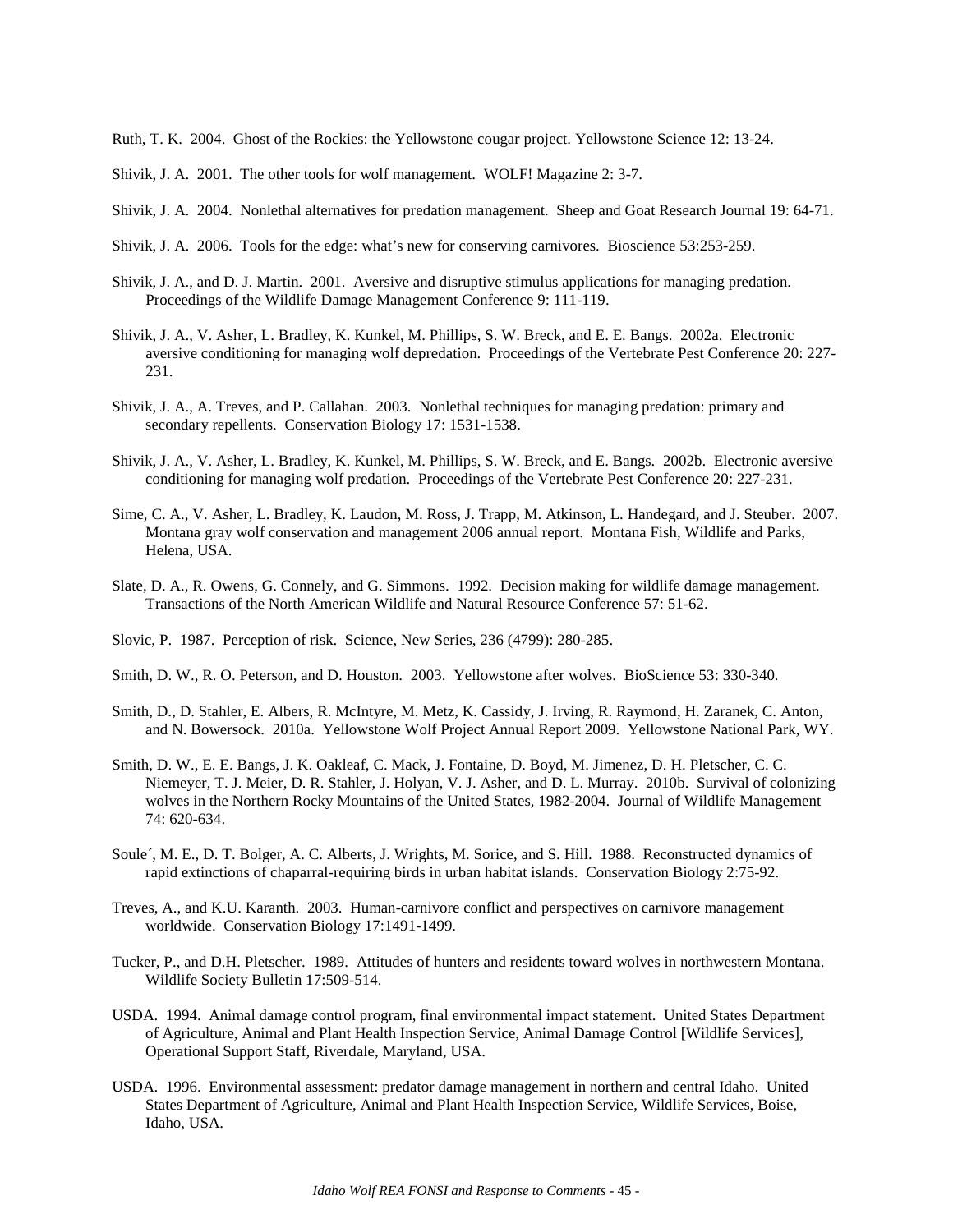- USDA. 2002. Environmental assessment: predator damage management in southern Idaho. United States Department of Agriculture, Animal and Plant Health Inspection Service, Wildlife Services, Boise, Idaho, USA.
- USDA. 2010. Idaho Wildlife Services wolf activity report fiscal year 2009. United States Department of Agriculture, Animal and Plant Health Inspection Service, Wildlife Services, Boise, Idaho, USA.
- USDI. 1996. Letter from the USFWS to Mark Collinge regarding consultation on predator control activities in northern Idaho (140.0000, 1-4-96-I-103). Letter dated August 14, 1996. United States Department of the Interior, Unites States Fish and Wildlife Service, Boise, Idaho, USA.
- USDI. 2002. Letter from the USFWS to Mark Collinge regarding Section 7 consultation for the Idaho WS' predator damage management activities in 34 southern Idaho counties File # 140.0000 FWS # 1-4-02-F-0058. Letter dated March 28, 2002. United States Department of the Interior, United States Fish and Wildlife Service, Boise, Idaho, USA.
- USFWS. 1980. Northern Rocky Mountain wolf recovery plan. U.S. Fish and Wildlife Service, Denver, Colorado, USA.
- USFWS. 1987. Northern Rocky Mountain wolf recovery plan. U.S. Fish and Wildlife Service, Region 6, Denver, Colorado, USA.
- USFWS. 1988. Interim Wolf Control Plan: Northern Rocky Mountains of Montana and Wyoming. Denver, CO. 29pp.
- USFWS. 1990. Amendment to the Northern Rocky Mountain wolf control plan to include Idaho and eastern Washington. Denver, CO.
- USFWS. 1994. The reintroduction of gray wolves to Yellowstone National Park and central Idaho: final environmental impact statement. U.S. Fish and Wildlife Service, Denver, Colorado, USA.
- USFWS. 1999. Interim wolf control plan for northwestern Montana and the panhandle of northern Idaho (excluding the experimental population area). Denver, Colorado. 19pp.
- USFWS. 2011. Section 7 consult on the USDA-APHIS-Idaho WS program (TAILS# 14420-2011-F-0079). U.S. Fish and Wildlife Service, Idaho Fish and Wildlife Office, 1387 South Vinnell Way, Suite 368, Boise, ID 83709-1657.

USFWS, Nez Perce Tribe, National Park Service, and USDA WS. 2001. Rocky Mountain wolf recovery 2000 annual report. U.S. Fish and Wildlife Service, Helena, Montana, USA. [<http://www.fws.gov/mountain](http://www.fws.gov/mountain-prairie/species/mammals/wolf/annualrpt00/html/annualrpt2000.html%3e)[prairie/species/mammals/wolf/annualrpt00/html/annualrpt2000.html>](http://www.fws.gov/mountain-prairie/species/mammals/wolf/annualrpt00/html/annualrpt2000.html%3e) 

- USFWS, Nez Perce Tribe, National Park Service, MFWP, IDFG, and USDA WS. 2002. Rocky Mountain wolf recovery 2001 annual report. U.S. Fish and Wildlife Service, Helena, Montana, USA  $\langle$ http://www.fws.gov/mountain-prairie/species/mammals/wolf/annualrpt01/2001report.htm>
- USFWS, Nez Perce Tribe, National Park Service, and USDA WS. 2003. Rocky Mountain wolf recovery 2002 annual report. T. Meier, ed. U.S. Fish and Wildlife Service, Ecological Services, Helena, Montana, USA.  $\langle$ http://www.fws.gov/mountain-prairie/species/mammals/wolf/annualrpt02/2002report.pdf>
- USFWS, Nez Perce Tribe, National Park Service, and USDA WS. 2004. Rocky Mountain wolf recovery 2003 annual report. T. Meier, ed. U.S. Fish and Wildlife Service, Ecological Services, Helena, Montana, USA. [<http://www.fws.gov/mountain-prairie/species/mammals/wolf/annualrpt03/2003report.pdf>](http://www.fws.gov/mountain-prairie/species/mammals/wolf/annualrpt03/2003report.pdf%3e)